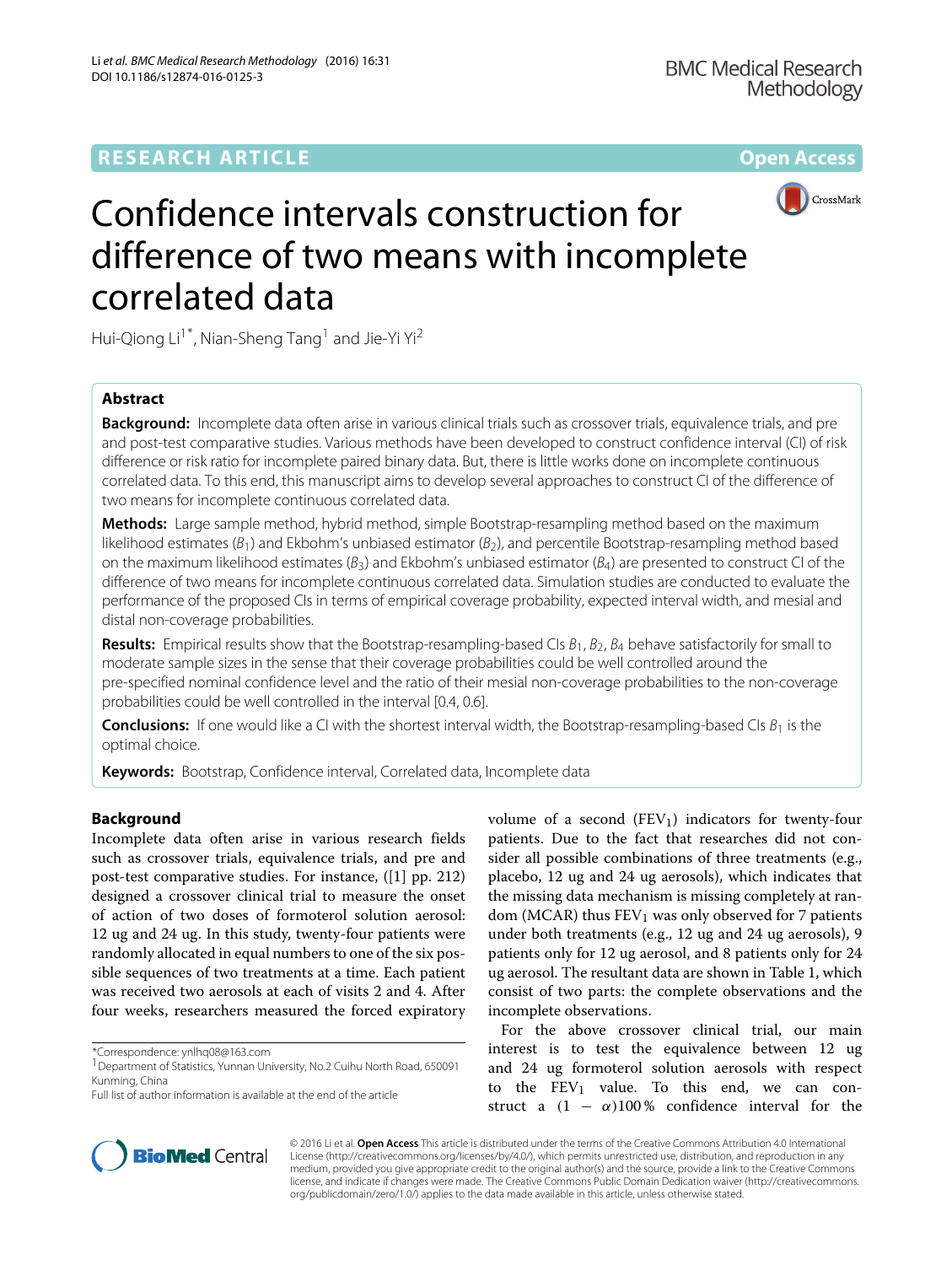<span id="page-1-0"></span>**Table 1** FEV<sub>1</sub> indicators of patients for 12 ug and 24 ug formoterol solution aerosol

| 12 $ug(x_1)$ | $24 \, ug(x_2)$ |
|--------------|-----------------|
| 2.250        | 2.700           |
| 0.925        | 0.900           |
| 1.010        | 1.270           |
| 2.100        | 2.150           |
| 2.500        | 2.450           |
| 1.750        | 1.725           |
| 1.370        | 1.120           |
| 3.400        |                 |
| 2.250        |                 |
| 1.460        |                 |
| 1.480        |                 |
| 2.050        |                 |
| 3.500        |                 |
| 2.650        |                 |
| 2.190        |                 |
| 0.840        |                 |
|              | 1.750           |
|              | 2.525           |
|              | 1.080           |
|              | 3.120           |
|              | 3.100           |
|              | 2.700           |
|              | 1.870           |
|              | 0.940           |

difference of two  $FEV_1$  values. If the resultant confidence interval (CI) lies entirely in the interval  $(-\delta_0, \delta_0)$  with  $\delta_0$ (> 0) being some pre-specified clinical acceptable threshold, we thus could conclude the equivalence between two doses of formoterol solution aerosol at the  $\alpha$  significance level. As a result, reliable CIs for the difference in the presence of incomplete data are necessary.

The problem of testing the equality and constructing CI for the difference of two correlated proportions in the presence of incomplete paired binary data has received considerable attention in past years. For example, ones can refer to [\[2–](#page-17-1)[6\]](#page-17-2) for the large sample method, and [\[7\]](#page-17-3) for the corrected profile likelihood method. When sample size is small, [\[8\]](#page-17-4) proposed the exact unconditional test procedure for testing equality of two correlated proportions with incomplete correlated data. Tang, Ling and Tian [\[9\]](#page-17-5) developed the exact unconditional and approximate unconditional CIs for proportion difference in the presence of incomplete paired binary data. Lin et al. [\[10\]](#page-17-6) presented a Bayesian method to test equality of two correlated proportions with incomplete correlated data. Li et al. [\[11\]](#page-17-7) discussed the confidence interval construction for rate ratio in matched-pair studies with incomplete data. However, all the aforementioned methods were developed for incomplete paired binary data.

Statistical inference on the difference of two means with incomplete correlated data has received a limited attention. For example, [\[12\]](#page-17-8) discussed the problem of testing the equality of two means with missing data on one response and recommended [\[13\]](#page-17-9) statistic when the variances were not too different. Lin and Stivers [\[14\]](#page-17-10) also gave a similar comparison. Lin and Stivers [\[15\]](#page-17-11) and [\[12\]](#page-17-8) suggested some test statistics for testing the equality of two means with incomplete data on both response. However, to our knowledge, little work has been done on CI construction for the difference of two means with incomplete correlated data under the MCAR assumption.

Inspired by [\[16–](#page-17-12)[19\]](#page-17-13), we develop several CIs for the difference of two means with incomplete correlated data under the MCAR assumption based on the large sample method, hybrid method and Bootstrap-resampling method. The presented Bootstrap-resampling CIs have not been considered in the literature related to missing observations.

The rest of this article is organized as follows. Several methods are presented to construct CIs for the difference of the two means with incomplete correlated data in Section ["Methods"](#page-1-1). Simulation studies and an example are conducted to evaluate the finite performance of the proposed CIs in terms of coverage probability, expected interval width, and mesial and distal non-coverage probabilities in Section ["Results"](#page-4-0). A brief discussion is given in Section ["Discussion"](#page-16-0). Some concluding remarks are given in Section ["Conclusion"](#page-17-14).

## <span id="page-1-1"></span>**Methods**

Suppose that  $\mathbf{x} = (x_1, x_2)'$  is a  $2 \times 1$  vector of random variables, and follows a distribution with mean *μ* and covariance matrix  $\Sigma$  given by

<span id="page-1-2"></span>
$$
\boldsymbol{\mu} = \begin{pmatrix} \mu_1 \\ \mu_2 \end{pmatrix} \text{ and } \boldsymbol{\Sigma} = \begin{pmatrix} \sigma_1^2 & \rho \sigma_1 \sigma_2 \\ \rho \sigma_1 \sigma_2 & \sigma_2^2 \end{pmatrix},
$$

respectively. Let  $\{(x_{1m}, x_{2m}) : m = 1, \cdots, n\}$  be *n* paired observations on *x*<sub>1</sub> and *x*<sub>2</sub>,  $\{x_{1,n+1}, \cdots, x_{1,n+n_1}\}$  be *n*<sub>1</sub> additional observations on  $x_1$ ,  $\{x_{2,n+1}, \cdots, x_{2,n+n_2}\}$  be  $n_2$ additional observations on  $x_2$ . Thus, there are  $n_1$  missing observations on  $x_2$ , and  $n_2$  missing observations on  $x_1$ . Without loss of generality, the data may be presented as follows:

$$
x_{11}, \cdots, x_{1n}, x_{1,n+1}, \cdots, x_{1,n+n_1},
$$
  

$$
x_{21}, \cdots, x_{2n}, \qquad x_{2,n+1}, \cdots, x_{2,n+n_2},
$$

where  $(x_{1m}, x_{2m})$  is referred to as a paired observation, while  $x_{1,n+j}$  and  $x_{2,n+k}$  are referred to as incomplete or unpaired observations. Similar to [\[20,](#page-17-15) [21\]](#page-17-16), throughout this article, it is assumed that the missing data mechanism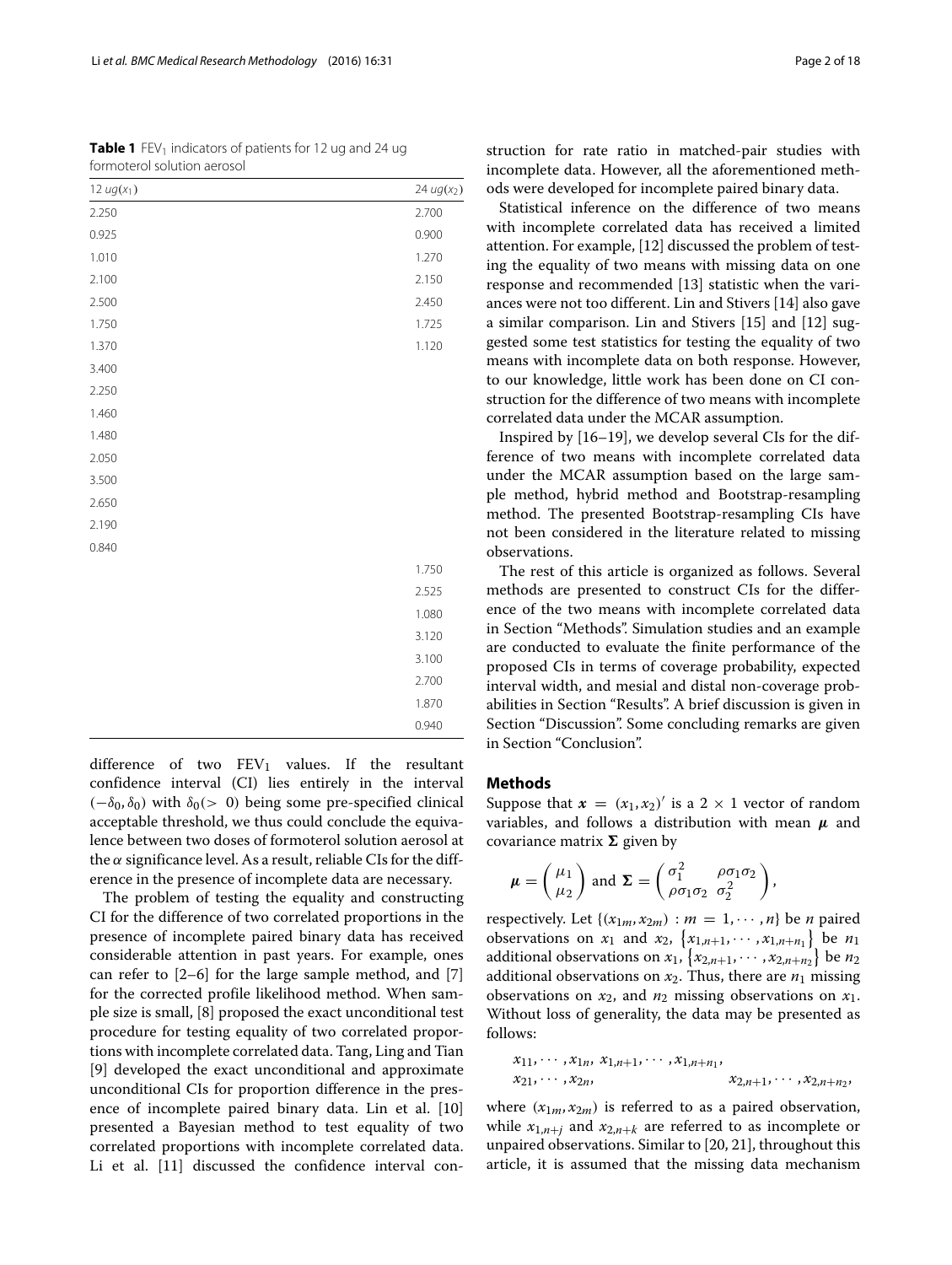is MCAR (i.e., independent of treatment and outcome). Based on these observations, we here want to construct reliable explicit CIs for the difference of two means  $\delta =$  $\mu_1 - \mu_2$  under MCAR assumption.

## **Confidence interval based on the large sample method**

To make a comparison with the following proposed methods, we assume that *x* follows a bivariate normal distribution in this subsection. In this case, if only variable *x*<sup>1</sup> or  $x_2$  is subject to missingness (i.e.,  $n_1 = 0$  or  $n_2 = 0$ ), one can obtain the closed forms of the maximum likelihood estimates (MLEs) of  $\mu$  and  $\Sigma$  [\[22\]](#page-17-17). However, there are no closed forms of the MLEs for  $\mu$  and  $\Sigma$  when variables  $x_1$  and  $x_2$  are simultaneously subject to missingness (i.e.,  $n_1 \neq 0$  and  $n_2 \neq 0$ ), though one can find the MLEs of  $\mu$ and  $\Sigma$  using an iterative algorithm [\[23\]](#page-17-18). To get the closed forms of MLEs for  $\mu$  and  $\Sigma$ , [\[15\]](#page-17-11) proposed the modified MLEs using a non-iterative procedure and provided several test statistics based on the obtained estimators of *μ* and  $\Sigma$ .

*(i) Confidence interval based on Lin and Stivers's test statistics*

Let  $\hat{\delta} = \hat{\mu}_1 - \hat{\mu}_2$  be the MLE of  $\delta$  under the bivariate normal assumption of  $x$ . When  $\Sigma$  is known, it follows from [\[15\]](#page-17-11) that the MLE of  $\delta$  is

$$
\hat{\delta} = a\overline{x}_1^{(n)} + (1-a)\,\overline{x}_1^{(n)} - b\overline{x}_2^{(n)} - (1-b)\overline{x}_2^{(n)}\,,
$$

and the asymptotic variance of  $\hat{\delta}$  can be expressed as

$$
\text{Var}(\hat{\delta}) = h\left\{ \left[ n + n_2 \left( 1 - \rho \right)^2 \right] \right\} \sigma_1^2 - 2n\rho \sigma_1 \sigma_2
$$

$$
+ \left[ n + n_1 \left( 1 - \rho^2 \right) \right] \sigma_2^2 \},
$$

respectively, where  $\bar{x}_1^{(n)} = \frac{1}{n} \sum_{j=1}^n x_{1j}, \bar{x}_2^{(n)} = \frac{1}{n} \sum_{j=1}^n x_{2j}$ ,  $\overline{x}_1^{(n_1)} = \frac{1}{n_1} \sum_{j=1}^{n_1} x_{1,n+j}, \ \overline{x}_2^{(n_2)} = \frac{1}{n_2} \sum_{k=1}^{n_2} x_{2,n+k}, \ a =$  $nh(n + n_2 + n_1\beta_{21}), b = nh(n + n_1 + n_2\beta_{12}), \beta_{21} =$  $\rho \sigma_2 / \sigma_1$ ,  $\beta_{12} = \rho \sigma_1 / \sigma_2$ ,  $h = 1 / \{(n + n_1)(n + n_2)$ *n*<sub>1</sub>*n*<sub>2</sub> $\rho$ <sup>2</sup>}. An approximate 100(1 −  $\alpha$ ) % CI of  $\delta$  is given by  $\left(\hat{\delta} - z_{\alpha/2}\sqrt{\text{Var}(\hat{\delta})}, \hat{\delta} + z_{\alpha/2}\sqrt{\text{Var}(\hat{\delta})}\right)$ Í. , which is denoted as *Tw*1-CI.

Following [\[15\]](#page-17-11), when  $\Sigma$  is unknown, the statistic for testing  $H_0$ :  $\delta = \delta_0$  versus  $H_1$ :  $\delta \neq \delta_0$  is given by

$$
T_1 = \frac{A(\overline{x}_1^{(n)} - \overline{x}_1^{(n_1)}) - B(\overline{x}_2^{(n)} - \overline{x}_2^{(n_2)}) + \overline{x}_1^{(n_1)} - \overline{x}_2^{(n_2)} - \delta_0}{\sqrt{V_1}},
$$

which is asymptotically distributed as *t*-distribution with *n* degrees of freedom under  $H_0$ , where  $V_1$  =  ${A^2/n + (1 - A)^2/n_1}m_1 + {B^2/n + (1 - B)^2/n_2}m_2 2ABm_{12}/n$  /(*n* - 1),  $A = \frac{n(n+n_2+n_1m_{12}/m_1)}{n}$  $\{(n + n_1)(n + n_2) - n_1n_2r^2\}^{-1}, B = \{n(n + n_1 + n_2)\}$  $m_2 m_{12} / m_2$   $\left( \left( n + n_1 \right) \left( n + n_2 \right) - n_1 n_2 r^2 \right)^{-1}$ ,  $m_1 = \sum_{j=1}^n$  $(x_{1j} - \bar{x}_1^{(n)})^2$ ,  $m_2 = \sum_{j=1}^n$  $(x_{2j} - \overline{x}_2^{(n)})^2$ ,  $m_{12} = \sum_{j=1}^n$ 

 $\left(x_{1j}-\overline{x}_1^{(n)}\right)\left(x_{2j}-\overline{x}_2^{(n)}\right)$ , *r* = *m*<sub>12</sub>/√*m*<sub>1</sub>*m*<sub>2</sub>. Therefore, the approximate  $100(1 - \alpha)$ % CI on the basis of  $T_1$  is given by (*L*, *U*), where  $L = A\left(\bar{x}_1^{(n)} - \bar{x}_1^{(n_1)}\right) - B\left(\bar{x}_2^{(n)} - \bar{x}_2^{(n_2)}\right)$  $^{+}$  $\overline{x}_1^{(n_1)} - \overline{x}_2^{(n_2)} - t_{\alpha/2}(n)\sqrt{V_1}$ , and  $U = A\left(\overline{x}_1^{(n)} - \overline{x}_1^{(n_1)}\right)$ −  $B\left(\bar{x}_2^{(n)} - \bar{x}_2^{(n_2)}\right) + \bar{x}_1^{(n_1)} - \bar{x}_2^{(n_2)} + t_{\alpha/2}(n)\sqrt{V_1}$ , which is denoted as  $T_1$ -CI.

Another test statistic defined by [\[15\]](#page-17-11) for testing  $H_0$ :  $\delta =$  $δ$ <sup>0</sup> versus *H*<sub>1</sub> :  $δ$   $\neq$   $δ$ <sup>0</sup>, which is a generalization of [\[24\]](#page-17-19) test statistic for two independent samples, is given by

$$
T_2 = \frac{\bar{x}_1^{(n+n_1)} - \bar{x}_2^{(n+n_2)} - \delta_0}{\sqrt{h_1 + h_2 + h_3}},
$$

which is asymptotically distributed as *t* distribution with degrees  $\nu$  of freedom, where  $\bar{x}_1^{(n+n_1)}$  =  $(n+n_1)^{-1} \sum_{j=1}^{n+n_1} x_{1j}, \bar{x}_2^{(n+n_2)} = (n+n_2)^{-1} \sum_{j=1}^{n+n_2} x_{2j}, h_1 =$  $n\{(n+n_2)m_1/(n+n_1)+(n+n_1)m_2/(n+n_2)-2m_{12}\}\,$  ${(n-1)(n+n_1)(n+n_2)}, h_2 = \frac{n_1b_1}{(n_1-1)(n+n_1)^2},$  $h_3$  =  $n_2b_2/{(n_2 - 1)(n + n_2)^2}$ ,  $b_1$  =  $\sum_{j=n+1}^{n+n_1}$  $\left(x_{1j} - \bar{x}_1^{(n_1)}\right)^2$ ,  $b_2 = \sum_{j=n+1}^{n+n_2}$  $(x_{2j} - \bar{x}_2^{(n_1)})^2$ , and  $\nu =$  $(h_1 + h_2 + h_3)^2 / \{h_1^2 / (n-1) + h_2^2 / (n_1 - 1) + h_3^2 / (n_2 - 1)\}.$ Therefore, the approximate  $100(1 - \alpha)$ % CI of  $\delta$  for statistic  $T_2$  is denoted as  $T_2$ -CI.

When  $\sigma_1 = \sigma_2$ , it follows from [\[15\]](#page-17-11) that the statistic for testing  $H_0$ :  $\delta = \delta_0$  versus  $H_1$ :  $\delta \neq \delta_0$  can be expressed as

$$
T_3 = \left\{ \bar{x}_1^{(n+n_1)} - \bar{x}_2^{(n+n_2)} - \delta_0 \right\} \sqrt{\frac{(n+n_1+n_2-2)(n+n_1)(n+n_2)}{(b_1+c_2)(2n-2nr+n_1+n_2)}},
$$

which is asymptotically distribution as *t*-distribution with degrees  $n + n_1 + n_2 - 4$  of freedom. Note that when  $n_2 > n_1$ ,  $b_1 + c_2$  should be replaced by  $b_2 + c_1$ . Thus, the approximate  $100(1 - \alpha)$ % CI of  $\delta$  for  $T_3$  is denoted as *T*<sub>3</sub>-CI, where  $c_1 = \sum_{j=1}^{n+n_1}$  $(x_{1j} - n + n_1 \sum_{j=1}^{n+n_1} x_{1j})^2$ , and  $c_2 = \sum_{j=1}^{n+n_2}$  $\left(x_{2j} - \frac{1}{n+n_2} \sum_{j=1}^{n+n_2} x_{2j}\right)^2$ . Also, [\[12\]](#page-17-8) presented the similar but simpler test statis-

tics for testing the mean difference  $\delta = \mu_1 - \mu_2$ , which are adopted to construct CIs of  $\delta$  as follows.

*(ii) Confidence interval based on Ekbohm's test statistics* Following [\[12\]](#page-17-8), an unbiased estimator of  $\delta$  is given by  $\hat{\delta}$  =  $\bar{x}_1^{(n+n_1)}$  –  $\bar{x}_2^{(n+n_2)}$ , and its variance is given by Var( $\hat{\delta}$ ) = Var( $\hat{\mu}$ ) = {(*n* + *n*<sub>2</sub>) $\sigma_1^2$  + (*n* + *n*<sub>2</sub>) $\sigma_2^2$  –  $2n\rho\sigma_1\sigma_2$  / { $(n + n_1)(n + n_2)$ }. An approximate  $100(1$ α)% CI of  $\delta$  can be obtained by  $\left(\hat{\delta} - z_{\alpha/2}\sqrt{\text{Var}(\hat{\delta})}, \hat{\delta}+\right)$  $z_{\alpha/2}\sqrt{\text{Var}(\hat{\delta})}$  $\overline{\phantom{0}}$ , which is denoted as *Tw*2-CI.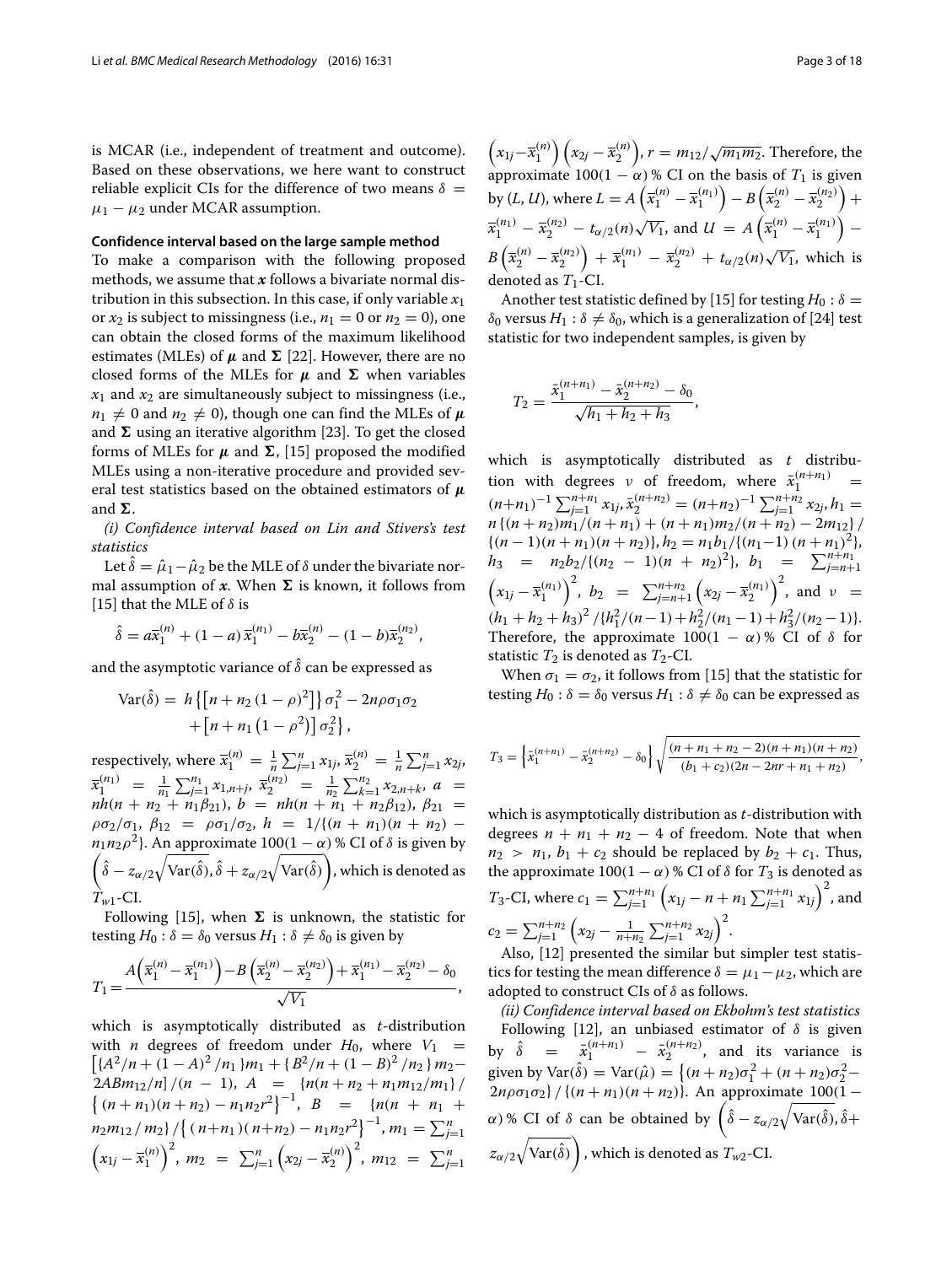When  $\sigma_1 = \sigma_2$ , Ekbothm (1976) proposed the following statistic for testing  $H_0$ :  $T_4 = (\tilde{\delta} - \delta_0) \sqrt{(n + n_1)(n + n_2) - n_1 n_2 \lambda^2}/$ <br> $\left\{ \frac{\hat{\sigma} \sqrt{2n(1 - \lambda) + (n_1 + n_2)(1 - \lambda^2)}}{(n + n_2 + n_1 \lambda)} \right\}$ , where  $\tilde{\delta} = \left[ n(n + n_2 + n_1 \lambda)$  $\left\{n\lambda\right\} \overline{x}_1^{(n_1)} - n_2 \left\{n + n_1(1-\lambda)^2 - n\lambda\right\} \overline{x}_2^{(n_2)}\right\} / \left\{(n+n_1)(n+n_2) - n_1n_2\lambda^2\right\}, \hat{\sigma}^2 = \left\{m_1 + m_2 + (1+\lambda^2)(b_1+b_2)\right\} / \left\{(2(n-1)+1)\lambda\right\}$  $(1+\lambda^2)(n_1+n_2-2)$ , and  $\lambda = 2m_{12}/(m_1+m_2)$ . Under  $H_0$ ,  $T_4$  is asymptotically distributed as *t*-distribution with degrees *n* of freedom. Therefore, the approximate  $100(1 - \alpha)$  % CI is denoted as  $T_4$ -CI.

Following [\[12\]](#page-17-8), when  $\sigma_1 = \sigma_2$ , another statistic for testing  $H_0$  can be expressed as  $T_5 = \left(\bar{x}_1^{(n+n_1)} - \bar{x}_2^{(n+n_2)} - \delta_0\right)$  $\sqrt{(n+n_1)(n+n_2)/(R_1+R_2)}$ , which is asymptotically distributed as *t* distribution with degrees  $v_\sigma$  of freedom under *H*<sub>0</sub>, where  $R_1 = n(m_1 + m_2 - 2m_{12}) / (n - 1)$ ,  $R_2 = (n_1 + n_2)(b_1 + b_2)/(n_1 + n_2 - 2)$ , and  $v_\sigma = (R_1 + R_2)^2 / (n_1 + n_2 - 2)$  ${R_1^2/(n+1) + R_2^2/(n_1+n_2)} - 2$ . Thus, an approximate 100(1 –  $\alpha$ ) % CI of  $\delta$  for *T*<sub>5</sub> is denoted as *T*<sub>5</sub>-CI.

## **Confidence interval based on the generalized estimating equations(GEEs)**

To relax the bivariate normality assumption of *x*, the method of the generalized estimating equations (GEEs) with exchangeable working correlation structure (e.g., [\[25\]](#page-17-20)) can be adopted to make statistical inference on  $\delta$  in the incomplete correlated data because the GEE approach have become one of the most widely used methods in dealing with correlated response data [\[26,](#page-17-21) [27\]](#page-17-22). Following [\[28\]](#page-17-23), the GEEs with exchangeable working correlation structure can be used to estimate parameter vector  $\mu$ ; the so-called sandwich variance estimator can be used to consistently estimate the covariance matrix of  $\mu$ ; and the ML method under a bivariate normal assumption via available paired observations is used to estimate the correlation parameter. Thus, an approximate 100(1– $\alpha$ ) % CI of  $\delta$  based on GEE method is denoted as  $T_g$ -CI.

## **Confidence interval based on the hybrid method**

When the distribution function of x is unknown, a hybrid method is developed to construct CI of  $\delta$  in this subsection. We first introduce the general concept of hybrid method. Let  $\theta_1$  and  $\theta_2$  be two parameters of interest. Now our main interest is to construct a 100(1  $-\alpha$ ) % two-sided CI (*L*, *U*) of  $\theta_1 - \theta_2$  via hybrid method. Let  $\theta_1$  and  $\theta_2$  be two estimates of  $\theta_1$  and  $\theta_2$ , respectively; and let  $(l_1, u_1)$  and  $(l_2, u_2)$  denote two approximate  $100(1 - \alpha)$ % CIs for  $\theta_1$  and  $\theta_2$ , respectively. Under the dependent assumption on  $\theta_1$  and  $\theta_2$ , it follows from the central limit theorem that the approximate two-sided  $100(1 - \alpha)$  % CI of  $\theta_1 - \theta_2$  is given by  $(L, U)$ , where

$$
L = \hat{\theta}_1 - \hat{\theta}_2 - z_{\alpha/2} \sqrt{\text{Var}(\hat{\theta}_1) + \text{Var}(\hat{\theta}_2) - 2\text{Cov}(\hat{\theta}_1, \hat{\theta}_2)},
$$
  

$$
U = \hat{\theta}_1 - \hat{\theta}_2 + z_{\alpha/2} \sqrt{\text{Var}(\hat{\theta}_1) + \text{Var}(\hat{\theta}_2) - 2\text{Cov}(\hat{\theta}_1, \hat{\theta}_2)}.
$$

Because Cov $(\hat{\theta}_1,\hat{\theta}_2)=\mathrm{corr}(\hat{\theta}_1,\hat{\theta}_2)\left\{\mathrm{Var}(\hat{\theta}_1)\mathrm{Var}(\hat{\theta}_2)\right\}^{1/2}$ , the lower limit  $L$  and the upper limit  $U$  can be rewritten as

$$
L = \hat{\theta}_1 - \hat{\theta}_2 - z_{\alpha/2} \sqrt{\text{Var}(\hat{\theta}_1) + \text{Var}(\hat{\theta}_2) - 2\text{corr}(\hat{\theta}_1, \hat{\theta}_2) \left\{ \text{Var}(\hat{\theta}_1) \text{Var}(\hat{\theta}_2) \right\}^{1/2}}
$$
  

$$
U = \hat{\theta}_1 - \hat{\theta}_2 + z_{\alpha/2} \sqrt{\text{Var}(\hat{\theta}_1) + \text{Var}(\hat{\theta}_2) - 2\text{corr}(\hat{\theta}_1, \hat{\theta}_2) \left\{ \text{Var}(\hat{\theta}_1) \text{Var}(\hat{\theta}_2) \right\}^{1/2}},
$$

respectively. Note that  $(l_1, u_1)$  contains the plausible parameter values of  $\theta_1$ , and  $(l_2, u_2)$  contains the plausible parameter values for  $\theta_2$ . Among these plausible values for  $\theta_1$  and  $\theta_2$ , the values closest to the minimum *L* and maximum *U* are respectively  $l_1 - u_2$  and  $u_1 - l_2$  in spirit of the score-type CI [\[29\]](#page-17-24). From the central limit theorem, the variance estimates values for  $\theta_2$ . Among these plausible values for  $\theta_1$  and  $\theta_2$ , the values closest to the minimum *L* and maximum *LI* are respectively  $l_1 - u_2$  and  $u_1 - l_2$  in spirit of the score-type CI [29]. From the central setting *L*. As a result, the lower limit *L* for  $\theta_1 - \theta_2$  is

$$
L = \hat{\theta}_1 - \hat{\theta}_2 - \sqrt{\left(\hat{\theta}_1 - l_1\right)^2 + \left(u_2 - \hat{\theta}_2\right)^2 - 2\widehat{\text{corr}}\left(\hat{\theta}_1, \hat{\theta}_2\right)\left(\hat{\theta}_1 - l_1\right)\left(u_2 - \hat{\theta}_2\right)}
$$
(1)

Similarly, we can obtain

<span id="page-3-0"></span>
$$
U = \hat{\theta}_1 - \hat{\theta}_2 + \sqrt{\left(u_1 - \hat{\theta}_1\right)^2 + \left(\hat{\theta}_2 - l_2\right)^2 - 2\widehat{\text{corr}}\left(\hat{\theta}_1, \hat{\theta}_2\right)\left(u_1 - \hat{\theta}_1\right)\left(\hat{\theta}_2 - l_2\right)}
$$
(2)

To obtain the above presented approximate  $100(1 - \alpha)$ % hybrid CI for  $\mu_1 - \mu_2$ , one requires evaluating the  $(1 - \alpha)100\%$  CIs of  $\theta_1 = \mu_1$  (denoted as  $(l_1, u_1)$ ) and  $\theta_2 = \mu_2$  (denoted as  $(l_2, u_2)$ ), and estimating the correlation coefficient  $\widehat{\text{corr}}(\theta_1, \theta_2)$ . For the former, following [\[19\]](#page-17-13), we consider the following two methods for getting the confidence limits  $(l_1, u_1)$  and  $(l_2, u_2)$  of  $\theta_1$  and  $\theta_2$ .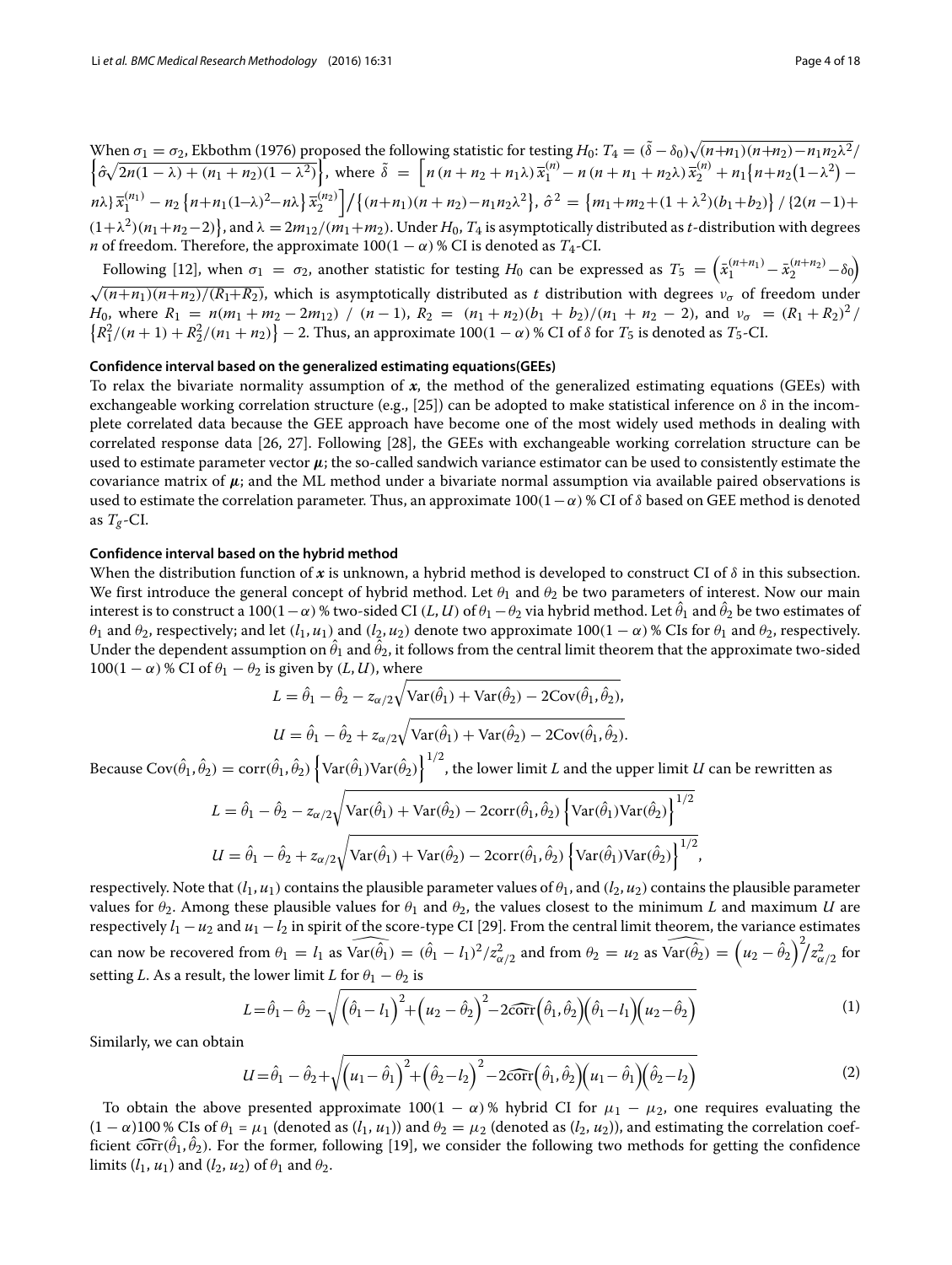### (i) *The Wilson score method*

<span id="page-4-1"></span>
$$
l_{i} = \tilde{\theta}_{i} - \frac{z_{\alpha/2}}{N_{i} + z_{\alpha/2}^{2}} \sqrt{\frac{n}{n-1} \sum_{j=1}^{n} (x_{ij} - \hat{\theta}_{i})^{2} + \frac{z_{\alpha/2}^{2}}{4}},
$$
  

$$
u_{i} = \tilde{\theta}_{i} + \frac{z_{\alpha/2}}{N_{i} + z_{\alpha/2}^{2}} \sqrt{\frac{n}{n-1} \sum_{j=1}^{n} (x_{ij} - \hat{\theta}_{i})^{2} + \frac{z_{\alpha/2}^{2}}{4}},
$$

where  $N_i = n + n_i$  and  $\hat{\theta}_i = \frac{1}{N_i} \sum_{j=1}^{N_i} x_{ij}$  for  $i = 1, 2$ . (ii)*The Agresti-coull method*

$$
l_{i} = \tilde{\theta}_{i} - z_{\alpha/2} \sqrt{\frac{\sum_{j=1}^{n} (x_{ij} - \hat{\theta}_{i})^{2}}{\left(N_{i} + z_{\alpha/2}^{2}\right)(n-1)}},
$$

$$
u_{i} = \tilde{\theta}_{i} + z_{\alpha/2} \sqrt{\frac{\sum_{j=1}^{n} (x_{ij} - \hat{\theta}_{i})^{2}}{\left(N_{i} + z_{\alpha/2}^{2}\right)(n-1)}},
$$

where  $N_i = n + n_i$  and  $\tilde{\theta}_i = \left( \sum_{j=1}^{N_i} x_{ij} + 0.5 z_{\alpha/2}^2 \right)$  $)$  $\left(N_i + z_{\alpha/2}^2\right)$  $\binom{1}{i}$  for *i* = 1, 2.

To construct CI for  $\delta = \mu_1 - \mu_2$  via the above described hybrid method, we can simply set  $\theta_1 = \mu_1$  and  $\theta_2 =$  $\mu_2$ . If  $\Sigma$  is known, the estimated correlation coefficient  $\widehat{\text{corr}}(\hat{\mu}_1, \hat{\mu}_2)$  of  $\hat{\mu}_1$  and  $\hat{\mu}_2$  is given by  $\widehat{\text{corr}}(\hat{\mu}_1, \hat{\mu}_2)$  =  $2n\rho/\sqrt{(n+n_1)(n+n_2)}$ . If  $\Sigma$  is unknown, corr $(\hat{\mu}_1, \hat{\mu}_2)$  is given by  $\widehat{\text{corr}}(\hat{\mu}_1, \hat{\mu}_2) = nr / \{(n + n_1)(n + n_2) - n_1 n_2 r^2\},$ where  $r = m_{12}/\sqrt{m_1 m_2}$ ,  $m_1 = \sum_{j=1}^n$  $\left(x_{1j} - \overline{x}_1^{(n)}\right)^2$  and  $m_2 = \sum_{j=1}^n$  $\left(x_{2j} - \overline{x}_2^{(n)}\right)^2$ . Thus, using Eqs. [\(1\)](#page-1-2) and [\(2\)](#page-3-0) vields CIs of  $\delta = \mu_1 - \mu_2$ . When *l<sub>i</sub>* and  $\mu_i$  are estimated by the Wilson score method, we denote the corresponding CI as  $W_s$ -CI; when  $l_i$  and  $u_i$  are estimated by the Agresti-coull method, the corresponding CI is denoted as *Wa*-CI.

#### *Bootstrap-resampling-based confidence intervals*

When the distribution of *x* is known, one can obtain the approximate CIs of  $\delta$  based on the asymptotic distributions of the constructed test statistics under the null hypotheses  $H_0$ :  $\delta = \delta_0$ . However, when the distribution of  $x$  is unknown, the asymptotic distributions of the constructed test statistics may not be reliable, especially with small sample size. On the other hand, estimators of some nuisance parameters have not the closed-form solutions even if the approximate distribution is reliable, and they must be obtained by using some iterative algorithms, which are computationally intensive. In this case, the Bootstrap method is often adopted to construct CIs of parameter of interest. The Bootstrap CIs can be constructed via the following steps.

*Step 1.* Given the paired observations and incomplete observations

$$
D = \begin{pmatrix} x_{11}, \cdots, x_{1n}, x_{1,n+1}, \cdots, x_{1,n+n_1}, \\ x_{21}, \cdots, x_{2n}, & x_{2,n+1}, \cdots, x_{2,n+n_2} \end{pmatrix}
$$

we draw *n* paired observations  $\{(x_{1m}^*, x_{2m}^*) : m = 1, \cdots, n\}$ with replacement from *n* paired observations  $\{(x_{11}, x_{21})\}$ ,  $\cdots$ ,  $(x_{1n}, x_{2n})\}$ , generate  $n_1$  observations  $\{x_{1,n+j}^* : j = j\}$ 1, ...,  $n_1$ } with replacement from  $\{x_{1,n+1}, \dots, x_{1,n+n_1}\}$ , and sample  $n_2$  observations  $\left\{ x_{2,n+k}^* : k = 1, \cdots, n_2 \right\}$  with replacement from  $\{x_{2,n+1}, \cdots, x_{2,n+n_1}\}$ . Thus, we obtain the following Bootstrap resampling sample

$$
D_b^* = \begin{pmatrix} x_{11}^*, \cdots, x_{1n}^*, x_{1,n+1}^*, \cdots, x_{1,n+n}^*, \\ x_{21}^*, \cdots, x_{2n}^*, \end{pmatrix}.
$$

*Step 2.* For the above generated Bootstrap resampling sample  $D_b^*$ , we first compute  $\hat{\mu}_1^* = (n + n_1)^{-1} \sum_{j=1}^{n + \hat{n}_1} x_{1j}^*$ and  $\hat{\mu}_2^* = (n + n_2)^{-1} \sum_{j=1}^{n+n_2} x_{2j}^*$ , and then calculate the estimated value  $\delta^*$  of  $\delta$  via  $\delta^* = \hat{\mu}_1^* - \hat{\mu}_2^*$ .

*Step 3.* Repeating the above steps 1 and 2 for a total of *G* times yields *G* Bootstrap estimates  $\left\{\delta_g^* : g = 1, 2, \cdots, G\right\}$ of δ. Let  $\delta_{(1)}^* < \delta_{(2)} < \cdots < \delta_{(G)}^*$  be the ordered values of  $\left\{\hat{\delta}_g^* : g = 1, 2, \cdots, G\right\}.$ 

*Step 4.* Based on the bootstrap estimates  $\begin{cases} \hat{\delta}_g^*, g = \end{cases}$  $\{1, 2, \ldots, G\}$ , Bootstrap-resampling-based CIs for  $\delta$  can be constructed as follows.

Generally, the standard error se  $(\hat{\delta})$  of  $\hat{\delta}$  can be estimated by the sample standard deviation of the *G* replications, i.e.,  $\hat{\text{se}}(\delta) =$  $\sqrt{(G-1)^{-1}\sum_{g=1}^{G}}$  $\left(\hat{\delta}_g^* - \bar{\delta}_B^*\right)^2$ , where  $\bar{\delta}_B^* =$  $\left(\hat{\delta}_1^* + \cdots + \hat{\delta}_{\tilde{G}}^*\right)/G$ . If  $\left\{\hat{\delta}_g^*: g = 1, \cdots, G\right\}$  is approximately normally distributed, an approximate  $100(1 - \alpha)$ % Bootstrap CI for  $\delta$  is given by  $(\hat{\delta} - z_{\alpha/2} \hat{se}(\hat{\delta}), \hat{\delta} + z_{\alpha/2} \hat{se}(\hat{\delta}))$ , where  $z_{\alpha/2}$  is the upper  $\alpha/2$ -percentile of the standard normal distribution, which is referred as the simple Bootstrap confidence interval. When  $\hat{\delta} = a\overline{x}_1^{(n)} + (1-a)\overline{x}_1^{(n_1)}$  $b\overline{x}_2^{(n)} - (1 - b)\overline{x}_2^{(n_2)}$ , the corresponding simple Bootstrap CI is denoted as  $B_1$ . When  $\hat{\delta} = \bar{x}_1^{(n+n_1)} - \bar{x}_2^{(n+n_2)}$ , the corresponding simple Bootstrap CI is denoted as *B*2.

Alternatively, if  $\left\{ \hat{\delta}_g^* : g = 1, \dots, G \right\}$  is not normally distributed, it follows from ([\[16\]](#page-17-12) p.132) that the approximate  $100(1 - \alpha)$ % Bootstrap-resampling-based percentile CI for  $\delta$  is  $\left(\hat{\delta}_{([G\alpha/2])}^{*}, \hat{\delta}_{([G(1-\alpha/2)])}^{*}\right)$  , where [*a*] represents the integer part of *a*, which is referred as the percentile Bootstrap CI. When  $\hat{\delta} = a\bar{x}_1^{(n)} + (1 - a)\bar{x}_1^{(n)} - b\bar{x}_2^{(n)}$  $(1 - b) \overline{x}_2^{(n_2)}$ , the corresponding percentile Bootstrap CI is denoted as  $B_3$ . When  $\hat{\delta} = \bar{x}_1^{(n+n_1)} - \bar{x}_2^{(n+n_2)}$ , the corresponding percentile Bootstrap CI is denoted as *B*4.

## <span id="page-4-0"></span>**Results**

#### **Simulation studies**

In this subsection, we investigate the finite performance of various CIs in terms of empirical coverage probability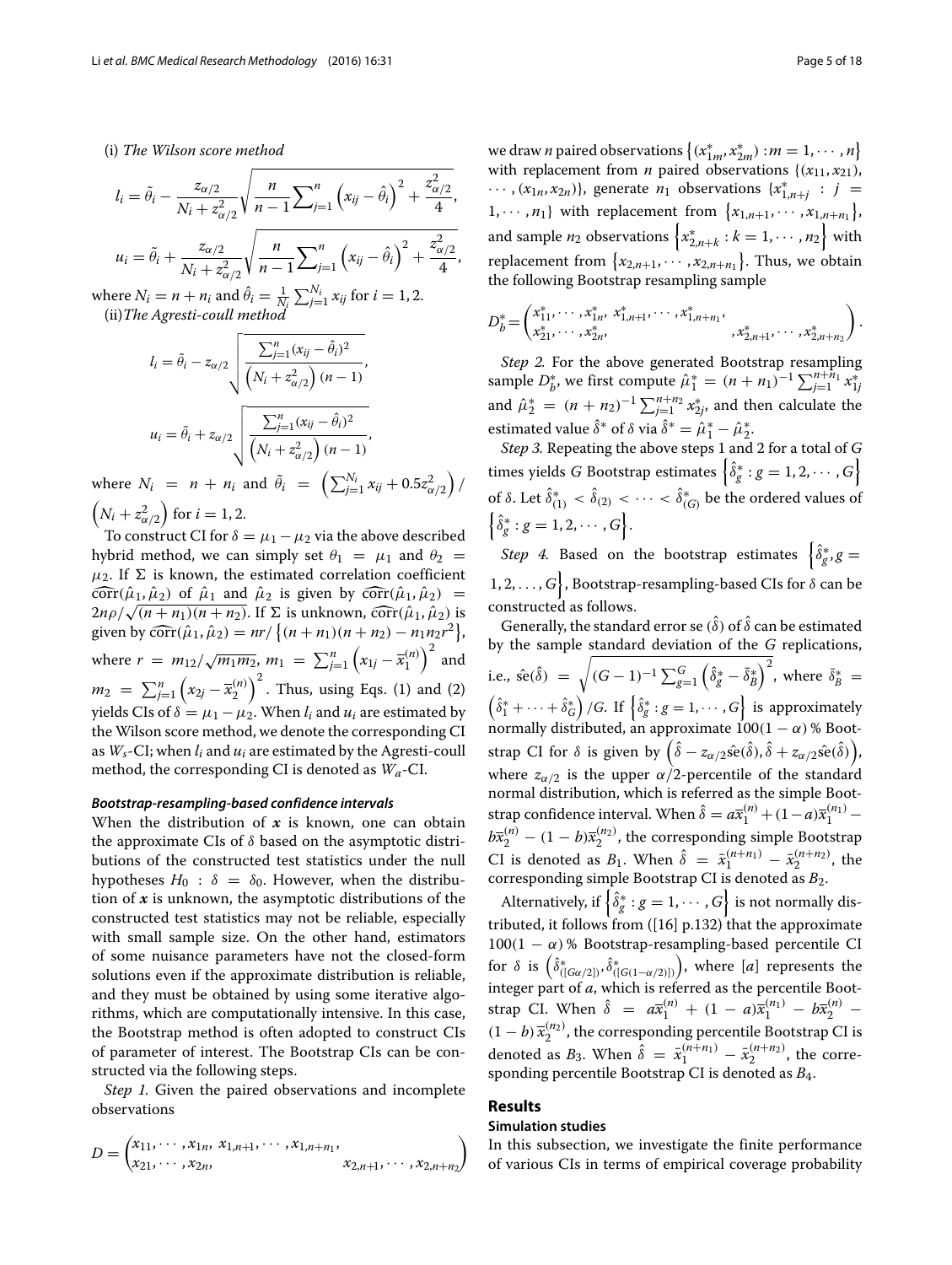(ECP), empirical confidence widths (ECW), and distal and mesial non-coverage probabilities (DNP and MNP) in various parameter settings via Monte Carlo simulation studies. A summary of abbreviation for various confidence intervals is presented in Table [2.](#page-5-0)

In the first simulation study, we consider the following case that  $(n, n_1, n_2)$  is set to be  $(5, 2, 2); \mu_1 = 0, 1, 2;$  $\mu_2 = 0.25, 1, 1.5; \rho = -0.9, -0.5, -0.1, 0, 0.1, 0.5, 0.9;$  $δ = μ<sub>1</sub> - μ<sub>2</sub> = -0.25, 0, 0.5; σ<sub>2</sub><sup>2</sup> = 4; σ<sub>1</sub><sup>2</sup> = 1, 8 and α =$ 0.05. For a given combination  $(n, n_1, n_2, \mu_1, \mu_2, \rho, \sigma_1, \sigma_2)$ , we generate  $n + n_1 + n_2$  random samples of  $(x_1, x_2)$ ' from a bivariate normal distribution with  $\mu = (\mu_1, \mu_2)'$  and

$$
\Sigma = \begin{pmatrix} \sigma_1^2 & \rho \sigma_1 \sigma_2 \\ \rho \sigma_1 \sigma_2 & \sigma_2^2 \end{pmatrix}.
$$

Then, for the generated  $n + n_1 + n_2$  random samples, the  $n_1$  observations on  $x_2$  are deleted randomly. For the remaining paired  $n + n_2$  random samples, the  $n_2$  observations on  $x_1$  are deleted randomly. Thus,  $(x_{1m}, x_{2m})'$  $(m = 1, \dots, n)$  are *n* pairs observations on  $(x_1, x_2)$ ;  $x_{1,n+j}$  $(j = 1, \dots, n_1)$  are  $n_1$  additional observations on  $x_1$ ;  $x_{2,n+k}$  ( $k = 1, \dots, n_2$ ) are  $n_2$  additional observations on *x*<sub>2</sub>. Based on the observation  $\{(x_{1j}, x_{2j}) : m = 1, \dots, n\}$ ,  ${x_{1,n+j}: j = 1, \cdots, n_1}, {x_{2,n+k}: k = 1, \cdots, n_2},$  we can draw 5000 bootstrap resampling samples. Independently repeating the above process  $M = 10000$  times, we can compute their corresponding ECP, ECW, MNP and DNP values. The ECP, ECW, MNP and DNP are defined by

<span id="page-5-0"></span>**Table 2** Summary of various abbreviations

| Abbreviation   | Definition                                                                                                                 |
|----------------|----------------------------------------------------------------------------------------------------------------------------|
| T <sub>1</sub> | CI based on $T_1$ statistic                                                                                                |
| Т2             | CI based on $T_2$ statistic                                                                                                |
| $T_3$          | CI based on $T_3$ statistic                                                                                                |
| Tд             | CI based on $T_4$ statistic                                                                                                |
| Tς             | CI based on $T5$ statistic                                                                                                 |
| $T_q$          | CI based on GEE method                                                                                                     |
| W.             | CI based on Wilson score method                                                                                            |
| $W_a$          | CI based on Agresti-coull method                                                                                           |
| B <sub>1</sub> | Simple Bootstrap CI based on                                                                                               |
|                | $\hat{\delta} = a\overline{x}_1^{(n)} + (1-a)\overline{x}_1^{(n_1)} - b\overline{x}_2^{(n)} - (1-b)\overline{x}_2^{(n_2)}$ |
| В2             | Simple Bootstrap CI based on $\hat{\delta} = \bar{x}_1^{(n+n_1)} - \bar{x}_2^{(n+n_2)}$                                    |
| $B_3$          | Percentile Bootstrap CI based on                                                                                           |
|                | $\hat{\delta} = a\overline{x}_1^{(n)} + (1-a)\overline{x}_1^{(n)} - b\overline{x}_2^{(n)} - (1-b)\overline{x}_2^{(n)}$     |
| Ba             | Percentile Bootstrap CI based on $\hat{\delta} = \bar{x}_1^{(n+n_1)} - \bar{x}_2^{(n+n_2)}$                                |
| <b>ECPs</b>    | Empirical coverage probabilities, is defined by Eq. (3)                                                                    |
| <b>ECW</b>     | Empirical confidence widths, is defined by Eq. (3)                                                                         |
| <b>RNCP</b>    | The ratio of the mesial non-coverage probabilities to the                                                                  |
|                | non-coverage probabilities, is defined by Eqs. (4) and (5)                                                                 |

<span id="page-5-1"></span>
$$
ECP = \frac{1}{M} \sum_{m=1}^{M} I\left\{\delta \in \left[L\left(\mathbf{x}^{(m)}\right), U\left(\mathbf{x}^{(m)}\right)\right]\right\},\tag{3}
$$
\n
$$
ECW = \frac{1}{M} \sum_{m=1}^{M} \left[U\left(\mathbf{x}^{(m)}\right) - L\left(\mathbf{x}^{(m)}\right)\right],\tag{3}
$$
\n
$$
MNP = \frac{1}{M} \sum_{m=1}^{M} I\left\{\delta \in \left[-\infty, L\left(\mathbf{x}^{(m)}\right)\right]\right\},\tag{4}
$$
\n
$$
DNP = \frac{1}{M} \sum_{m=1}^{M} I\left\{\delta \in \left[U\left(\mathbf{x}^{(m)}\right), +\infty\right]\right\},\tag{4}
$$

respectively, where  $I\{\delta \in \mathcal{A}\}\$ is an indicator function, which is 1 if  $\delta \in A$  and 0 otherwise. The ratio of the MNP to the non-coverage probability (NCP) is defined as

<span id="page-5-2"></span>
$$
RNCP = \frac{MNP}{NCP} = \frac{MNP}{1.0 - ECP}.
$$
 (5)

Results are presented in Tables [3,](#page-6-0) [4](#page-7-0) and [5.](#page-8-0) Also, to investigate the performance of the proposed CIs under the assumption  $\sigma_1^2 = \sigma_2^2 = \sigma^2$ , we calculate the corresponding results for *T*3, *T*4, *T*5, hybrid CIs, Bootstrapresampling-based CIs when  $\sigma^2 = 4$  and  $(n, n_1, n_2) =$ (5, 5, 2), which are given in Tables [9,](#page-12-0) [10](#page-13-0) and [11.](#page-14-0)

Following [\[17,](#page-17-25) [30\]](#page-17-26), an interval can be regarded as satisfactory if (i) its ECP is close to the pre-specified 95 % confidence level, (ii) it possesses shorter interval width, and (iii) its RNCP lies in the interval [ 0.4, 0.6]; *too mesially located* if its RNCP is less than 0.4; and *too distally* if its RNCP is greater than 0.6.

In the second Monte Carlo simulation study, we assume that the random samples of bivariate variables  $x_1$  and *x*<sup>2</sup> are generated from a bivariate *t*-distribution with five degrees of freedom, and mean *μ* and scale parameter specified in the first simulation study. The corresponding results with  $(n, n_1, n_2) = (5, 5, 5)$  are given in Tables [6,](#page-9-0) [7](#page-10-0) and [8.](#page-11-0) Similarly, we calculate the corresponding results for *T*3, *T*4, *T*5, hybrid CIs, Bootstrap-resampling-based CIs when  $\sigma^2 = 4$  and  $(n, n_1, n_2) = (5, 5, 2)$ , which are given in Tables [9,](#page-12-0) [10](#page-13-0) and [11.](#page-14-0)

To investigate powers for the proposed CIs, we calculated the power in both the first and second simulation study. The results are shown in Tables [12](#page-15-0) and [13.](#page-16-1) There is very little power in both the first and second simulation study to exclude a difference of zero.

## **Results of simulation studies**

From Tables [3,](#page-6-0) [4,](#page-7-0) [5,](#page-8-0) [6,](#page-9-0) [7,](#page-10-0) [8,](#page-11-0) [9,](#page-12-0) [10,](#page-13-0) [11,](#page-14-0) [12](#page-15-0) and [13,](#page-16-1) we have the following findings. First, when  $\Sigma$  is unknown, the CIs based on the the Bootstrap-resampling-based methods except for  $B_3$  behave satisfactorily in the sense that their ECPs are close to the pre-specified confidence level 95 % (e.g., see Tables [3](#page-6-0) and [6\)](#page-9-0); the CI based on the Bootstrapresampling-based method *B*<sup>1</sup> generally yielded shorter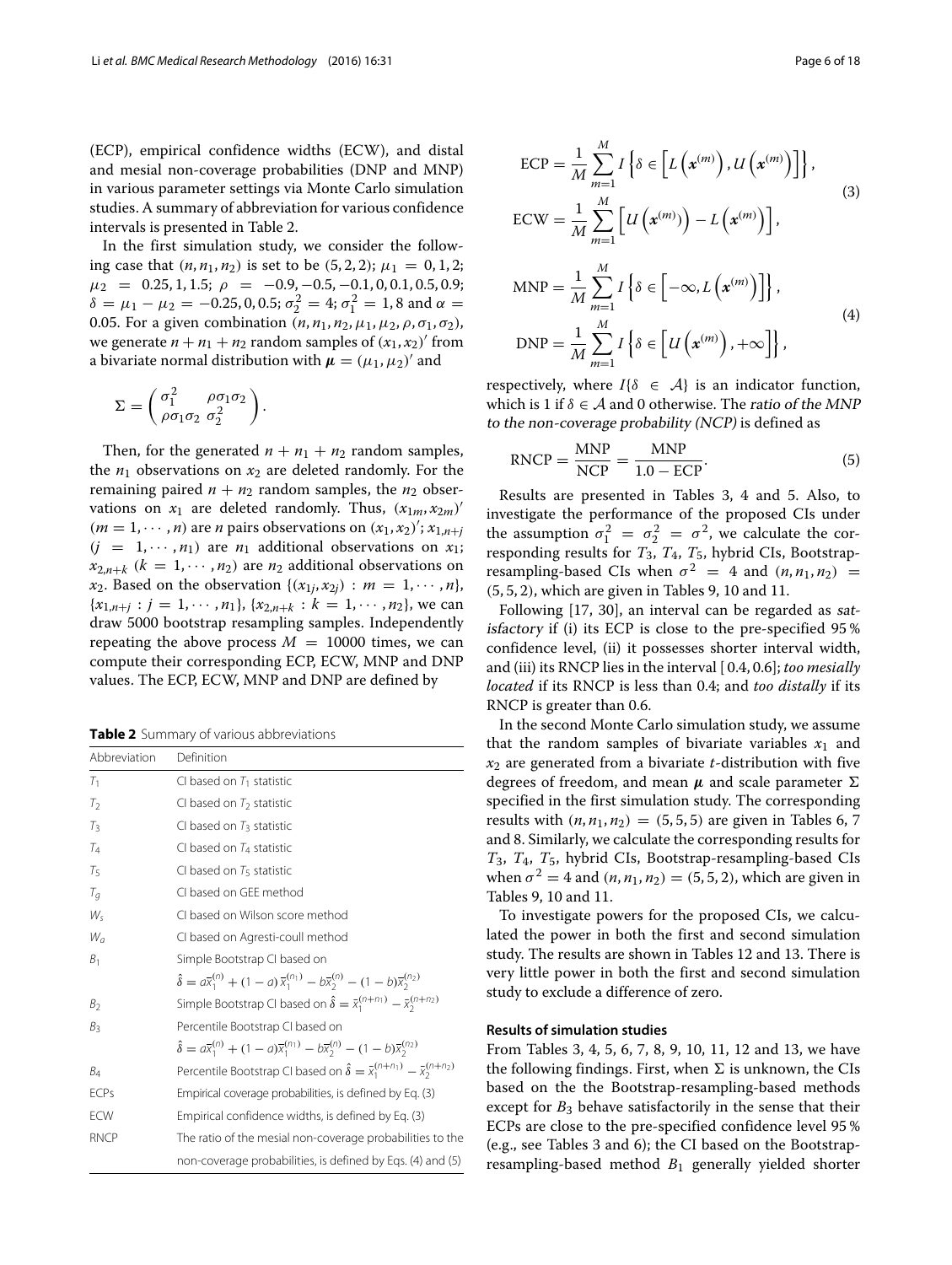<span id="page-6-0"></span>**Table 3** ECPs of various confidence intervals under bivariate normal distribution with different  $\rho$  and  $\delta$ ,  $\mu_1$ ,  $\mu_2$   $\sigma_1^2$  and  $(n, n_1, n_2)$  =  $(5, 2, 2)$  and  $\sigma_2^2 = 4$ 

| $\rho$ | $\sigma_1^2$ | δ           | $\mu_1$             | $\mu_2$      | $T_{1}$ | $T_2$  | $T_g$  | $W_{\mathsf{s}}$ | $W_a$  | B <sub>1</sub> | B <sub>2</sub> | $B_3$  | $B_4$  |
|--------|--------------|-------------|---------------------|--------------|---------|--------|--------|------------------|--------|----------------|----------------|--------|--------|
| $-0.9$ | 1            | $-0.25$     | 0                   | 0.25         | 0.9390  | 0.9590 | 0.9370 | 0.9350           | 0.8800 | 0.9520         | 0.9560         | 0.9370 | 0.9570 |
|        |              | 0           | $\mathbf{1}$        | 1            | 0.9440  | 0.9580 | 0.9470 | 0.9220           | 0.8760 | 0.9470         | 0.9490         | 0.9300 | 0.9490 |
|        |              | 0.5         | 2                   | 1.5          | 0.9430  | 0.9670 | 0.9530 | 0.9400           | 0.8860 | 0.9470         | 0.9480         | 0.9310 | 0.9480 |
|        | 8            | $-0.25$     | $\circ$             | 0.25         | 0.9410  | 0.9630 | 0.9450 | 0.9180           | 0.8600 | 0.9430         | 0.9490         | 0.9340 | 0.9490 |
|        |              | $\mathbf 0$ | $\mathbf{1}$        | $\mathbf{1}$ | 0.9370  | 0.9580 | 0.9350 | 0.9240           | 0.8640 | 0.9510         | 0.9500         | 0.9390 | 0.9500 |
|        |              | 0.5         | $\overline{2}$      | 1.5          | 0.9380  | 0.9570 | 0.9410 | 0.9240           | 0.8750 | 0.9570         | 0.9560         | 0.9470 | 0.9560 |
| $-0.5$ | 1            | $-0.25$     | 0                   | 0.25         | 0.9440  | 0.9610 | 0.9530 | 0.9200           | 0.8570 | 0.9490         | 0.9430         | 0.9330 | 0.9420 |
|        |              | 0           | $\mathbf{1}$        | 1.           | 0.9420  | 0.9660 | 0.9230 | 0.9270           | 0.8660 | 0.9570         | 0.9560         | 0.9460 | 0.9550 |
|        |              | 0.5         | $\overline{2}$      | 1.5          | 0.9460  | 0.9660 | 0.9380 | 0.9250           | 0.8640 | 0.9480         | 0.9560         | 0.9430 | 0.9540 |
|        | 8            | $-0.25$     | $\circ$             | 0.25         | 0.9290  | 0.9590 | 0.9480 | 0.9230           | 0.8730 | 0.9470         | 0.9450         | 0.9390 | 0.9440 |
|        |              | $\mathbf 0$ | $\mathbf{1}$        | $\mathbf{1}$ | 0.9290  | 0.9560 | 0.9420 | 0.9210           | 0.8790 | 0.9460         | 0.9430         | 0.9380 | 0.9440 |
|        |              | 0.5         | $\overline{2}$      | 1.5          | 0.9350  | 0.9690 | 0.9410 | 0.9330           | 0.8880 | 0.9520         | 0.9540         | 0.9470 | 0.9520 |
| $-0.1$ | 1            | $-0.25$     | 0                   | 0.25         | 0.9300  | 0.9570 | 0.9500 | 0.9170           | 0.8630 | 0.9550         | 0.9500         | 0.9450 | 0.9470 |
|        |              | 0           | $\mathbf{1}$        | 1.           | 0.9380  | 0.9590 | 0.9450 | 0.9170           | 0.8600 | 0.9540         | 0.9500         | 0.9450 | 0.9520 |
|        |              | 0.5         | $\overline{2}$      | 1.5          | 0.9400  | 0.9620 | 0.9440 | 0.9140           | 0.8560 | 0.9510         | 0.9460         | 0.9420 | 0.9460 |
|        | 8            | $-0.25$     | 0                   | 0.25         | 0.9460  | 0.9600 | 0.9310 | 0.9050           | 0.8490 | 0.9460         | 0.9470         | 0.9440 | 0.9470 |
|        |              | 0           | $\mathbf{1}$        | $\mathbf{1}$ | 0.9450  | 0.9670 | 0.9440 | 0.9150           | 0.8590 | 0.9560         | 0.9500         | 0.9480 | 0.9510 |
|        |              | 0.5         | 2                   | 1.5          | 0.9350  | 0.9610 | 0.9360 | 0.9150           | 0.8570 | 0.9500         | 0.9520         | 0.9440 | 0.9490 |
| 0      | $\mathbf{1}$ | $-0.25$     | 0                   | 0.25         | 0.9380  | 0.9610 | 0.9400 | 0.9330           | 0.8860 | 0.9550         | 0.9550         | 0.9530 | 0.9530 |
|        |              | 0           | $\mathbf{1}$        | $\mathbf{1}$ | 0.9290  | 0.9610 | 0.9280 | 0.9200           | 0.8680 | 0.9470         | 0.9480         | 0.9470 | 0.9470 |
|        |              | 0.5         | $\overline{2}$      | 1.5          | 0.9300  | 0.9580 | 0.9420 | 0.9230           | 0.8800 | 0.9520         | 0.9510         | 0.9500 | 0.9510 |
|        | 8            | $-0.25$     | $\circ$             | 0.25         | 0.9210  | 0.9590 | 0.9390 | 0.9090           | 0.8400 | 0.9430         | 0.9450         | 0.9450 | 0.9450 |
|        |              | 0           | $\mathbf{1}$        | $\mathbf{1}$ | 0.9240  | 0.9570 | 0.9400 | 0.9050           | 0.8520 | 0.9430         | 0.9440         | 0.9430 | 0.9430 |
|        |              | 0.5         | 2                   | 1.5          | 0.9360  | 0.9680 | 0.9380 | 0.9140           | 0.8540 | 0.9530         | 0.9530         | 0.9530 | 0.9520 |
| 0.1    | $\mathbf{1}$ | $-0.25$     | $\circ$             | 0.25         | 0.9310  | 0.9690 | 0.9480 | 0.9150           | 0.8530 | 0.9510         | 0.9510         | 0.9490 | 0.9490 |
|        |              | 0           | $\mathbf{1}$        | $\mathbf{1}$ | 0.9330  | 0.9670 | 0.9440 | 0.9150           | 0.8550 | 0.9500         | 0.9500         | 0.9490 | 0.9510 |
|        |              | 0.5         | $\overline{2}$      | 1.5          | 0.9310  | 0.9570 | 0.9490 | 0.9150           | 0.8630 | 0.9520         | 0.9520         | 0.9510 | 0.9520 |
|        | 8            | $-0.25$     | 0                   | 0.25         | 0.9220  | 0.9520 | 0.9420 | 0.9190           | 0.8700 | 0.9510         | 0.9510         | 0.9520 | 0.9520 |
|        |              | 0           | $\mathbf{1}$        | $\mathbf{1}$ | 0.9290  | 0.9540 | 0.9360 | 0.9210           | 0.8690 | 0.9490         | 0.9490         | 0.9470 | 0.9470 |
|        |              | 0.5         | 2                   | 1.5          | 0.9180  | 0.9530 | 0.9350 | 0.9340           | 0.8860 | 0.9520         | 0.9520         | 0.9500 | 0.9500 |
| 0.5    | 1            | $-0.25$     | $\mathbf 0$         | 0.25         | 0.9230  | 0.9530 | 0.9470 | 0.8980           | 0.8470 | 0.9540         | 0.9540         | 0.9530 | 0.9530 |
|        |              | 0           | $\mathbf{1}$        | $\mathbf{1}$ | 0.9330  | 0.9620 | 0.9390 | 0.9050           | 0.8510 | 0.9440         | 0.9440         | 0.9440 | 0.9440 |
|        |              | 0.5         | $\overline{2}$      | 1.5          | 0.9280  | 0.9640 | 0.9330 | 0.9140           | 0.8640 | 0.9520         | 0.9520         | 0.9500 | 0.9500 |
|        | 8            | $-0.25$     | $\mathsf{O}\xspace$ | 0.25         | 0.9360  | 0.9660 | 0.9420 | 0.9030           | 0.8450 | 0.9470         | 0.9470         | 0.9460 | 0.9460 |
|        |              | 0           | $\mathbf{1}$        | $\mathbf{1}$ | 0.9220  | 0.9600 | 0.9350 | 0.9060           | 0.8410 | 0.9500         | 0.9500         | 0.9480 | 0.9480 |
|        |              | 0.5         | 2                   | 1.5          | 0.9300  | 0.9650 | 0.9500 | 0.9140           | 0.8570 | 0.9580         | 0.9580         | 0.9570 | 0.9570 |
| 0.9    | $\mathbf{1}$ | $-0.25$     | $\mathsf{O}\xspace$ | 0.25         | 0.9190  | 0.9540 | 0.9400 | 0.9300           | 0.8710 | 0.9450         | 0.9450         | 0.9440 | 0.9430 |
|        |              | 0           | $\mathbf{1}$        | $\mathbf{1}$ | 0.9390  | 0.9640 | 0.9460 | 0.9360           | 0.8870 | 0.9590         | 0.9580         | 0.9570 | 0.9580 |
|        |              | 0.5         | $\overline{2}$      | 1.5          | 0.9240  | 0.9610 | 0.9310 | 0.9220           | 0.8760 | 0.9470         | 0.9460         | 0.9470 | 0.9470 |
|        | 8            | $-0.25$     | 0                   | 0.25         | 0.9200  | 0.9590 | 0.9440 | 0.9050           | 0.8440 | 0.9440         | 0.9430         | 0.9430 | 0.9450 |
|        |              | 0           | $\mathbf{1}$        | 1.           | 0.9310  | 0.9620 | 0.9430 | 0.9040           | 0.8390 | 0.9450         | 0.9450         | 0.9460 | 0.9460 |
|        |              | 0.5         | $\overline{2}$      | 1.5          | 0.9310  | 0.9620 | 0.9400 | 0.9190           | 0.8610 | 0.9530         | 0.9520         | 0.9520 | 0.9530 |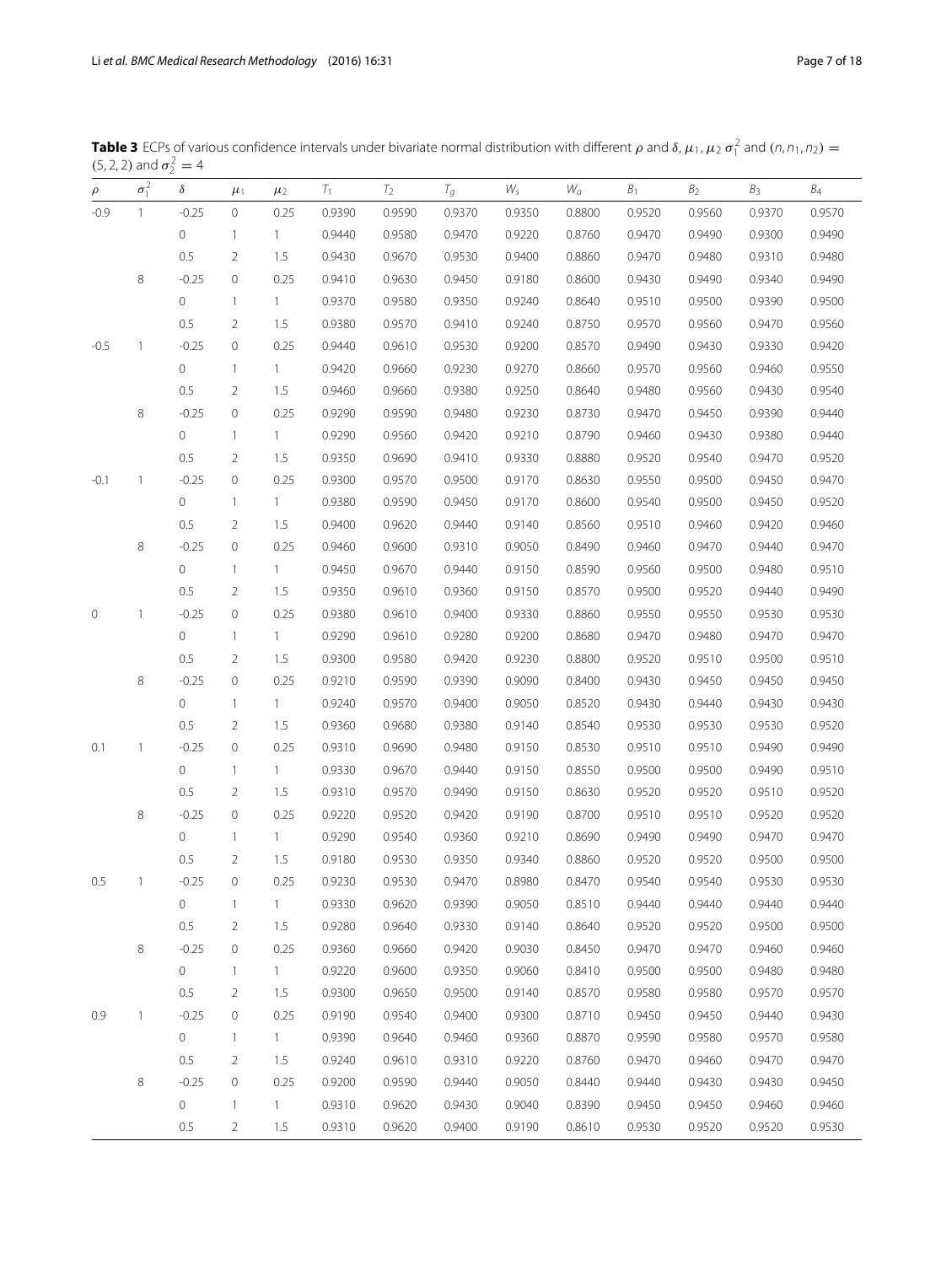<span id="page-7-0"></span>**Table 4** ECW of various confidence intervals under bivariate normal distribution with different  $\rho$  and  $\delta$ ,  $\mu_1$ ,  $\mu_2$ ,  $\sigma_1^2$  and  $(n, n_1, n_2)$  =  $(5, 2, 2)$  and  $\sigma_2^2 = 4$ 

| $\rho$ | $\sigma_1^2$             | $\delta$            | $\mu_1$             | $\mu_2$        | $T_1$   | T <sub>2</sub> | $T_g$   | $W_{\sf s}$ | $W_a$  | B <sub>1</sub> | $\mathcal{B}_2$ | B <sub>3</sub> | $\mathcal{B}_4$ |
|--------|--------------------------|---------------------|---------------------|----------------|---------|----------------|---------|-------------|--------|----------------|-----------------|----------------|-----------------|
| $-0.9$ | $\mathbf{1}$             | $-0.25$             | 0                   | 0.25           | 8.0510  | 9.8480         | 7.6040  | 4.9790      | 4.0830 | 6.5400         | 6.9700          | 6.5380         | 6.9700          |
|        |                          | $\circ$             | $\mathbf{1}$        | $\overline{1}$ | 8.0980  | 9.8440         | 7.6290  | 4.9880      | 4.0930 | 6.5410         | 6.9710          | 6.5410         | 6.9710          |
|        |                          | 0.5                 | 2                   | 1.5            | 8.1690  | 9.7210         | 7.6410  | 5.0880      | 4.2070 | 6.5420         | 6.9700          | 6.5410         | 6.9680          |
|        | 8                        | $-0.25$             | $\mathsf{O}\xspace$ | 0.25           | 10.8170 | 12.0750        | 9.6020  | 6.5090      | 5.2840 | 8.8020         | 9.1950          | 8.8010         | 9.1960          |
|        |                          | 0                   | $\mathbf{1}$        | $\mathbf{1}$   | 10.8350 | 12.1090        | 9.5830  | 6.5080      | 5.2840 | 8.8030         | 9.1950          | 8.8050         | 9.1940          |
|        |                          | 0.5                 | 2                   | 1.5            | 10.8310 | 12.0670        | 9.5720  | 6.5610      | 5.3560 | 8.8080         | 9.2000          | 8.8070         | 9.1960          |
| $-0.5$ | $\overline{\phantom{a}}$ | $-0.25$             | $\mathsf{O}\xspace$ | 0.25           | 12.7390 | 14.0040        | 11.0300 | 7.6080      | 6.1620 | 10.2980        | 10.7370         | 10.2990        | 10.7370         |
|        |                          | 0                   | $\mathbf{1}$        | $\mathbf{1}$   | 12.7510 | 14.0800        | 11.0500 | 7.6310      | 6.1810 | 10.3020        | 10.7410         | 10.3000        | 10.7380         |
|        |                          | 0.5                 | $\overline{2}$      | 1.5            | 12.7460 | 14.0150        | 11.0120 | 7.6540      | 6.2220 | 10.3070        | 10.7470         | 10.3080        | 10.7450         |
|        | 8                        | $-0.25$             | 0                   | 0.25           | 7.9520  | 9.4420         | 7.3030  | 4.7520      | 3.8910 | 6.4600         | 6.5990          | 6.4620         | 6.6000          |
|        |                          | 0                   | $\mathbf{1}$        | $\mathbf{1}$   | 7.9990  | 9.4880         | 7.3300  | 4.7760      | 3.9140 | 6.4630         | 6.6000          | 6.4630         | 6.6030          |
|        |                          | 0.5                 | $\overline{2}$      | 1.5            | 7.9410  | 9.4190         | 7.3300  | 4.8830      | 4.0460 | 6.4650         | 6.6040          | 6.4630         | 6.6010          |
| $-0.1$ | 1                        | $-0.25$             | 0                   | 0.25           | 10.1230 | 11.1210        | 8.9290  | 6.0060      | 4.8870 | 8.2480         | 8.3910          | 8.2510         | 8.3940          |
|        |                          | 0                   | $\mathbf{1}$        | $\mathbf{1}$   | 10.1150 | 11.2600        | 9.9060  | 6.0040      | 4.8850 | 8.2490         | 8.3920          | 8.2490         | 8.3930          |
|        |                          | 0.5                 | $\overline{2}$      | 1.5            | 10.0550 | 11.1650        | 9.8830  | 6.0750      | 4.9860 | 8.2460         | 8.3880          | 8.2480         | 8.3890          |
|        | 8                        | $-0.25$             | $\mathsf{O}\xspace$ | 0.25           | 11.8990 | 12.9260        | 10.2600 | 7.0330      | 5.7080 | 9.6020         | 9.7660          | 9.6030         | 9.7670          |
|        |                          | 0                   | $\mathbf{1}$        | $\mathbf{1}$   | 11.9170 | 12.9540        | 10.2910 | 7.0500      | 5.7240 | 9.6030         | 9.7670          | 9.6020         | 9.7670          |
|        |                          | 0.5                 | $\overline{2}$      | 1.5            | 11.9290 | 13.0050        | 10.2490 | 7.1130      | 5.8070 | 9.5990         | 9.7620          | 9.5980         | 9.7610          |
| 0      | 1                        | $-0.25$             | $\mathsf{O}\xspace$ | 0.25           | 7.4380  | 8.7970         | 6.9270  | 4.4570      | 3.6460 | 6.2020         | 6.2080          | 6.1980         | 6.2060          |
|        |                          | $\circ$             | $\mathbf{1}$        | $\mathbf{1}$   | 7.4070  | 9.0290         | 6.9140  | 4.4570      | 3.6480 | 6.2100         | 6.2160          | 6.2100         | 6.2160          |
|        |                          | 0.5                 | $\overline{2}$      | 1.5            | 7.4750  | 9.0040         | 6.9620  | 4.6380      | 3.8580 | 6.2020         | 6.2080          | 6.2000         | 6.2060          |
|        | 8                        | $-0.25$             | $\mathsf{O}\xspace$ | 0.25           | 9.0700  | 10.2520        | 8.2140  | 5.4680      | 4.4610 | 7.4900         | 7.4970          | 7.4910         | 7.4960          |
|        |                          | 0                   | $\mathbf{1}$        | $\mathbf{1}$   | 9.0480  | 10.0050        | 8.1310  | 5.4190      | 4.4290 | 7.4910         | 7.4980          | 7.4880         | 7.4960          |
|        |                          | 0.5                 | 2                   | 1.5            | 9.1370  | 10.2100        | 8.2110  | 5.5930      | 4.6170 | 7.4920         | 7.5000          | 7.4910         | 7.4970          |
| 0.1    | $\mathbf{1}$             | $-0.25$             | $\mathsf{O}\xspace$ | 0.25           | 10.5430 | 11.8910        | 9.3750  | 6.3650      | 5.1880 | 8.6680         | 8.6760          | 8.6700         | 8.6770          |
|        |                          | $\circ$             | $\mathbf{1}$        | $\mathbf{1}$   | 10.5330 | 11.7900        | 9.3610  | 6.3410      | 5.1710 | 8.6680         | 8.6760          | 8.6660         | 8.6740          |
|        |                          | 0.5                 | $\overline{2}$      | 1.5            | 10.6010 | 11.7180        | 9.3710  | 6.4860      | 5.3310 | 8.6700         | 8.6780          | 8.6680         | 8.6770          |
|        | 8                        | $-0.25$             | $\mathsf{O}\xspace$ | 0.25           | 7.3190  | 8.8790         | 6.8430  | 4.3920      | 3.5910 | 6.1080         | 6.1080          | 6.1070         | 6.1070          |
|        |                          | 0                   | $\mathbf{1}$        | $\mathbf{1}$   | 7.2750  | 8.7620         | 6.8270  | 4.3840      | 3.5900 | 6.1090         | 6.1090          | 6.1090         | 6.1090          |
|        |                          | 0.5                 | 2                   | 1.5            | 7.3480  | 8.7970         | 6.8640  | 4.5800      | 3.8160 | 6.1070         | 6.1070          | 6.1040         | 6.1040          |
| 0.5    | $\mathbf{1}$             | $-0.25$             | 0                   | 0.25           | 8.7070  | 9.8380         | 7.9460  | 5.2650      | 4.3050 | 7.2590         | 7.2590          | 7.2570         | 7.2570          |
|        |                          | $\mathsf{O}\xspace$ | $\mathbf{1}$        | $\mathbf{1}$   | 8.7510  | 9.9250         | 7.9940  | 5.3100      | 4.3450 | 7.2570         | 7.2570          | 7.2540         | 7.2540          |
|        |                          | 0.5                 | $\overline{2}$      | 1.5            | 8.8320  | 10.0890        | 8.0490  | 5.4970      | 4.5480 | 7.2590         | 7.2590          | 7.2590         | 7.2590          |
|        | 8                        | $-0.25$             | $\mathsf{O}\xspace$ | 0.25           | 10.2360 | 11.4530        | 9.1100  | 6.1750      | 5.0390 | 8.3820         | 8.3820          | 8.3810         | 8.3810          |
|        |                          | 0                   | $\mathbf{1}$        | $\mathbf{1}$   | 10.1380 | 11.2610        | 9.0610  | 6.1540      | 5.0260 | 8.3810         | 8.3810          | 8.3850         | 8.3850          |
|        |                          | 0.5                 | $\overline{2}$      | 1.5            | 10.1020 | 11.3160        | 9.0800  | 6.2300      | 5.1320 | 8.3830         | 8.3830          | 8.3830         | 8.3830          |
| 0.9    | $\mathbf{1}$             | $-0.25$             | $\mathsf{O}\xspace$ | 0.25           | 7.2300  | 8.9110         | 6.8140  | 4.3740      | 3.5750 | 6.0000         | 6.0070          | 6.0020         | 6.0090          |
|        |                          | $\circ$             | $\mathbf{1}$        | $\mathbf{1}$   | 7.3030  | 8.6810         | 6.7940  | 4.3620      | 3.5700 | 5.9960         | 6.0020          | 5.9950         | 6.0020          |
|        |                          | 0.5                 | 2                   | 1.5            | 7.2340  | 8.8310         | 6.7930  | 4.5270      | 3.7720 | 5.9990         | 6.0060          | 5.9990         | 6.0050          |
|        | 8                        | $-0.25$             | 0                   | 0.25           | 8.4830  | 9.7340         | 7.8050  | 5.1900      | 4.2510 | 7.0030         | 7.0110          | 6.9980         | 7.0050          |
|        |                          | 0                   | $\mathbf{1}$        | $\mathbf{1}$   | 8.4410  | 9.6700         | 7.7630  | 5.1400      | 4.2100 | 7.0010         | 7.0080          | 6.9970         | 7.0050          |
|        |                          | 0.5                 | 2                   | 1.5            | 8.4160  | 9.8250         | 7.8290  | 5.3240      | 4.4150 | 7.0000         | 7.0080          | 7.0020         | 7.0100          |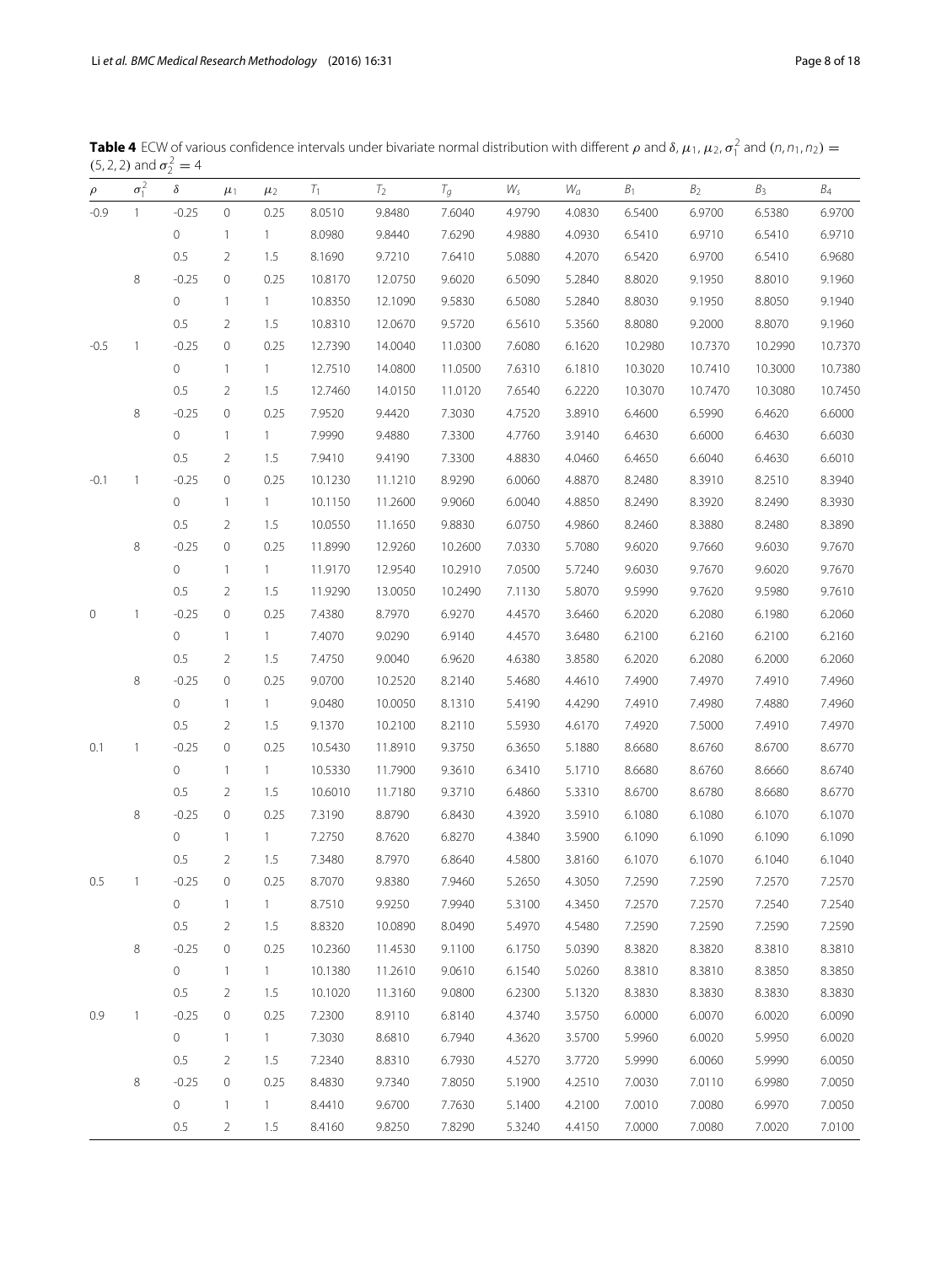<span id="page-8-0"></span>

| <b>Table 5</b> RNCP of various confidence intervals under bivariate normal distribution with different $\rho$ and $\delta$ , $\mu_1$ , $\mu_2$ , $\sigma_1^2$ and $(n, n_1, n_2)$ = |  |
|-------------------------------------------------------------------------------------------------------------------------------------------------------------------------------------|--|
| $(5, 2, 2)$ and $\sigma_2^2 = 4$                                                                                                                                                    |  |

| $\rho$  | $\sigma_1^2$ | $\delta$ | $\mu_1$             | $\mu_2$      | $T_1$  | $T_2$  | $T_g$  | $W_{S}$ | $W_a$  | $\mathcal{B}_1$ | B <sub>2</sub> | B <sub>3</sub> | $\mathcal{B}_4$ |
|---------|--------------|----------|---------------------|--------------|--------|--------|--------|---------|--------|-----------------|----------------|----------------|-----------------|
| $-0.9$  | $\mathbf{1}$ | $-0.25$  | $\circ$             | 0.25         | 0.4754 | 0.4805 | 0.4731 | 0.4769  | 0.4660 | 0.5000          | 0.4091         | 0.4921         | 0.4186          |
|         |              | 0        | $\mathbf{1}$        | $\mathbf{1}$ | 0.4286 | 0.5286 | 0.4563 | 0.3846  | 0.4892 | 0.4528          | 0.4314         | 0.4286         | 0.4706          |
|         |              | 0.5      | $\overline{2}$      | 1.5          | 0.4737 | 0.5909 | 0.4839 | 0.4667  | 0.4590 | 0.4906          | 0.4231         | 0.4638         | 0.4038          |
|         | $\,8\,$      | $-0.25$  | $\mathsf{O}\xspace$ | 0.25         | 0.4237 | 0.5108 | 0.5048 | 0.4268  | 0.4574 | 0.5088          | 0.5686         | 0.5303         | 0.5686          |
|         |              | 0        | $\mathbf{1}$        | $\mathbf{1}$ | 0.4603 | 0.5143 | 0.4857 | 0.4474  | 0.5000 | 0.5102          | 0.5000         | 0.5082         | 0.5000          |
|         |              | 0.5      | 2                   | 1.5          | 0.4677 | 0.5744 | 0.4545 | 0.5395  | 0.4983 | 0.4186          | 0.4545         | 0.4717         | 0.4773          |
| $-0.5$  | 1            | $-0.25$  | 0                   | 0.25         | 0.5536 | 0.5436 | 0.5234 | 0.5375  | 0.5289 | 0.5686          | 0.5789         | 0.5821         | 0.5862          |
|         |              | 0        | $\mathbf{1}$        | $\mathbf{1}$ | 0.5000 | 0.5235 | 0.4948 | 0.4795  | 0.5389 | 0.4651          | 0.4773         | 0.4815         | 0.4667          |
|         |              | 0.5      | $\overline{2}$      | 1.5          | 0.5741 | 0.5176 | 0.5294 | 0.6533  | 0.5266 | 0.5577          | 0.6591         | 0.6140         | 0.6304          |
|         | $\,8\,$      | $-0.25$  | $\mathsf{O}\xspace$ | 0.25         | 0.5070 | 0.5829 | 0.5098 | 0.5195  | 0.5481 | 0.5472          | 0.5273         | 0.5410         | 0.5357          |
|         |              | 0        | $\mathbf{1}$        | $\mathbf{1}$ | 0.5352 | 0.5364 | 0.5306 | 0.4684  | 0.5585 | 0.5370          | 0.5263         | 0.5645         | 0.5536          |
|         |              | 0.5      | $\overline{2}$      | 1.5          | 0.4769 | 0.5355 | 0.4719 | 0.3731  | 0.5256 | 0.5208          | 0.4348         | 0.4717         | 0.4375          |
| $-0.1$  | 1            | $-0.25$  | $\circ$             | 0.25         | 0.5000 | 0.5744 | 0.5300 | 0.4699  | 0.6086 | 0.5333          | 0.5000         | 0.4727         | 0.4717          |
|         |              | 0        | $\mathbf{1}$        | $\mathbf{1}$ | 0.4839 | 0.5585 | 0.4842 | 0.4458  | 0.5714 | 0.5000          | 0.5400         | 0.5091         | 0.5417          |
|         |              | 0.5      | $\overline{2}$      | 1.5          | 0.5333 | 0.5632 | 0.5000 | 0.5116  | 0.5000 | 0.5102          | 0.5185         | 0.5000         | 0.5000          |
|         | $\,8\,$      | $-0.25$  | $\mathsf{O}\xspace$ | 0.25         | 0.4630 | 0.5750 | 0.4848 | 0.4526  | 0.5176 | 0.4444          | 0.4151         | 0.4464         | 0.4528          |
|         |              | 0        | $\mathbf{1}$        | $\mathbf{1}$ | 0.5091 | 0.5879 | 0.5104 | 0.5059  | 0.5119 | 0.5455          | 0.4800         | 0.5000         | 0.4898          |
|         |              | 0.5      | 2                   | 1.5          | 0.5385 | 0.5179 | 0.5288 | 0.5529  | 0.5248 | 0.5200          | 0.5208         | 0.5179         | 0.4902          |
| $\circ$ | $\mathbf{1}$ | $-0.25$  | $\mathsf{O}\xspace$ | 0.25         | 0.5484 | 0.5641 | 0.5667 | 0.6119  | 0.4800 | 0.4889          | 0.5333         | 0.5319         | 0.5319          |
|         |              | 0        | $\mathbf{1}$        | $\mathbf{1}$ | 0.4789 | 0.5923 | 0.5000 | 0.4000  | 0.4996 | 0.4906          | 0.4808         | 0.4906         | 0.4906          |
|         |              | 0.5      | $\overline{2}$      | 1.5          | 0.4286 | 0.5714 | 0.5000 | 0.2857  | 0.5097 | 0.5000          | 0.5102         | 0.5200         | 0.5306          |
|         | 8            | $-0.25$  | $\mathsf{O}\xspace$ | 0.25         | 0.4684 | 0.5829 | 0.5149 | 0.4835  | 0.5397 | 0.4912          | 0.5091         | 0.5091         | 0.5091          |
|         |              | 0        | $\mathbf{1}$        | $\mathbf{1}$ | 0.5789 | 0.5977 | 0.4700 | 0.4737  | 0.5028 | 0.4561          | 0.4464         | 0.4912         | 0.4561          |
|         |              | 0.5      | 2                   | 1.5          | 0.5313 | 0.5500 | 0.5000 | 0.5233  | 0.5100 | 0.4894          | 0.5106         | 0.5106         | 0.5000          |
| 0.1     | $\mathbf{1}$ | $-0.25$  | $\mathsf{O}\xspace$ | 0.25         | 0.5217 | 0.5065 | 0.5488 | 0.5176  | 0.5566 | 0.5102          | 0.5102         | 0.4902         | 0.4902          |
|         |              | 0        | $\mathbf{1}$        | $\mathbf{1}$ | 0.5224 | 0.5788 | 0.4651 | 0.5176  | 0.5212 | 0.4200          | 0.4200         | 0.4314         | 0.4286          |
|         |              | 0.5      | 2                   | 1.5          | 0.5362 | 0.5116 | 0.5824 | 0.6235  | 0.5852 | 0.5417          | 0.5417         | 0.5714         | 0.5417          |
|         | 8            | $-0.25$  | $\mathsf{O}\xspace$ | 0.25         | 0.4359 | 0.5417 | 0.4490 | 0.5309  | 0.5833 | 0.4490          | 0.4490         | 0.4583         | 0.4583          |
|         |              | 0        | $\mathbf{1}$        | $\mathbf{1}$ | 0.4789 | 0.5304 | 0.4904 | 0.3544  | 0.4914 | 0.4118          | 0.4118         | 0.4528         | 0.4528          |
|         |              | 0.5      | 2                   | 1.5          | 0.4878 | 0.5170 | 0.5053 | 0.2879  | 0.5314 | 0.4167          | 0.4167         | 0.4200         | 0.4200          |
| 0.5     | 1            | $-0.25$  | $\mathsf{O}\xspace$ | 0.25         | 0.4935 | 0.5106 | 0.4563 | 0.4510  | 0.5125 | 0.5000          | 0.5000         | 0.5106         | 0.5106          |
|         |              | 0        | $\mathbf{1}$        | $\mathbf{1}$ | 0.5522 | 0.5947 | 0.4505 | 0.4211  | 0.5085 | 0.3929          | 0.3929         | 0.4107         | 0.4107          |
|         |              | 0.5      | 2                   | 1.5          | 0.4861 | 0.5944 | 0.4943 | 0.5000  | 0.4692 | 0.5417          | 0.5417         | 0.5000         | 0.5000          |
|         | 8            | $-0.25$  | $\mathsf{O}\xspace$ | 0.25         | 0.4688 | 0.5647 | 0.4592 | 0.4227  | 0.5081 | 0.5472          | 0.5472         | 0.5185         | 0.5185          |
|         |              | 0        | $\overline{1}$      | 1            | 0.5256 | 0.5750 | 0.5474 | 0.5426  | 0.5008 | 0.5200          | 0.5200         | 0.5577         | 0.5577          |
|         |              | 0.5      | 2                   | 1.5          | 0.5286 | 0.5000 | 0.4875 | 0.5233  | 0.5093 | 0.5238          | 0.5238         | 0.5349         | 0.5349          |
| 0.9     | $\mathbf{1}$ | $-0.25$  | $\mathsf{O}\xspace$ | 0.25         | 0.5062 | 0.5652 | 0.5000 | 0.5714  | 0.4861 | 0.5273          | 0.5273         | 0.5357         | 0.5263          |
|         |              | 0        | $\overline{1}$      | 1            | 0.5246 | 0.5111 | 0.5238 | 0.3281  | 0.5100 | 0.5122          | 0.5000         | 0.4884         | 0.5000          |
|         |              | 0.5      | 2                   | 1.5          | 0.4605 | 0.5692 | 0.4141 | 0.2179  | 0.2217 | 0.4528          | 0.4444         | 0.4340         | 0.4340          |
|         | $\,8\,$      | $-0.25$  | $\mathsf{O}\xspace$ | 0.25         | 0.5250 | 0.5341 | 0.5104 | 0.5053  | 0.5045 | 0.5179          | 0.5088         | 0.5439         | 0.5455          |
|         |              | 0        | $\overline{1}$      | $\mathbf{1}$ | 0.5362 | 0.5579 | 0.5155 | 0.4688  | 0.6133 | 0.5273          | 0.5273         | 0.5370         | 0.5370          |
|         |              | 0.5      | 2                   | 1.5          | 0.5217 | 0.5579 | 0.4778 | 0.4938  | 0.4672 | 0.4681          | 0.4583         | 0.5000         | 0.4681          |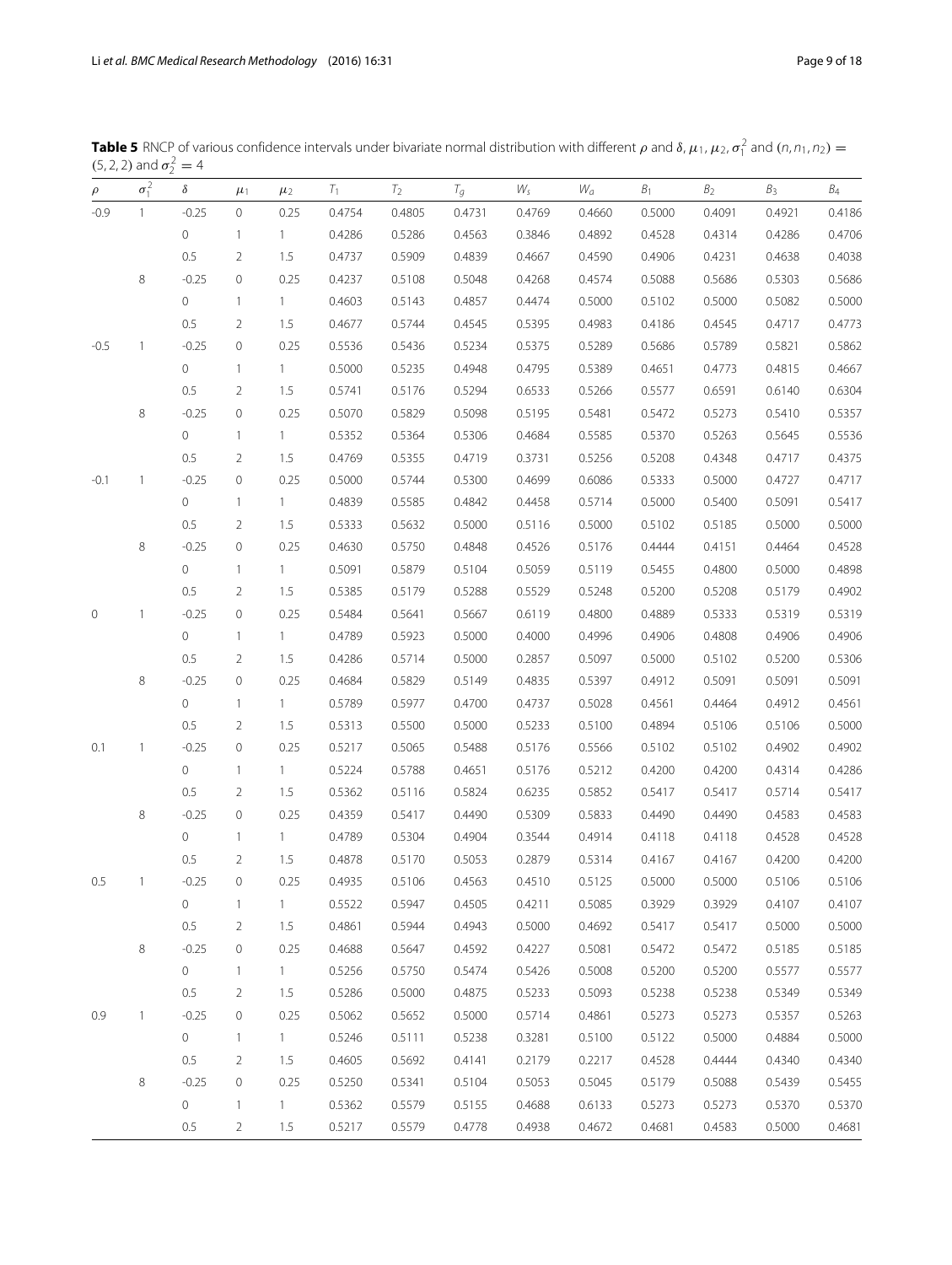| $\rho$ | $\sigma_1^2$   | $\delta$            | $\mu_1$        | $\mu_2$      | $T_1$  | $T_2$  | $T_g$  | Ws     | W <sub>a</sub> | B <sub>1</sub> | B <sub>2</sub> | $B_3$  | B <sub>4</sub> |
|--------|----------------|---------------------|----------------|--------------|--------|--------|--------|--------|----------------|----------------|----------------|--------|----------------|
| $-0.9$ | $\overline{1}$ | $-0.25$             | $\circ$        | 0.25         | 0.9260 | 0.9750 | 0.9460 | 0.9510 | 0.9020         | 0.9470         | 0.9470         | 0.9500 | 0.9500         |
|        |                | $\circ$             | $\mathbf{1}$   | $\mathbf{1}$ | 0.9060 | 0.9590 | 0.9490 | 0.9340 | 0.8820         | 0.9450         | 0.9450         | 0.9510 | 0.9510         |
|        |                | 0.5                 | $\overline{2}$ | 1.5          | 0.9160 | 0.9710 | 0.9370 | 0.9480 | 0.8930         | 0.9490         | 0.9490         | 0.9530 | 0.9530         |
|        | 8              | $-0.25$             | 0              | 0.25         | 0.8950 | 0.9630 | 0.9380 | 0.9460 | 0.8920         | 0.9490         | 0.9380         | 0.9410 | 0.9410         |
|        |                | $\circ$             | $\mathbf{1}$   | $\mathbf{1}$ | 0.9030 | 0.9580 | 0.9430 | 0.9450 | 0.9020         | 0.9400         | 0.9410         | 0.9410 | 0.9410         |
|        |                | 0.5                 | $\overline{2}$ | 1.5          | 0.9080 | 0.9640 | 0.9370 | 0.9490 | 0.9070         | 0.9500         | 0.9480         | 0.9520 | 0.9520         |
| $-0.5$ | 1              | $-0.25$             | $\circ$        | 0.25         | 0.9160 | 0.9700 | 0.9460 | 0.9380 | 0.8810         | 0.9440         | 0.9410         | 0.9430 | 0.9420         |
|        |                | $\circ$             | $\mathbf{1}$   | $\mathbf{1}$ | 0.9150 | 0.9670 | 0.9510 | 0.9380 | 0.8970         | 0.9470         | 0.9480         | 0.9480 | 0.9480         |
|        |                | 0.5                 | $\overline{2}$ | 1.5          | 0.9190 | 0.9650 | 0.9440 | 0.9440 | 0.8940         | 0.9480         | 0.9520         | 0.9540 | 0.9540         |
|        | 8              | $-0.25$             | $\mathbf 0$    | 0.25         | 0.9160 | 0.9680 | 0.9490 | 0.9580 | 0.9160         | 0.9530         | 0.9480         | 0.9440 | 0.9510         |
|        |                | $\circ$             | $\mathbf{1}$   | $\mathbf{1}$ | 0.9080 | 0.9690 | 0.9510 | 0.9590 | 0.9200         | 0.9460         | 0.9450         | 0.9400 | 0.9480         |
|        |                | 0.5                 | $\overline{2}$ | 1.5          | 0.9130 | 0.9750 | 0.9400 | 0.9630 | 0.9200         | 0.9410         | 0.9410         | 0.9230 | 0.9460         |
| $-0.1$ | 1              | $-0.25$             | 0              | 0.25         | 0.9230 | 0.9660 | 0.9480 | 0.9500 | 0.9020         | 0.9530         | 0.9470         | 0.9410 | 0.9490         |
|        |                | $\circ$             | $\mathbf{1}$   | $\mathbf{1}$ | 0.9060 | 0.9600 | 0.9380 | 0.9370 | 0.8920         | 0.9430         | 0.9450         | 0.9390 | 0.9500         |
|        |                | 0.5                 | $\overline{2}$ | 1.5          | 0.9020 | 0.9660 | 0.9410 | 0.9400 | 0.8910         | 0.9530         | 0.9460         | 0.9350 | 0.9460         |
|        | 8              | $-0.25$             | 0              | 0.25         | 0.9110 | 0.9670 | 0.9450 | 0.9650 | 0.9290         | 0.9440         | 0.9420         | 0.8800 | 0.9470         |
|        |                | $\circ$             | $\mathbf{1}$   | $1 -$        | 0.9190 | 0.9720 | 0.9360 | 0.9650 | 0.9270         | 0.9510         | 0.9450         | 0.8810 | 0.9470         |
|        |                | 0.5                 | $\overline{2}$ | 1.5          | 0.9140 | 0.9700 | 0.9390 | 0.9630 | 0.9270         | 0.9480         | 0.9440         | 0.8890 | 0.9470         |
| 0      | 1              | $-0.25$             | $\mathbf 0$    | 0.25         | 0.9180 | 0.9580 | 0.9430 | 0.9500 | 0.8980         | 0.9470         | 0.9390         | 0.7900 | 0.9420         |
|        |                | $\circ$             | $\mathbf{1}$   | $\mathbf{1}$ | 0.9150 | 0.9710 | 0.9550 | 0.9550 | 0.9130         | 0.9490         | 0.9500         | 0.8030 | 0.9500         |
|        |                | 0.5                 | $\overline{2}$ | 1.5          | 0.9180 | 0.9670 | 0.9500 | 0.9590 | 0.9200         | 0.9450         | 0.9510         | 0.7940 | 0.9540         |
|        | 8              | $-0.25$             | 0              | 0.25         | 0.9380 | 0.9660 | 0.9380 | 0.9560 | 0.9280         | 0.9510         | 0.9510         | 0.9380 | 0.9530         |
|        |                | $\circ$             | $\mathbf{1}$   | $1 -$        | 0.9360 | 0.9650 | 0.9340 | 0.9530 | 0.9220         | 0.9560         | 0.9520         | 0.9370 | 0.9540         |
|        |                | 0.5                 | $\overline{2}$ | 1.5          | 0.9310 | 0.9540 | 0.9340 | 0.9510 | 0.9230         | 0.9450         | 0.9530         | 0.9400 | 0.9540         |
| 0.1    | 1              | $-0.25$             | $\mathbf 0$    | 0.25         | 0.9360 | 0.9640 | 0.9420 | 0.9530 | 0.9210         | 0.9480         | 0.9510         | 0.9430 | 0.9550         |
|        |                | $\circ$             | $\mathbf{1}$   | $\mathbf{1}$ | 0.9350 | 0.9620 | 0.9340 | 0.9520 | 0.9190         | 0.9560         | 0.9520         | 0.9400 | 0.9520         |
|        |                | 0.5                 | $\overline{2}$ | 1.5          | 0.9290 | 0.9600 | 0.9340 | 0.9440 | 0.9160         | 0.9440         | 0.9470         | 0.9340 | 0.9480         |
|        | 8              | $-0.25$             | $\mathbf 0$    | 0.25         | 0.9300 | 0.9530 | 0.9330 | 0.9470 | 0.9190         | 0.9400         | 0.9380         | 0.9350 | 0.9400         |
|        |                | $\circ$             | $\mathbf{1}$   | $\mathbf{1}$ | 0.9340 | 0.9590 | 0.9310 | 0.9520 | 0.9160         | 0.9410         | 0.9410         | 0.9360 | 0.9420         |
|        |                | 0.5                 | $\overline{2}$ | 1.5          | 0.9390 | 0.9660 | 0.9330 | 0.9520 | 0.9210         | 0.9530         | 0.9500         | 0.9490 | 0.9530         |
| 0.5    | $\mathbf{1}$   | $-0.25$             | 0              | 0.25         | 0.9370 | 0.9640 | 0.9370 | 0.9490 | 0.9120         | 0.9450         | 0.9440         | 0.9430 | 0.9470         |
|        |                | $\mathbf 0$         | 1              | $\mathbf{1}$ | 0.9450 | 0.9590 | 0.9360 | 0.9450 | 0.9080         | 0.9460         | 0.9420         | 0.9380 | 0.9440         |
|        |                | 0.5                 | 2              | 1.5          | 0.9430 | 0.9680 | 0.9400 | 0.9520 | 0.9200         | 0.9540         | 0.9480         | 0.9490 | 0.9540         |
|        | 8              | $-0.25$             | 0              | 0.25         | 0.9340 | 0.9580 | 0.9460 | 0.9520 | 0.9190         | 0.9420         | 0.9450         | 0.9470 | 0.9480         |
|        |                | $\circ$             | $\mathbf{1}$   | $\mathbf{1}$ | 0.9400 | 0.9630 | 0.9470 | 0.9530 | 0.9210         | 0.9550         | 0.9560         | 0.9580 | 0.9580         |
|        |                | $0.5\,$             | 2              | 1.5          | 0.9270 | 0.9610 | 0.9330 | 0.9470 | 0.9230         | 0.9420         | 0.9420         | 0.9470 | 0.9460         |
| 0.9    | 1              | $-0.25$             | 0              | 0.25         | 0.9430 | 0.9660 | 0.9410 | 0.9500 | 0.9140         | 0.9470         | 0.9470         | 0.9480 | 0.9480         |
|        |                | $\circ$             | $\mathbf{1}$   | $\mathbf{1}$ | 0.9410 | 0.9530 | 0.9440 | 0.9400 | 0.9040         | 0.9470         | 0.9460         | 0.9510 | 0.9500         |
|        |                | 0.5                 | $\overline{2}$ | 1.5          | 0.9430 | 0.9660 | 0.9480 | 0.9490 | 0.9160         | 0.9540         | 0.9560         | 0.9550 | 0.9560         |
|        | 8              | $-0.25$             | 0              | 0.25         | 0.9320 | 0.9540 | 0.9520 | 0.9450 | 0.9200         | 0.9460         | 0.9460         | 0.9490 | 0.9490         |
|        |                | $\mathsf{O}\xspace$ | $\mathbf{1}$   | $\mathbf{1}$ | 0.9460 | 0.9660 | 0.9470 | 0.9590 | 0.9300         | 0.9470         | 0.9470         | 0.9490 | 0.9490         |
|        |                | $0.5\,$             | 2              | 1.5          | 0.9410 | 0.9580 | 0.9460 | 0.9510 | 0.9200         | 0.9550         | 0.9550         | 0.9580 | 0.9580         |

<span id="page-9-0"></span>**Table 6** ECPs of various confidence intervals under bivariate t-distribution with different  $\rho$  and  $\delta$ ,  $\mu_1$ ,  $\mu_2$ ,  $\sigma_1^2$  and  $(n, n_1, n_2) = (5, 5, 5)$ and  $\sigma_2^2 = 4$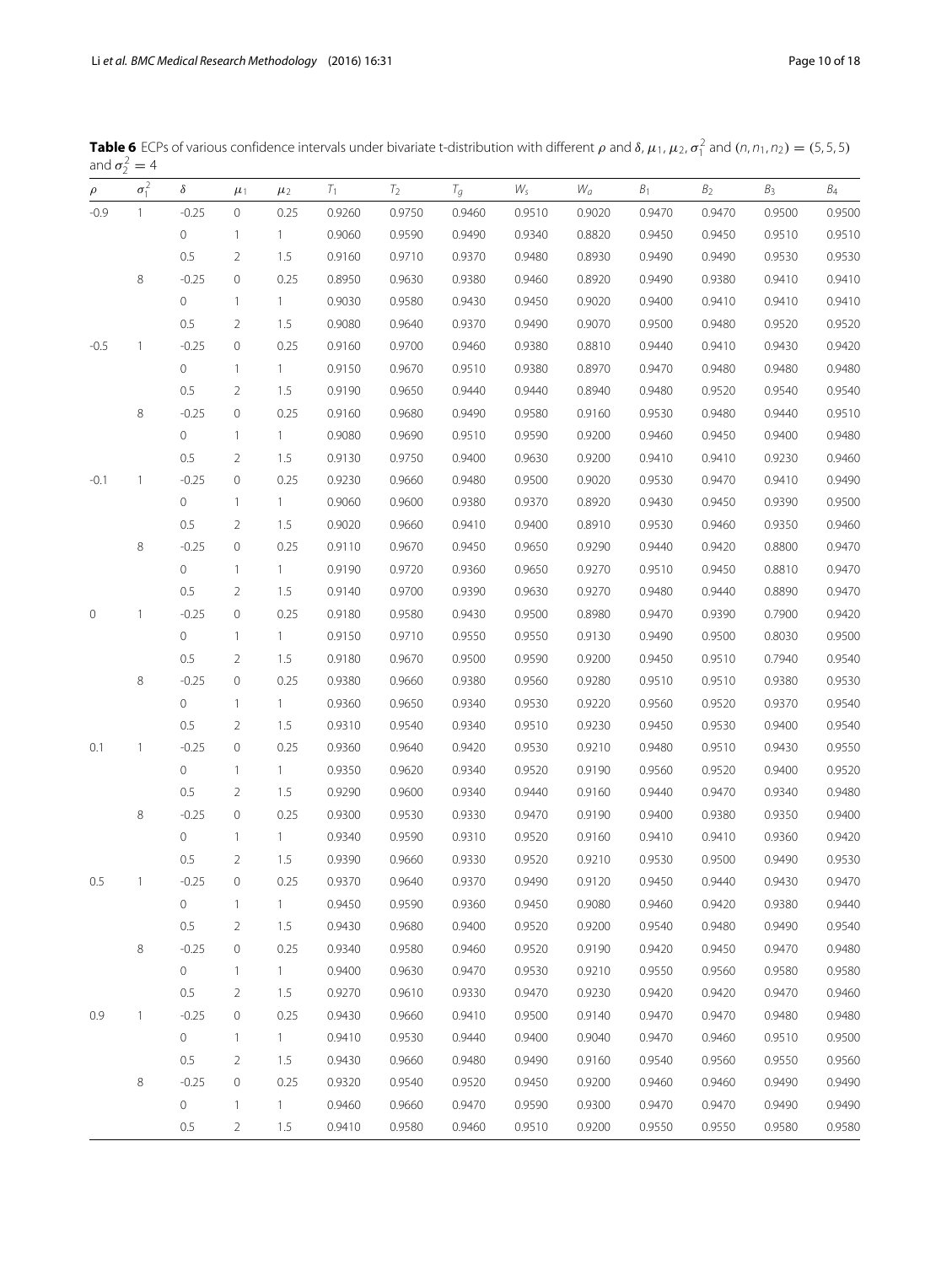| $\rho$ | $\sigma_1^2$ | $\delta$            | $\mu_1$        | $\mu_2$      | $T_1$   | $T_2$   | $T_g$   | $W_{\mathsf{s}}$ | $W_a$   | B <sub>1</sub> | B <sub>2</sub> | B <sub>3</sub> | $B_4$   |
|--------|--------------|---------------------|----------------|--------------|---------|---------|---------|------------------|---------|----------------|----------------|----------------|---------|
| $-0.9$ | $\mathbf{1}$ | $-0.25$             | 0              | 0.25         | 39.9860 | 40.8450 | 35.0080 | 27.6870          | 23.6020 | 35.9410        | 35.9410        | 36.4110        | 36.4110 |
|        |              | $\mathbf 0$         | $\mathbf{1}$   | $\mathbf{1}$ | 39.5890 | 40.3210 | 34.6710 | 27.5260          | 23.4670 | 35.9280        | 35.9280        | 36.4080        | 36.4080 |
|        |              | 0.5                 | $\overline{2}$ | 1.5          | 39.2290 | 40.6160 | 34.8600 | 27.6570          | 23.5830 | 35.9050        | 35.9050        | 36.3930        | 36.3930 |
|        | 8            | $-0.25$             | $\mathbf 0$    | 0.25         | 32.6680 | 34.3430 | 29.0000 | 22.6520          | 19.2790 | 29.8250        | 29.8650        | 30.3280        | 30.3510 |
|        |              | $\mathsf{O}\xspace$ | $\mathbf{1}$   | $\mathbf{1}$ | 32.7540 | 34.2080 | 28.8030 | 22.5610          | 19.2030 | 29.8370        | 29.8760        | 30.3360        | 30.3630 |
|        |              | 0.5                 | $\overline{2}$ | 1.5          | 32.3510 | 34.3530 | 28.9420 | 22.6560          | 19.2890 | 29.8380        | 29.8770        | 30.3350        | 30.3580 |
| $-0.5$ | $\mathbf{1}$ | $-0.25$             | $\mathbf 0$    | 0.25         | 38.5200 | 39.5450 | 34.4200 | 27.2240          | 23.2190 | 35.0120        | 35.0610        | 35.4930        | 35.5290 |
|        |              | 0                   | $\mathbf{1}$   | $\mathbf{1}$ | 37.8690 | 39.0530 | 33.9970 | 26.9350          | 22.9710 | 35.0060        | 35.0530        | 35.4800        | 35.5150 |
|        |              | 0.5                 | $\overline{2}$ | 1.5          | 38.7140 | 39.7290 | 34.1600 | 27.1930          | 23.1930 | 35.0190        | 35.0680        | 35.4960        | 35.5300 |
|        | 8            | $-0.25$             | $\mathbf 0$    | 0.25         | 29.3790 | 32.8700 | 27.8810 | 21.7710          | 18.5360 | 27.1550        | 28.3790        | 27.6280        | 28.8530 |
|        |              | $\mathsf{O}\xspace$ | $\mathbf{1}$   | $\mathbf{1}$ | 28.9240 | 32.3540 | 27.5350 | 21.5080          | 18.3100 | 27.1670        | 28.4000        | 27.6550        | 28.8590 |
|        |              | 0.5                 | $\overline{2}$ | 1.5          | 30.1060 | 33.6320 | 28.5080 | 22.3350          | 19.0220 | 27.1880        | 28.4140        | 27.6570        | 28.8780 |
| $-0.1$ | $\mathbf{1}$ | $-0.25$             | $\mathbf 0$    | 0.25         | 31.3890 | 36.1820 | 31.7890 | 25.3610          | 21.6710 | 29.6610        | 31.4040        | 30.1280        | 31.7960 |
|        |              | 0                   | $\mathbf{1}$   | $\mathbf{1}$ | 30.9880 | 35.1900 | 30.9350 | 24.6920          | 21.0960 | 29.6870        | 31.4300        | 30.1620        | 31.8160 |
|        |              | 0.5                 | $\overline{2}$ | 1.5          | 31.1860 | 35.2420 | 31.2250 | 24.8410          | 21.2380 | 29.6730        | 31.4220        | 30.1440        | 31.8080 |
|        | 8            | $-0.25$             | $\mathbf 0$    | 0.25         | 23.8340 | 31.2500 | 26.6610 | 20.8190          | 17.7300 | 20.9570        | 26.8340        | 21.2360        | 27.2880 |
|        |              | $\mathsf{O}\xspace$ | $\mathbf{1}$   | $\mathbf{1}$ | 23.4990 | 31.1470 | 26.6370 | 20.8520          | 17.7590 | 20.9660        | 26.8530        | 21.2550        | 27.3120 |
|        |              | 0.5                 | $\overline{2}$ | 1.5          | 23.1750 | 30.4390 | 26.1330 | 20.3920          | 17.3770 | 20.9520        | 26.8280        | 21.2470        | 27.2670 |
| 0      | $\mathbf{1}$ | $-0.25$             | $\mathbf 0$    | 0.25         | 16.7960 | 30.7840 | 27.3290 | 21.9590          | 18.8280 | 16.6250        | 27.2590        | 16.9850        | 27.6450 |
|        |              | 0                   | $\mathbf{1}$   | $\mathbf{1}$ | 17.1650 | 30.5510 | 27.3190 | 21.8760          | 18.7550 | 16.6250        | 27.2600        | 16.9750        | 27.6580 |
|        |              | 0.5                 | $\overline{2}$ | 1.5          | 16.9980 | 30.6500 | 27.2430 | 22.0410          | 18.9120 | 16.6160        | 27.2610        | 16.9700        | 27.6440 |
|        | 8            | $-0.25$             | $\mathbf 0$    | 0.25         | 27.2420 | 29.7100 | 27.2280 | 22.7000          | 20.2600 | 26.0380        | 27.9560        | 26.2890        | 28.2960 |
|        |              | $\mathsf{O}\xspace$ | $\mathbf{1}$   | $\mathbf{1}$ | 27.6030 | 29.9040 | 27.3850 | 22.8460          | 20.3900 | 26.0420        | 27.9600        | 26.2820        | 28.2960 |
|        |              | 0.5                 | $\overline{2}$ | 1.5          | 27.4440 | 29.6420 | 27.2230 | 22.6840          | 20.2480 | 26.0420        | 27.9660        | 26.2770        | 28.2950 |
| 0.1    | $\mathbf{1}$ | $-0.25$             | $\mathbf 0$    | 0.25         | 36.7630 | 38.5960 | 35.2540 | 29.7190          | 26.5230 | 35.0020        | 36.7010        | 35.3140        | 37.1130 |
|        |              | 0                   | $\mathbf{1}$   | $\mathbf{1}$ | 36.9580 | 38.9090 | 35.4500 | 29.9490          | 26.7290 | 34.9960        | 36.6930        | 35.3230        | 37.1390 |
|        |              | 0.5                 | $\overline{2}$ | 1.5          | 36.6820 | 38.7640 | 35.2490 | 29.7940          | 26.5910 | 34.9890        | 36.6840        | 35.3050        | 37.1090 |
|        | 8            | $-0.25$             | $\mathbf 0$    | 0.25         | 26.8170 | 28.2480 | 25.9750 | 21.6000          | 19.2790 | 25.9390        | 26.5530        | 26.1980        | 26.8650 |
|        |              | 0                   | $\mathbf{1}$   | $\mathbf{1}$ | 27.0150 | 28.2910 | 26.0250 | 21.6540          | 19.3270 | 25.9380        | 26.5470        | 26.1960        | 26.8510 |
|        |              | 0.5                 | $\overline{2}$ | 1.5          | 27.1980 | 28.6990 | 26.3160 | 21.9060          | 19.5540 | 25.9400        | 26.5480        | 26.1920        | 26.8500 |
| 0.5    | -1           | $-0.25$             | $\mathbf{0}$   | 0.25         | 35.0610 | 35.8660 | 32.9600 | 27.7210          | 24.7450 | 33.0080        | 33.6310        | 33.3300        | 34.0030 |
|        |              | $\mathbf 0$         | -1             | $\mathbf{1}$ | 35.2510 | 35.8450 | 32.9690 | 27.7590          | 24.7790 | 32.9910        | 33.6170        | 33.3000        | 33.9910 |
|        |              | 0.5                 | 2              | 1.5          | 34.6160 | 35.6320 | 32.7980 | 27.5930          | 24.6330 | 32.9950        | 33.6200        | 33.3110        | 33.9920 |
|        | 8            | $-0.25$             | 0              | 0.25         | 26.0830 | 26.9080 | 24.8210 | 20.5850          | 18.3740 | 25.0540        | 25.0810        | 25.3290        | 25.3590 |
|        |              | $\circ$             | $\mathbf{1}$   | $\mathbf{1}$ | 25.6840 | 26.7000 | 24.6450 | 20.4400          | 18.2450 | 25.0390        | 25.0650        | 25.3160        | 25.3480 |
|        |              | 0.5                 | $\overline{2}$ | 1.5          | 25.9800 | 26.9400 | 24.8400 | 20.5900          | 18.3810 | 25.0410        | 25.0680        | 25.3280        | 25.3580 |
| 0.9    | $\mathbf{1}$ | $-0.25$             | 0              | 0.25         | 31.7980 | 32.2880 | 29.9420 | 25.1170          | 22.4300 | 30.2210        | 30.2530        | 30.5230        | 30.5690 |
|        |              | 0                   | $\mathbf{1}$   | $\mathbf{1}$ | 31.8710 | 32.0900 | 29.8060 | 24.9940          | 22.3200 | 30.1980        | 30.2290        | 30.5050        | 30.5500 |
|        |              | 0.5                 | 2              | 1.5          | 31.3990 | 32.0560 | 29.7450 | 24.9700          | 22.3010 | 30.2140        | 30.2440        | 30.5180        | 30.5600 |
|        | 8            | $-0.25$             | 0              | 0.25         | 25.4700 | 26.4860 | 24.4770 | 20.2660          | 18.0900 | 24.6850        | 24.6850        | 24.9600        | 24.9600 |
|        |              | $\mathsf{O}\xspace$ | $\mathbf{1}$   | $\mathbf{1}$ | 25.5190 | 26.3770 | 24.3630 | 20.1840          | 18.0160 | 24.6740        | 24.6740        | 24.9450        | 24.9450 |
|        |              | 0.5                 | $\overline{2}$ | 1.5          | 25.4630 | 26.4500 | 24.4990 | 20.2850          | 18.1100 | 24.6930        | 24.6930        | 24.9760        | 24.9760 |

<span id="page-10-0"></span>**Table 7** ECW of various confidence intervals under bivariate t-distribution with different  $\rho$  and  $\delta$ ,  $\mu_1$ ,  $\mu_2$ ,  $\sigma_1^2$  and  $(n, n_1, n_2) = (5, 5, 5)$ and  $\sigma_2^2 = 4$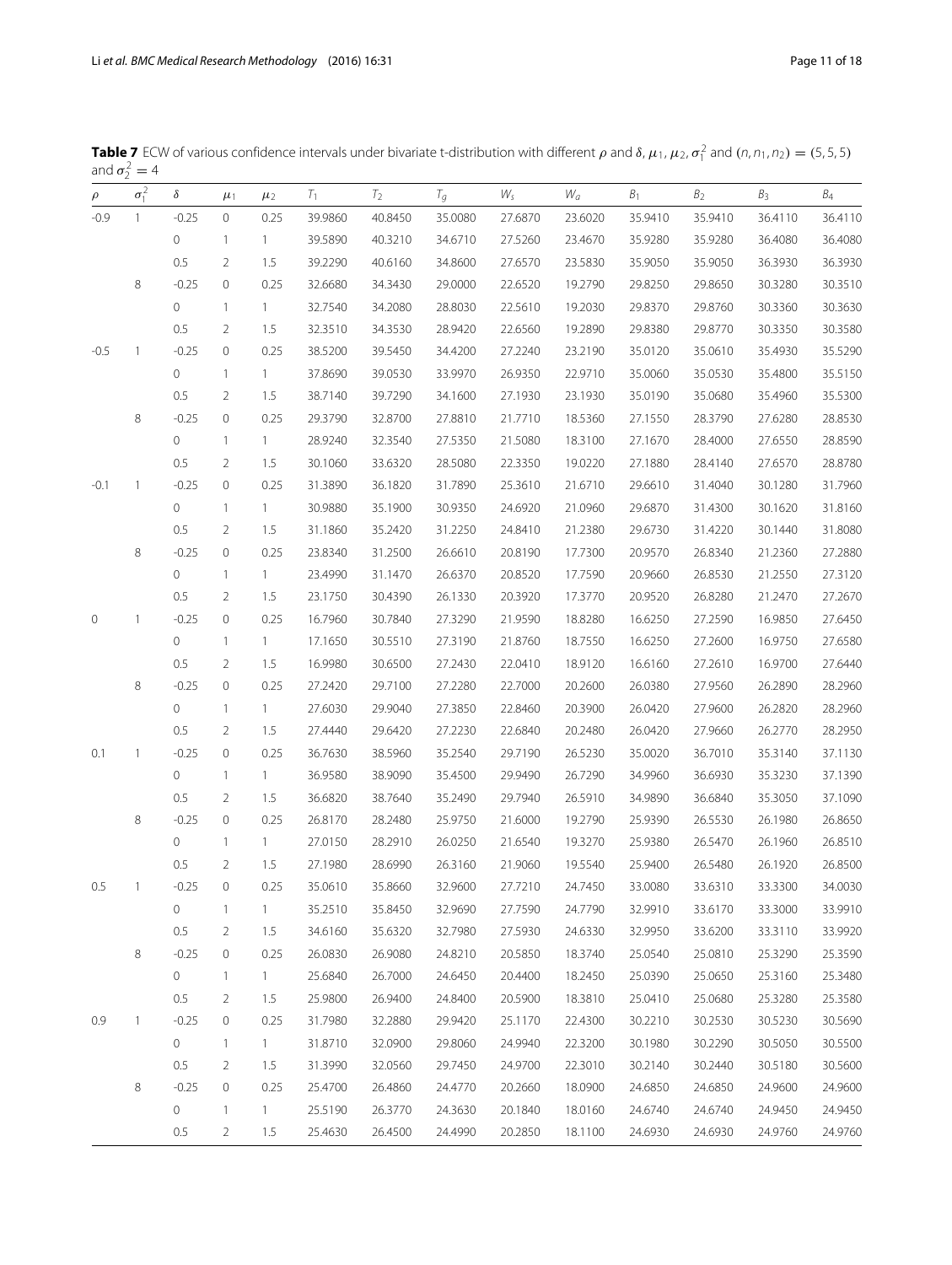| $\rho$ | $\sigma_1^2$ | $\delta$    | $\mu_1$        | $\mu_2$      | $T_1$  | $T_2$  | $T_g$  | Ws     | $W_a$  | $B_1$  | B <sub>2</sub> | $B_3$  | $B_4$  |
|--------|--------------|-------------|----------------|--------------|--------|--------|--------|--------|--------|--------|----------------|--------|--------|
| $-0.9$ | $\mathbf{1}$ | $-0.25$     | $\circ$        | 0.25         | 0.4324 | 0.5200 | 0.5000 | 0.5918 | 0.5102 | 0.4717 | 0.4717         | 0.4800 | 0.4800 |
|        |              | $\circ$     | $\mathbf{1}$   | $1 -$        | 0.4574 | 0.4634 | 0.5062 | 0.4848 | 0.5000 | 0.4727 | 0.4727         | 0.5102 | 0.5102 |
|        |              | 0.5         | 2              | 1.5          | 0.4524 | 0.5862 | 0.5238 | 0.5385 | 0.5047 | 0.4118 | 0.4118         | 0.4255 | 0.4255 |
|        | 8            | $-0.25$     | $\mathbf 0$    | 0.25         | 0.4762 | 0.4865 | 0.4878 | 0.4815 | 0.4815 | 0.4754 | 0.4677         | 0.4746 | 0.4746 |
|        |              | $\circ$     | $\mathbf{1}$   | $1 -$        | 0.5361 | 0.5238 | 0.4675 | 0.5091 | 0.5000 | 0.4833 | 0.4746         | 0.4746 | 0.4746 |
|        |              | 0.5         | 2              | 1.5          | 0.4783 | 0.5278 | 0.4795 | 0.5098 | 0.5484 | 0.5400 | 0.5000         | 0.5208 | 0.5208 |
| $-0.5$ | $\mathbf{1}$ | $-0.25$     | 0              | 0.25         | 0.4524 | 0.4000 | 0.4595 | 0.4839 | 0.4538 | 0.4464 | 0.4237         | 0.4211 | 0.4138 |
|        |              | $\circ$     | $\mathbf{1}$   | $1 -$        | 0.6000 | 0.6061 | 0.5797 | 0.5645 | 0.5534 | 0.5283 | 0.5385         | 0.5577 | 0.5385 |
|        |              | $0.5\,$     | 2              | 1.5          | 0.5062 | 0.5429 | 0.5455 | 0.5357 | 0.5660 | 0.5000 | 0.5000         | 0.5435 | 0.5435 |
|        | 8            | $-0.25$     | $\circ$        | 0.25         | 0.4762 | 0.5000 | 0.5070 | 0.5952 | 0.5119 | 0.5106 | 0.5385         | 0.5179 | 0.5306 |
|        |              | $\circ$     | $\mathbf{1}$   | $1 -$        | 0.5217 | 0.5806 | 0.5085 | 0.5854 | 0.5500 | 0.4815 | 0.5273         | 0.5167 | 0.5000 |
|        |              | $0.5\,$     | 2              | 1.5          | 0.4943 | 0.4000 | 0.4000 | 0.4595 | 0.5125 | 0.5316 | 0.5217         | 0.5195 | 0.5313 |
| $-0.1$ | $\mathbf{1}$ | $-0.25$     | $\mathbf 0$    | 0.25         | 0.5584 | 0.4706 | 0.5323 | 0.5800 | 0.4796 | 0.5319 | 0.5660         | 0.5932 | 0.5686 |
|        |              | $\circ$     | $\mathbf{1}$   | $1 -$        | 0.5532 | 0.5500 | 0.5278 | 0.5714 | 0.5463 | 0.4737 | 0.4727         | 0.4754 | 0.5000 |
|        |              | $0.5\,$     | 2              | 1.5          | 0.4490 | 0.4706 | 0.4348 | 0.4333 | 0.4679 | 0.4255 | 0.4815         | 0.4769 | 0.4630 |
|        | 8            | $-0.25$     | $\circ$        | 0.25         | 0.4831 | 0.4545 | 0.5231 | 0.4000 | 0.4648 | 0.5714 | 0.5000         | 0.4917 | 0.5283 |
|        |              | $\circ$     | $\mathbf{1}$   | 1            | 0.5062 | 0.5000 | 0.4844 | 0.4571 | 0.5068 | 0.4898 | 0.4727         | 0.4958 | 0.4717 |
|        |              | 0.5         | 2              | 1.5          | 0.4651 | 0.5000 | 0.4590 | 0.5676 | 0.5479 | 0.4423 | 0.4464         | 0.4595 | 0.4717 |
| 0      | 1            | $-0.25$     | $\mathbf 0$    | 0.25         | 0.5244 | 0.5714 | 0.6140 | 0.5800 | 0.5196 | 0.5094 | 0.5246         | 0.4857 | 0.5000 |
|        |              | $\circ$     | $\mathbf{1}$   | $\mathbf{1}$ | 0.5059 | 0.4483 | 0.4444 | 0.4444 | 0.4828 | 0.5490 | 0.5600         | 0.5228 | 0.5600 |
|        |              | $0.5\,$     | 2              | 1.5          | 0.5366 | 0.3939 | 0.4800 | 0.4146 | 0.4875 | 0.4545 | 0.5306         | 0.5097 | 0.5217 |
|        | 8            | $-0.25$     | $\mathbf 0$    | 0.25         | 0.5161 | 0.6176 | 0.5968 | 0.6136 | 0.5972 | 0.5714 | 0.6122         | 0.5968 | 0.5957 |
|        |              | $\circ$     | $\mathbf{1}$   | $1 -$        | 0.4844 | 0.4571 | 0.4697 | 0.4468 | 0.4744 | 0.5682 | 0.5208         | 0.5079 | 0.5000 |
|        |              | 0.5         | 2              | 1.5          | 0.4928 | 0.4130 | 0.4545 | 0.4286 | 0.4545 | 0.4545 | 0.4255         | 0.4833 | 0.4348 |
| 0.1    | 1            | $-0.25$     | 0              | 0.25         | 0.5469 | 0.5833 | 0.5862 | 0.6170 | 0.5696 | 0.5385 | 0.5102         | 0.5088 | 0.5333 |
|        |              | 0           | $\mathbf{1}$   | $1 -$        | 0.5692 | 0.4737 | 0.5303 | 0.5208 | 0.5309 | 0.5227 | 0.5208         | 0.5000 | 0.5000 |
|        |              | 0.5         | 2              | 1.5          | 0.4507 | 0.4500 | 0.4394 | 0.4107 | 0.4286 | 0.4464 | 0.4717         | 0.4545 | 0.4808 |
|        | 8            | $-0.25$     | $\circ$        | 0.25         | 0.5000 | 0.5319 | 0.5373 | 0.5472 | 0.5062 | 0.5000 | 0.5161         | 0.5077 | 0.5000 |
|        |              | $\circ$     | $\mathbf{1}$   | $1 -$        | 0.5303 | 0.5366 | 0.5072 | 0.5417 | 0.4762 | 0.4746 | 0.4915         | 0.4844 | 0.5000 |
|        |              | 0.5         | 2              | 1.5          | 0.5246 | 0.5294 | 0.5373 | 0.5417 | 0.5443 | 0.5532 | 0.5400         | 0.5294 | 0.5319 |
| 0.5    | $\mathbf{1}$ | $-0.25$     | $\Omega$       | 0.25         | 0.6190 | 0.5833 | 0.5397 | 0.6078 | 0.5341 | 0.5091 | 0.5714         | 0.5614 | 0.5660 |
|        |              | $\mathbf 0$ | $\mathbf{1}$   | $\mathbf{1}$ | 0.4545 | 0.4878 | 0.4844 | 0.5091 | 0.4565 | 0.4444 | 0.4828         | 0.4677 | 0.4643 |
|        |              | 0.5         | $\overline{2}$ | 1.5          | 0.5088 | 0.5625 | 0.5000 | 0.5208 | 0.5125 | 0.5000 | 0.4615         | 0.4510 | 0.4565 |
|        | 8            | $-0.25$     | $\circ$        | 0.25         | 0.5303 | 0.4762 | 0.5000 | 0.4583 | 0.4815 | 0.5172 | 0.5273         | 0.5283 | 0.5385 |
|        |              | 0           | $\mathbf{1}$   | $\mathbf{1}$ | 0.5500 | 0.5676 | 0.5714 | 0.5532 | 0.6076 | 0.5333 | 0.5455         | 0.5238 | 0.5238 |
|        |              | 0.5         | $\overline{2}$ | 1.5          | 0.5479 | 0.5385 | 0.5224 | 0.5660 | 0.5584 | 0.4655 | 0.4828         | 0.4717 | 0.4630 |
| 0.9    | $\mathbf{1}$ | $-0.25$     | 0              | 0.25         | 0.5088 | 0.5000 | 0.4746 | 0.4800 | 0.4884 | 0.4906 | 0.4717         | 0.4808 | 0.4808 |
|        |              | 0           | $\mathbf{1}$   | $\mathbf{1}$ | 0.4915 | 0.5106 | 0.4848 | 0.5000 | 0.4479 | 0.4151 | 0.4259         | 0.4286 | 0.4200 |
|        |              | 0.5         | $\overline{2}$ | 1.5          | 0.5789 | 0.5294 | 0.5161 | 0.5098 | 0.5595 | 0.4783 | 0.4773         | 0.5333 | 0.5455 |
|        | 8            | $-0.25$     | 0              | 0.25         | 0.4559 | 0.5435 | 0.5147 | 0.4909 | 0.4875 | 0.5000 | 0.5000         | 0.4902 | 0.4902 |
|        |              | $\circ$     | $\mathbf{1}$   | $\mathbf{1}$ | 0.4815 | 0.5294 | 0.5283 | 0.5366 | 0.5429 | 0.6038 | 0.6038         | 0.5686 | 0.5686 |
|        |              | 0.5         | $\overline{2}$ | 1.5          | 0.4407 | 0.4524 | 0.5000 | 0.5102 | 0.5250 | 0.4222 | 0.4222         | 0.4048 | 0.4048 |

<span id="page-11-0"></span>**Table 8** RNCP of various confidence intervals under bivariate t-distribution with different  $\rho$  and  $\delta$ ,  $\mu_1$ ,  $\mu_2$ ,  $\sigma_1^2$  and  $(n, n_1, n_2) = (5, 5, 5)$ and  $\sigma_2^2 = 4$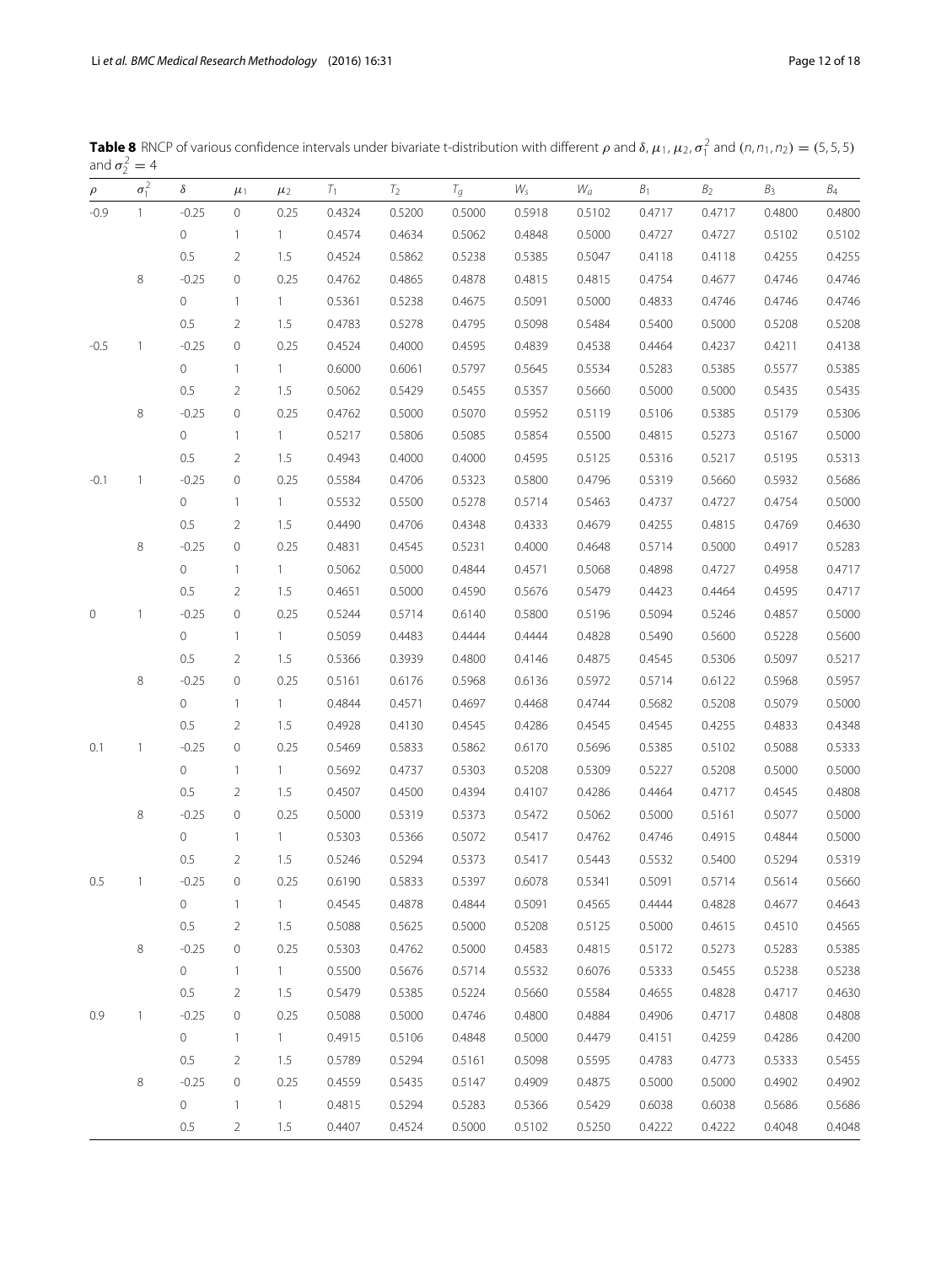|        | Bivariate normal distribution |                             |                      |                |                |                          |                |                |                |                |                |                 |
|--------|-------------------------------|-----------------------------|----------------------|----------------|----------------|--------------------------|----------------|----------------|----------------|----------------|----------------|-----------------|
| $\rho$ | $\delta$                      | $\mu_1$                     | $\mu_2$              | $T_3$          | $T_{4}$        | $T_5$                    | $W_{\rm s}$    | $W_a$          | $B_1$          | B <sub>2</sub> | B <sub>3</sub> | $\mathcal{B}_4$ |
| $-0.9$ | $-0.25$                       | 0                           | 0.25                 | 0.935          | 0.960          | 0.906                    | 0.920          | 0.880          | 0.952          | 0.954          | 0.947          | 0.954           |
|        | $\mathbf 0$                   | $\mathbf{1}$                | $\mathbf{1}$         | 0.944          | 0.956          | 0.894                    | 0.920          | 0.869          | 0.946          | 0.947          | 0.933          | 0.947           |
|        | 0.5                           | 2                           | 1.5                  | 0.944          | 0.967          | 0.902                    | 0.931          | 0.883          | 0.951          | 0.953          | 0.942          | 0.951           |
| $-0.5$ | $-0.25$                       | $\mathbf 0$                 | 0.25                 | 0.941          | 0.961          | 0.903                    | 0.910          | 0.861          | 0.942          | 0.943          | 0.939          | 0.943           |
|        | $\circ$                       | $\mathbf{1}$                | $\mathbf{1}$         | 0.937          | 0.958          | 0.900                    | 0.915          | 0.862          | 0.950          | 0.952          | 0.949          | 0.951           |
|        | 0.5                           | 2                           | 1.5                  | 0.941          | 0.962          | 0.898                    | 0.925          | 0.882          | 0.952          | 0.957          | 0.952          | 0.957           |
| $-0.1$ | $-0.25$                       | $\mathbf 0$                 | 0.25                 | 0.933          | 0.958          | 0.900                    | 0.903          | 0.838          | 0.944          | 0.945          | 0.945          | 0.946           |
|        | $\circ$                       | $\mathbf{1}$                | $\mathbf{1}$         | 0.939          | 0.966          | 0.907                    | 0.912          | 0.853          | 0.952          | 0.951          | 0.954          | 0.953           |
|        | 0.5                           | $\overline{2}$              | 1.5                  | 0.943          | 0.975          | 0.924                    | 0.943          | 0.892          | 0.961          | 0.959          | 0.960          | 0.959           |
| 0      | $-0.25$                       | $\mathbf 0$                 | 0.25                 | 0.936          | 0.964          | 0.914                    | 0.913          | 0.860          | 0.949          | 0.949          | 0.950          | 0.950           |
|        | $\circ$                       | $\mathbf{1}$                | $\mathbf{1}$         | 0.925          | 0.959          | 0.906                    | 0.908          | 0.861          | 0.941          | 0.941          | 0.940          | 0.940           |
|        | 0.5                           | 2                           | 1.5                  | 0.932          | 0.968          | 0.913                    | 0.924          | 0.887          | 0.952          | 0.952          | 0.951          | 0.951           |
| 0.1    | $-0.25$                       | 0                           | 0.25                 | 0.922          | 0.960          | 0.918                    | 0.911          | 0.858          | 0.948          | 0.948          | 0.948          | 0.947           |
|        | $\circ$                       | $\mathbf{1}$                | $\mathbf{1}$         | 0.923          | 0.963          | 0.909                    | 0.906          | 0.859          | 0.944          | 0.946          | 0.944          | 0.944           |
|        | 0.5                           | $\overline{2}$              | 1.5                  | 0.928          | 0.969          | 0.913                    | 0.935          | 0.889          | 0.946          | 0.947          | 0.947          | 0.946           |
| 0.5    | $-0.25$                       | $\mathbf 0$                 | 0.25                 | 0.927          | 0.968          | 0.923                    | 0.904          | 0.843          | 0.950          | 0.947          | 0.934          | 0.947           |
|        | $\circ$                       | $\mathbf{1}$                | $\mathbf{1}$         | 0.928          | 0.964          | 0.923                    | 0.913          | 0.857          | 0.942          | 0.944          | 0.935          | 0.947           |
|        | 0.5                           | $\overline{2}$              | 1.5                  | 0.924          | 0.978          | 0.933                    | 0.947          | 0.901          | 0.960          | 0.958          | 0.943          | 0.960           |
| 0.9    | $-0.25$                       | $\mathbf 0$                 | 0.25                 | 0.913          | 0.947          | 0.974                    | 0.929          | 0.880          | 0.951          | 0.951          | 0.777          | 0.951           |
|        | $\circ$                       | $\mathbf{1}$                | $\mathbf{1}$         | 0.908          | 0.952          | 0.976                    | 0.930          | 0.883          | 0.947          | 0.955          | 0.781          | 0.951           |
|        | 0.5                           | $\overline{2}$              | 1.5                  | 0.913          | 0.942          | 0.974                    | 0.974          | 0.944          | 0.946          | 0.953          | 0.778          | 0.954           |
|        |                               |                             |                      |                |                | Bivariate t-distribution |                |                |                |                |                |                 |
|        | $-0.25$                       |                             | 0.25                 | 0.922          | 0.972          | 0.908                    | 0.929          | 0.870          | 0.952          | 0.953          | 0.946          | 0.956           |
| $-0.9$ | $\mathbf{0}$                  | $\mathbf 0$                 |                      | 0.915          | 0.973          |                          |                |                | 0.948          |                |                | 0.948           |
|        | 0.5                           | $\mathbf{1}$                | $\mathbf{1}$         |                |                | 0.914                    | 0.935          | 0.868          |                | 0.943          | 0.937          |                 |
| $-0.5$ | $-0.25$                       | $\overline{2}$              | 1.5<br>0.25          | 0.930          | 0.978<br>0.976 | 0.914                    | 0.937          | 0.873          | 0.948          | 0.950          | 0.941          | 0.951<br>0.945  |
|        |                               | $\mathbf 0$                 |                      | 0.929          |                | 0.921                    | 0.939          | 0.869          | 0.942          | 0.941          | 0.940          |                 |
|        | $\circ$                       | $\mathbf{1}$                | $\mathbf{1}$         | 0.931          | 0.975          | 0.925                    | 0.935          | 0.872          | 0.943          | 0.942          | 0.943          | 0.946           |
|        | 0.5                           | $\overline{2}$              | 1.5                  | 0.922          | 0.971          | 0.910                    | 0.924          | 0.868          | 0.953          | 0.951          | 0.950          | 0.955           |
| $-0.1$ | $-0.25$                       | $\mathbf 0$                 | 0.25                 | 0.932          | 0.973          | 0.922                    | 0.925          | 0.856          | 0.951          | 0.951          | 0.955          | 0.954           |
|        | 0                             | -1                          | $\mathbf{1}$         | 0.926          | 0.971          | 0.924                    | 0.923          | 0.859          | 0.941          | 0.942          | 0.946          | 0.947           |
|        | 0.5                           | $\overline{2}$              | 1.5                  | 0.924          | 0.972          | 0.918                    | 0.921          | 0.859          | 0.950          | 0.948          | 0.954          | 0.955           |
| 0      | $-0.25$                       | $\mathbf 0$                 | 0.25                 | 0.919          | 0.973          | 0.921                    | 0.918          | 0.852          | 0.944          | 0.944          | 0.949          | 0.949           |
|        | $\circ$                       | $\mathbf{1}$                | $\mathbf{1}$         | 0.925          | 0.972          | 0.923                    | 0.925          | 0.864          | 0.940          | 0.940          | 0.947          | 0.947           |
|        | 0.5                           | 2                           | 1.5                  | 0.939          | 0.977          | 0.924                    | 0.926          | 0.857          | 0.950          | 0.950          | 0.954          | 0.954           |
| 0.1    | $-0.25$<br>$\circ$            | $\mathbf 0$<br>$\mathbf{1}$ | 0.25<br>$\mathbf{1}$ | 0.930<br>0.929 | 0.971<br>0.982 | 0.929<br>0.927           | 0.928<br>0.928 | 0.857<br>0.857 | 0.954<br>0.949 | 0.954<br>0.949 | 0.956<br>0.950 | 0.956<br>0.951  |
|        | $0.5\,$                       | $\overline{2}$              | 1.5                  | 0.934          | 0.979          | 0.924                    | 0.930          | 0.859          | 0.952          | 0.953          | 0.957          | 0.957           |
| 0.5    | $-0.25$                       | $\mathbf 0$                 | 0.25                 | 0.929          | 0.973          | 0.947                    | 0.940          | 0.864          | 0.944          | 0.950          | 0.942          | 0.951           |
|        | $\circ$                       | $\mathbf{1}$                | $\mathbf{1}$         | 0.920          | 0.976          | 0.937                    | 0.928          | 0.861          | 0.943          | 0.944          | 0.936          | 0.946           |
|        | 0.5                           | $\overline{2}$              | 1.5                  | 0.939          | 0.970          | 0.942                    | 0.930          | 0.868          | 0.945          | 0.947          | 0.942          | 0.951           |
| 0.9    | $-0.25$                       | $\mathbf 0$                 | 0.25                 | 0.923          | 0.969          | 0.978                    | 0.943          | 0.880          | 0.939          | 0.938          | 0.797          | 0.939           |
|        | $\mathsf{O}\xspace$           | $\mathbf{1}$                | $\mathbf{1}$         | 0.920          | 0.966          | 0.977                    | 0.952          | 0.887          | 0.939          | 0.942          | 0.795          | 0.949           |
|        | 0.5                           | $\overline{2}$              | 1.5                  | 0.931          | 0.965          | 0.979                    | 0.944          | 0.878          | 0.953          | 0.944          | 0.804          | 0.947           |

<span id="page-12-0"></span>**Table 9** ECPs of various confidence intervals with different  $\rho$  and  $\delta$ ,  $\mu_1$ ,  $\mu_2$ ,  $(n, n_1, n_2) = (5, 5, 2)$ , when  $\sigma_1^2 = \sigma_2^2 = 4$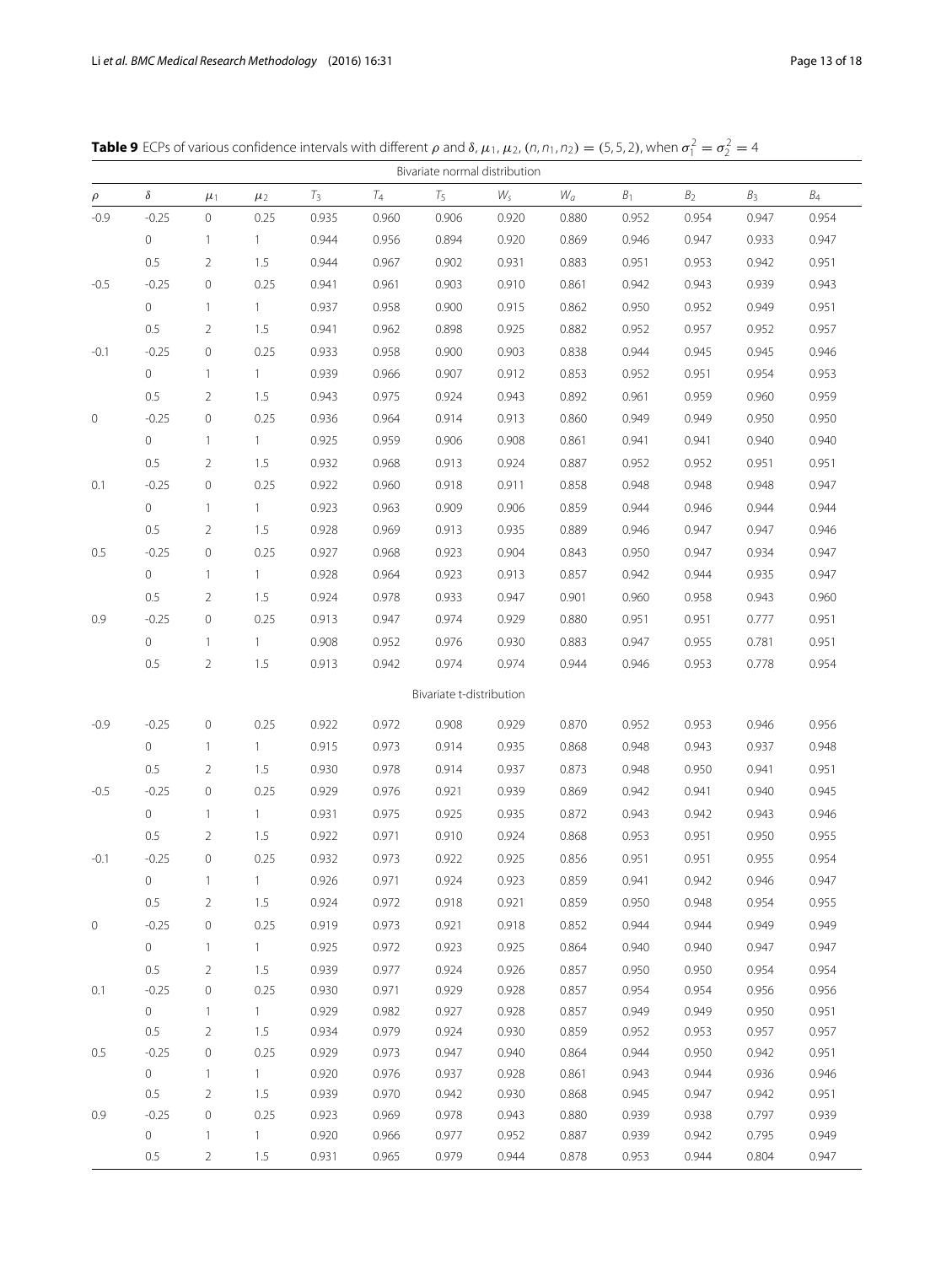<span id="page-13-0"></span>

|        | Bivariate normal distribution |                |              |        |         |        |                          |        |        |                |                |                 |
|--------|-------------------------------|----------------|--------------|--------|---------|--------|--------------------------|--------|--------|----------------|----------------|-----------------|
| $\rho$ | $\delta$                      | $\mu_1$        | $\mu_2$      | $T_3$  | $T_{4}$ | $T_5$  | $W_{\varsigma}$          | $W_a$  | $B_1$  | B <sub>2</sub> | B <sub>3</sub> | $\mathcal{B}_4$ |
| $-0.9$ | $-0.25$                       | $\circ$        | 0.25         | 6.350  | 7.032   | 5.019  | 3.821                    | 3.148  | 5.150  | 5.370          | 5.149          | 5.368           |
|        | 0                             | $\mathbf{1}$   | $\mathbf{1}$ | 6.389  | 7.038   | 5.047  | 3.833                    | 3.162  | 5.151  | 5.370          | 5.151          | 5.370           |
|        | 0.5                           | 2              | 1.5          | 6.447  | 7.052   | 5.060  | 3.947                    | 3.290  | 5.152  | 5.370          | 5.152          | 5.370           |
| $-0.5$ | $-0.25$                       | $\circ$        | 0.25         | 5.883  | 6.473   | 4.610  | 3.503                    | 2.894  | 4.800  | 4.881          | 4.799          | 4.880           |
|        | 0                             | $\mathbf{1}$   | $\mathbf{1}$ | 5.885  | 6.436   | 4.606  | 3.510                    | 2.903  | 4.800  | 4.881          | 4.799          | 4.879           |
|        | 0.5                           | 2              | 1.5          | 5.877  | 6.413   | 4.606  | 3.655                    | 3.078  | 4.802  | 4.883          | 4.802          | 4.882           |
| $-0.1$ | $-0.25$                       | $\circ$        | 0.25         | 5.282  | 5.891   | 4.187  | 3.198                    | 2.651  | 4.333  | 4.337          | 4.333          | 4.338           |
|        | 0                             | $\mathbf{1}$   | $\mathbf{1}$ | 5.318  | 5.898   | 4.186  | 3.213                    | 2.670  | 4.335  | 4.340          | 4.334          | 4.338           |
|        | 0.5                           | 2              | 1.5          | 5.270  | 5.888   | 4.183  | 3.397                    | 2.893  | 4.336  | 4.340          | 4.336          | 4.339           |
| 0      | $-0.25$                       | $\circ$        | 0.25         | 5.114  | 5.733   | 4.046  | 3.096                    | 2.571  | 4.190  | 4.190          | 4.189          | 4.189           |
|        | 0                             | $\mathbf{1}$   | $\mathbf{1}$ | 5.147  | 5.729   | 4.076  | 3.139                    | 2.614  | 4.190  | 4.190          | 4.190          | 4.190           |
|        | 0.5                           | 2              | 1.5          | 5.123  | 5.763   | 4.069  | 3.337                    | 2.849  | 4.191  | 4.191          | 4.189          | 4.189           |
| 0.1    | $-0.25$                       | $\circ$        | 0.25         | 4.869  | 5.519   | 3.921  | 3.004                    | 2.500  | 4.033  | 4.037          | 4.032          | 4.037           |
|        | 0                             | $\overline{1}$ | $\mathbf{1}$ | 4.870  | 5.550   | 3.899  | 3.004                    | 2.504  | 4.032  | 4.037          | 4.033          | 4.038           |
|        | 0.5                           | 2              | 1.5          | 4.849  | 5.636   | 3.926  | 3.254                    | 2.795  | 4.031  | 4.036          | 4.033          | 4.037           |
| 0.5    | $-0.25$                       | $\circ$        | 0.25         | 3.805  | 5.050   | 3.412  | 2.608                    | 2.188  | 3.202  | 3.360          | 3.202          | 3.360           |
|        | 0                             | $\mathbf{1}$   | $\mathbf{1}$ | 3.811  | 5.019   | 3.398  | 2.624                    | 2.213  | 3.201  | 3.360          | 3.199          | 3.357           |
|        | 0.5                           | 2              | 1.5          | 3.857  | 5.211   | 3.401  | 2.955                    | 2.583  | 3.200  | 3.359          | 3.200          | 3.360           |
| 0.9    | $-0.25$                       | $\circ$        | 0.25         | 1.776  | 5.606   | 2.702  | 2.133                    | 1.832  | 1.537  | 2.505          | 1.537          | 2.505           |
|        | 0                             | $\overline{1}$ | $\mathbf{1}$ | 1.766  | 5.561   | 2.676  | 2.147                    | 1.853  | 1.539  | 2.503          | 1.538          | 2.503           |
|        | 0.5                           | 2              | 1.5          | 1.784  | 5.548   | 2.689  | 2.554                    | 2.303  | 1.537  | 2.505          | 1.536          | 2.504           |
|        |                               |                |              |        |         |        |                          |        |        |                |                |                 |
|        |                               |                |              |        |         |        | Bivariate t-distribution |        |        |                |                |                 |
| $-0.9$ | $-0.25$                       | $\circ$        | 0.25         | 35.039 | 42.148  | 28.140 | 21.360                   | 17.207 | 30.479 | 31.779         | 31.062         | 32.486          |
|        | 0                             | $\mathbf{1}$   | $\mathbf{1}$ | 35.226 | 42.660  | 28.523 | 21.569                   | 17.374 | 30.470 | 31.763         | 31.048         | 32.470          |
|        | 0.5                           | 2              | 1.5          | 34.854 | 42.020  | 28.032 | 21.260                   | 17.135 | 30.472 | 31.771         | 31.038         | 32.484          |
| $-0.5$ | $-0.25$                       | $\circ$        | 0.25         | 32.156 | 38.993  | 25.809 | 19.534                   | 15.765 | 28.402 | 28.881         | 28.936         | 29.495          |
|        | 0                             | $\overline{1}$ | $\mathbf{1}$ | 33.177 | 39.103  | 26.338 | 19.953                   | 16.106 | 28.417 | 28.901         | 28.961         | 29.518          |
|        | 0.5                           | 2              | 1.5          | 31.999 | 38.876  | 25.558 | 19.403                   | 15.677 | 28.393 | 28.870         | 28.941         | 29.480          |
| $-0.1$ | $-0.25$                       | $\mathbf 0$    | 0.25         | 28.753 | 36.668  | 23.542 | 17.849                   | 14.456 | 25.621 | 25.643         | 26.126         | 26.164          |
|        | 0                             | $\mathbf{1}$   | $\mathbf{1}$ | 28.672 | 36.649  | 23.652 | 17.809                   | 14.435 | 25.637 | 25.661         | 26.146         | 26.184          |
|        | 0.5                           | 2              | 1.5          | 29.087 | 35.900  | 23.651 | 17.894                   | 14.523 | 25.622 | 25.645         | 26.140         | 26.175          |
| 0      | $-0.25$                       | 0              | 0.25         | 27.123 | 35.382  | 22.633 | 17.113                   | 13.892 | 24.786 | 24.786         | 25.284         | 25.284          |
|        | $\circ$                       | $\overline{1}$ | $\mathbf{1}$ | 27.852 | 35.371  | 23.033 | 17.424                   | 14.146 | 24.797 | 24.797         | 25.292         | 25.292          |
|        | 0.5                           | 2              | 1.5          | 27.607 | 34.434  | 22.581 | 17.116                   | 13.919 | 24.786 | 24.786         | 25.288         | 25.288          |
| 0.1    | $-0.25$                       | 0              | 0.25         | 26.299 | 34.969  | 22.037 | 16.679                   | 13.565 | 23.842 | 23.869         | 24.322         | 24.332          |
|        | 0                             | $\mathbf{1}$   | $\mathbf{1}$ | 26.797 | 35.384  | 22.411 | 16.960                   | 13.787 | 23.854 | 23.882         | 24.349         | 24.365          |
|        | 0.5                           | 2              | 1.5          | 26.420 | 34.911  | 22.164 | 16.798                   | 13.679 | 23.864 | 23.891         | 24.357         | 24.372          |
| 0.5    | $-0.25$                       | 0              | 0.25         | 20.192 | 32.428  | 19.137 | 14.443                   | 11.860 | 18.938 | 19.877         | 19.369         | 20.262          |
|        | 0                             | $\overline{1}$ | 1            | 20.217 | 32.478  | 19.118 | 14.526                   | 11.942 | 18.950 | 19.891         | 19.385         | 20.271          |
|        | 0.5                           | 2              | 1.5          | 20.314 | 30.975  | 18.783 | 14.325                   | 11.783 | 18.928 | 19.869         | 19.361         | 20.257          |
| 0.9    | $-0.25$                       | $\circ$        | 0.25         | 9.426  | 36.100  | 15.345 | 11.627                   | 9.744  | 9.094  | 14.818         | 9.355          | 15.174          |
|        | 0                             | 1              | $\mathbf{1}$ | 9.491  | 34.843  | 15.055 | 11.622                   | 9.750  | 9.090  | 14.804         | 9.352          | 15.167          |
|        | 0.5                           | 2              | 1.5          | 9.569  | 35.234  | 15.210 | 11.735                   | 9.875  | 9.098  | 14.813         | 9.353          | 15.176          |

**Table 10** ECW of various confidence interals with different  $\rho$  and  $\delta$ ,  $\mu_1$ ,  $\mu_2$ ,  $(n, n_1, n_2) = (5, 5, 2)$ , when  $\sigma_1^2 = \sigma_2^2 = 4$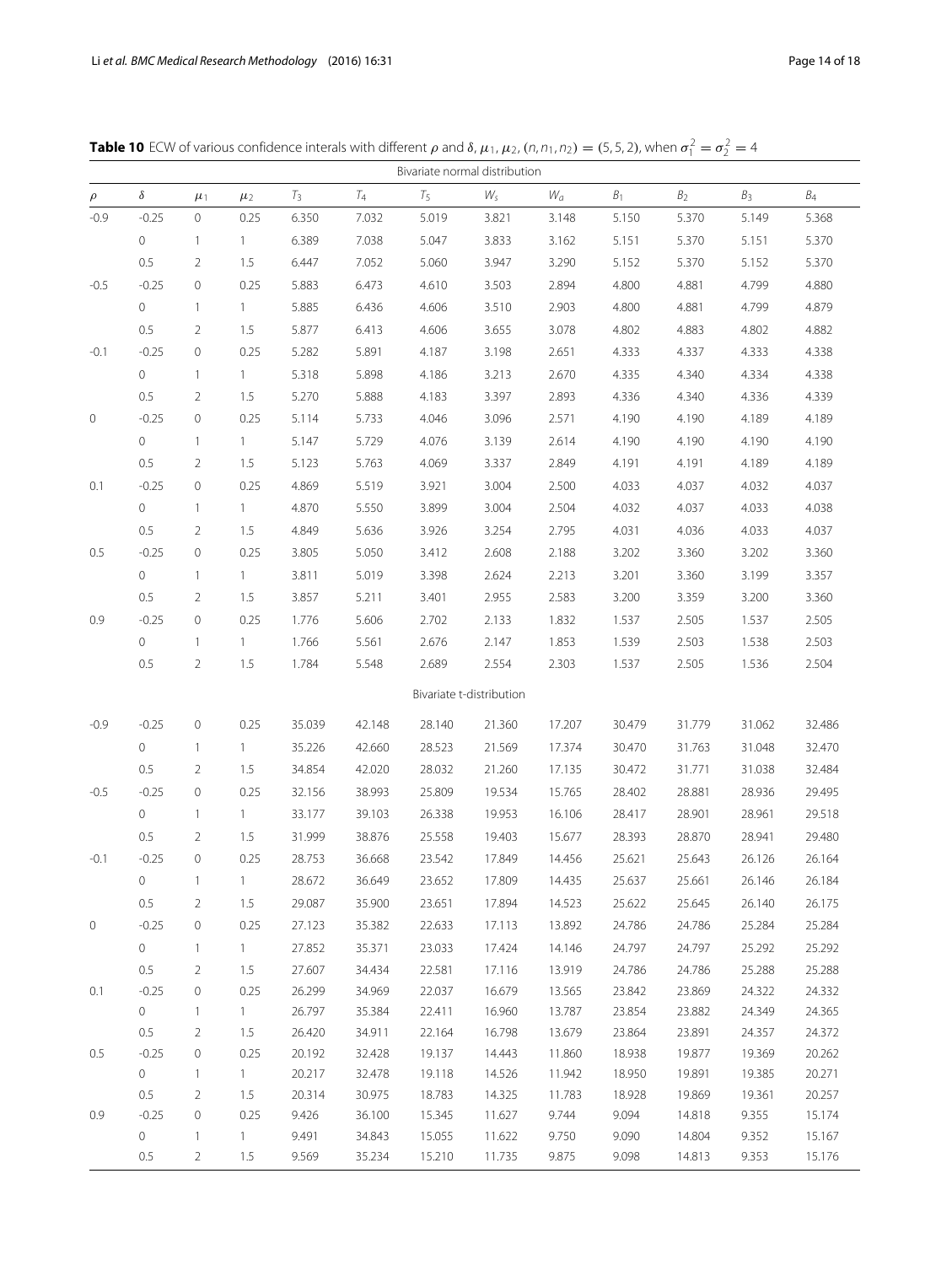<span id="page-14-0"></span>

|  | <b>Table 11</b> RNCP of various confidence intervals with different $\rho$ and $\delta$ , $\mu_1$ , $\mu_2$ , $(n, n_1, n_2) = (5, 5, 2)$ , when $\sigma_1^2 = \sigma_2^2 = 4$ |  |
|--|--------------------------------------------------------------------------------------------------------------------------------------------------------------------------------|--|
|--|--------------------------------------------------------------------------------------------------------------------------------------------------------------------------------|--|

| Bivariate normal distribution |          |                |              |        |        |        |                          |        |        |                |                |                 |
|-------------------------------|----------|----------------|--------------|--------|--------|--------|--------------------------|--------|--------|----------------|----------------|-----------------|
| $\rho$                        | $\delta$ | $\mu_1$        | $\mu_2$      | $T_3$  | $T_4$  | $T_5$  | $W_{\varsigma}$          | $W_a$  | $B_1$  | B <sub>2</sub> | B <sub>3</sub> | $\mathcal{B}_4$ |
| $-0.9$                        | $-0.25$  | $\circ$        | 0.25         | 0.4697 | 0.5652 | 0.4787 | 0.4000                   | 0.5187 | 0.4583 | 0.5217         | 0.5185         | 0.5217          |
|                               | 0        | $\mathbf{1}$   | $\mathbf{1}$ | 0.4464 | 0.5968 | 0.4190 | 0.4304                   | 0.4151 | 0.4815 | 0.4340         | 0.4478         | 0.4340          |
|                               | 0.5      | 2              | 1.5          | 0.4386 | 0.6170 | 0.4796 | 0.6324                   | 0.4796 | 0.4898 | 0.4792         | 0.5000         | 0.4800          |
| $-0.5$                        | $-0.25$  | 0              | 0.25         | 0.4915 | 0.5577 | 0.5258 | 0.4396                   | 0.5258 | 0.5000 | 0.5088         | 0.5246         | 0.5088          |
|                               | $\circ$  | $\mathbf{1}$   | $\mathbf{1}$ | 0.4444 | 0.5577 | 0.4800 | 0.4824                   | 0.4800 | 0.4706 | 0.4286         | 0.4423         | 0.4490          |
|                               | 0.5      | 2              | 1.5          | 0.4915 | 0.5814 | 0.4950 | 0.6081                   | 0.4902 | 0.4286 | 0.4545         | 0.4898         | 0.4773          |
| $-0.1$                        | $-0.25$  | 0              | 0.25         | 0.4776 | 0.6042 | 0.4800 | 0.4330                   | 0.4800 | 0.4912 | 0.4727         | 0.4630         | 0.4630          |
|                               | 0        | $\mathbf{1}$   | $\mathbf{1}$ | 0.4918 | 0.5714 | 0.4839 | 0.4773                   | 0.4839 | 0.4583 | 0.4490         | 0.4783         | 0.4681          |
|                               | 0.5      | 2              | 1.5          | 0.5862 | 0.6563 | 0.5200 | 0.6724                   | 0.5132 | 0.4750 | 0.4878         | 0.4878         | 0.4878          |
| $\circ$                       | $-0.25$  | 0              | 0.25         | 0.5077 | 0.5641 | 0.5233 | 0.4598                   | 0.5233 | 0.5385 | 0.5385         | 0.5600         | 0.5600          |
|                               | 0        | $\mathbf{1}$   | $\mathbf{1}$ | 0.5333 | 0.5769 | 0.5000 | 0.4891                   | 0.5000 | 0.5085 | 0.5085         | 0.5000         | 0.5000          |
|                               | 0.5      | 2              | 1.5          | 0.5000 | 0.5957 | 0.5116 | 0.6053                   | 0.5057 | 0.4167 | 0.4167         | 0.4286         | 0.4286          |
| 0.1                           | $-0.25$  | 0              | 0.25         | 0.5256 | 0.5652 | 0.5000 | 0.4205                   | 0.5000 | 0.5000 | 0.5192         | 0.5000         | 0.5094          |
|                               | 0        | $\mathbf{1}$   | $\mathbf{1}$ | 0.4545 | 0.5625 | 0.4778 | 0.4681                   | 0.4725 | 0.5179 | 0.5273         | 0.5179         | 0.5000          |
|                               | 0.5      | 2              | 1.5          | 0.5694 | 0.6486 | 0.5057 | 0.6212                   | 0.5057 | 0.5741 | 0.5660         | 0.5556         | 0.5556          |
| 0.5                           | $-0.25$  | 0              | 0.25         | 0.5139 | 0.6604 | 0.4805 | 0.4167                   | 0.4805 | 0.4510 | 0.4630         | 0.4615         | 0.4815          |
|                               | 0        | $\mathbf{1}$   | $\mathbf{1}$ | 0.4930 | 0.6667 | 0.5513 | 0.5057                   | 0.5584 | 0.4746 | 0.5088         | 0.5077         | 0.5283          |
|                               | 0.5      | 2              | 1.5          | 0.5067 | 0.7027 | 0.5455 | 0.6604                   | 0.5373 | 0.4878 | 0.5238         | 0.5439         | 0.5250          |
| 0.9                           | $-0.25$  | 0              | 0.25         | 0.5057 | 0.8286 | 0.5556 | 0.4028                   | 0.5769 | 0.5000 | 0.4694         | 0.4798         | 0.4800          |
|                               | 0        | $\mathbf{1}$   | $\mathbf{1}$ | 0.4624 | 0.8333 | 0.5000 | 0.5000                   | 0.5000 | 0.5185 | 0.4565         | 0.5227         | 0.5000          |
|                               | 0.5      | 2              | 1.5          | 0.4943 | 0.7733 | 0.4074 | 0.6538                   | 0.4231 | 0.4630 | 0.5319         | 0.4775         | 0.5435          |
|                               |          |                |              |        |        |        | Bivariate t-distribution |        |        |                |                |                 |
| $-0.9$                        | $-0.25$  | $\circ$        | 0.25         | 0.5195 | 0.6977 | 0.4891 | 0.5000                   | 0.4930 | 0.4750 | 0.4375         | 0.4444         | 0.4318          |
|                               | 0        | $\mathbf{1}$   | $\mathbf{1}$ | 0.4706 | 0.6905 | 0.5349 | 0.5152                   | 0.5231 | 0.4717 | 0.5690         | 0.5469         | 0.5769          |
|                               | 0.5      | 2              | 1.5          | 0.5362 | 0.7436 | 0.5000 | 0.5469                   | 0.5556 | 0.5192 | 0.4800         | 0.5085         | 0.4898          |
| $-0.5$                        | $-0.25$  | 0              | 0.25         | 0.5915 | 0.6818 | 0.4684 | 0.4426                   | 0.4426 | 0.4915 | 0.5085         | 0.5000         | 0.5000          |
|                               | 0        | $\mathbf{1}$   | $\mathbf{1}$ | 0.4928 | 0.7143 | 0.4800 | 0.4531                   | 0.4462 | 0.4912 | 0.4576         | 0.4737         | 0.4815          |
|                               | 0.5      | 2              | 1.5          | 0.5256 | 0.7021 | 0.5056 | 0.5526                   | 0.5526 | 0.4167 | 0.3878         | 0.3529         | 0.3696          |
| $-0.1$                        | $-0.25$  | 0              | 0.25         | 0.3971 | 0.5526 | 0.4937 | 0.4667                   | 0.4667 | 0.5102 | 0.5000         | 0.5333         | 0.5217          |
|                               | 0        |                |              | 0.5270 | 0.7250 | 0.5395 | 0.5325                   | 0.5325 | 0.4667 | 0.4655         | 0.4630         | 0.4717          |
|                               | 0.5      | 2              | 1.5          | 0.4605 | 0.5750 | 0.4444 | 0.4810                   | 0.4810 | 0.5000 | 0.4717         | 0.5106         | 0.5000          |
| $\circ$                       | $-0.25$  | $\mathbf 0$    | 0.25         | 0.5309 | 0.6341 | 0.5000 | 0.4819                   | 0.4878 | 0.5088 | 0.5088         | 0.4902         | 0.4902          |
|                               | 0        | $\mathbf{1}$   | $\mathbf{1}$ | 0.5067 | 0.6389 | 0.4805 | 0.4865                   | 0.4800 | 0.5667 | 0.5667         | 0.5660         | 0.5660          |
|                               | $0.5\,$  | $\overline{2}$ | 1.5          | 0.5574 | 0.7097 | 0.5132 | 0.5068                   | 0.5000 | 0.5200 | 0.5200         | 0.5435         | 0.5435          |
| 0.1                           | $-0.25$  | 0              | 0.25         | 0.5714 | 0.5294 | 0.5556 | 0.5139                   | 0.5139 | 0.5532 | 0.5652         | 0.5814         | 0.5814          |
|                               | $\circ$  | $\mathbf{1}$   | 1            | 0.5211 | 0.7813 | 0.5833 | 0.5833                   | 0.5833 | 0.5098 | 0.4902         | 0.5000         | 0.4898          |
|                               | $0.5\,$  | 2              | 1.5          | 0.4925 | 0.6563 | 0.4800 | 0.5000                   | 0.5000 | 0.5208 | 0.5106         | 0.5116         | 0.5116          |
| 0.5                           | $-0.25$  | 0              | 0.25         | 0.5493 | 0.6744 | 0.4717 | 0.4833                   | 0.4833 | 0.4821 | 0.5000         | 0.5000         | 0.4800          |
|                               | 0        | $\mathbf{1}$   | $\mathbf{1}$ | 0.4625 | 0.7083 | 0.4444 | 0.4861                   | 0.4861 | 0.4386 | 0.4912         | 0.4688         | 0.4630          |
|                               | 0.5      | 2              | 1.5          | 0.5161 | 0.6744 | 0.5172 | 0.5286                   | 0.5286 | 0.5455 | 0.5283         | 0.5085         | 0.5306          |
| 0.9                           | $-0.25$  | 0              | 0.25         | 0.5455 | 0.8803 | 0.4348 | 0.5088                   | 0.5088 | 0.4677 | 0.4677         | 0.4926         | 0.4754          |
|                               | 0        | $\mathbf{1}$   | $\mathbf{1}$ | 0.5570 | 0.8534 | 0.5652 | 0.6042                   | 0.6042 | 0.5000 | 0.5000         | 0.5194         | 0.4706          |
|                               | 0.5      | $\overline{2}$ | 1.5          | 0.4348 | 0.8333 | 0.5714 | 0.4821                   | 0.4821 | 0.5000 | 0.5357         | 0.4898         | 0.5370          |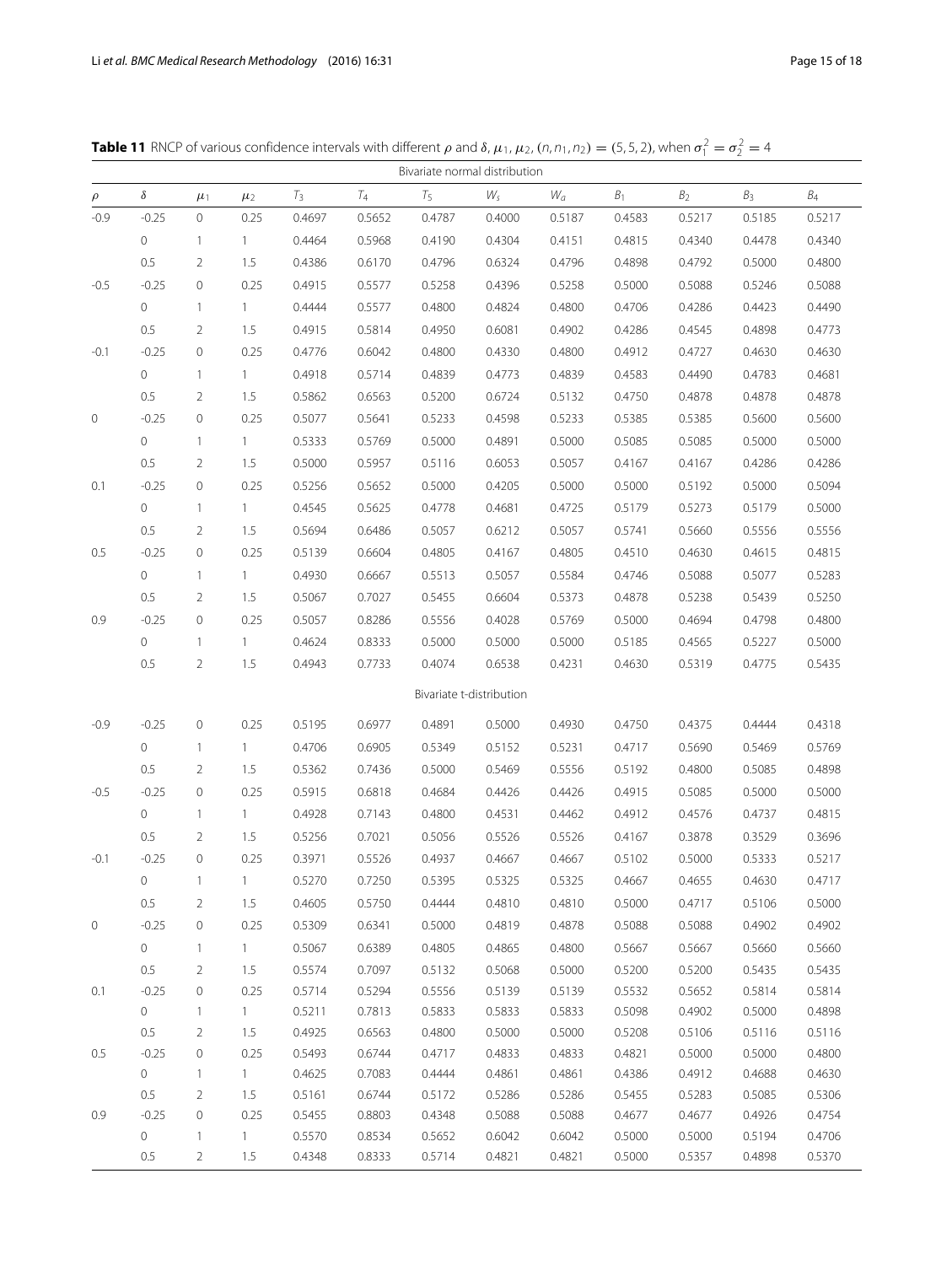| $\rho$  | $\sigma_1^2$ | $\delta$ | $\mu_1$        | $\mu_2$ | $T_1$ | $T_2$ | $T_g$ | $W_{\mathsf{s}}$ | $W_a$ | B <sub>1</sub> | B <sub>2</sub> | $B_3$ | $\mathcal{B}_4$ |
|---------|--------------|----------|----------------|---------|-------|-------|-------|------------------|-------|----------------|----------------|-------|-----------------|
| $-0.9$  | $\mathbf{1}$ | $-0.25$  | $\circ$        | 0.25    | 6.40  | 4.35  | 5.10  | 7.30             | 12.60 | 5.20           | 5.10           | 6.40  | 5.05            |
|         |              | 0.5      | $\overline{2}$ | 1.5     | 7.25  | 5.20  | 5.50  | 9.10             | 13.70 | 6.50           | 6.35           | 7.80  | 6.35            |
|         | 8            | $-0.25$  | $\circ$        | 0.25    | 5.80  | 3.30  | 5.25  | 7.60             | 13.30 | 5.50           | 5.10           | 6.10  | 4.95            |
|         |              | 0.5      | $\overline{2}$ | 1.5     | 6.20  | 4.00  | 7.65  | 8.25             | 14.40 | 5.90           | 6.30           | 7.65  | 6.40            |
| $-0.5$  | 1            | $-0.25$  | $\circ$        | 0.25    | 6.50  | 4.00  | 6.60  | 7.75             | 13.10 | 4.70           | 4.65           | 5.45  | 4.80            |
|         |              | 0.5      | $\overline{2}$ | 1.5     | 7.75  | 4.90  | 7.60  | 10.15            | 15.85 | 6.10           | 5.95           | 6.40  | 5.70            |
|         | 8            | $-0.25$  | $\circ$        | 0.25    | 6.60  | 4.55  | 7.00  | 9.55             | 15.30 | 5.80           | 5.40           | 6.20  | 5.70            |
|         |              | 0.5      | $\overline{2}$ | 1.5     | 5.80  | 4.10  | 6.05  | 8.25             | 13.85 | 5.50           | 5.70           | 5.85  | 5.45            |
| $-0.1$  | 1            | $-0.25$  | $\circ$        | 0.25    | 6.95  | 3.55  | 8.45  | 6.90             | 12.70 | 4.65           | 4.50           | 4.70  | 4.65            |
|         |              | 0.5      | 2              | 1.5     | 7.70  | 4.85  | 7.55  | 9.90             | 15.75 | 6.80           | 6.80           | 6.85  | 6.65            |
|         | 8            | $-0.25$  | $\circ$        | 0.25    | 7.25  | 3.95  | 7.90  | 9.75             | 15.60 | 6.25           | 6.15           | 6.25  | 6.20            |
|         |              | 0.5      | $\overline{2}$ | 1.5     | 6.60  | 3.50  | 7.25  | 8.75             | 15.20 | 5.25           | 5.35           | 5.15  | 5.10            |
| $\circ$ | 1            | $-0.25$  | $\circ$        | 0.25    | 8.10  | 4.60  | 7.10  | 8.20             | 13.40 | 5.45           | 5.45           | 5.45  | 5.45            |
|         |              | 0.5      | $\overline{2}$ | 1.5     | 8.35  | 4.70  | 8.50  | 11.50            | 17.90 | 6.55           | 6.55           | 6.65  | 6.65            |
|         | 8            | $-0.25$  | $\circ$        | 0.25    | 7.45  | 3.50  | 8.90  | 9.10             | 15.25 | 5.45           | 5.45           | 5.40  | 5.40            |
|         |              | 0.5      | $\overline{2}$ | 1.5     | 7.30  | 3.65  | 7.45  | 10.55            | 16.80 | 6.10           | 6.10           | 6.10  | 6.10            |
| 0.1     | 1            | $-0.25$  | $\circ$        | 0.25    | 7.05  | 3.95  | 9.85  | 8.40             | 13.85 | 5.45           | 5.60           | 5.60  | 5.70            |
|         |              | 0.5      | 2              | 1.5     | 7.55  | 4.45  | 8.45  | 11.55            | 16.90 | 5.85           | 6.15           | 5.90  | 5.95            |
|         | 8            | $-0.25$  | $\circ$        | 0.25    | 6.30  | 3.85  | 8.70  | 8.05             | 14.20 | 4.75           | 4.85           | 5.00  | 5.05            |
|         |              | 0.5      | $\overline{2}$ | 1.5     | 7.65  | 4.05  | 9.60  | 9.70             | 16.40 | 5.85           | 6.00           | 6.25  | 6.30            |
| 0.5     | 1            | $-0.25$  | $\circ$        | 0.25    | 7.30  | 4.15  | 9.35  | 6.95             | 12.90 | 5.10           | 4.85           | 6.15  | 4.90            |
|         |              | 0.5      | $\overline{2}$ | 1.5     | 8.40  | 4.75  | 8.15  | 12.70            | 19.35 | 6.00           | 5.95           | 7.10  | 6.15            |
|         | 8            | $-0.25$  | $\circ$        | 0.25    | 8.80  | 4.20  | 7.80  | 9.80             | 15.40 | 5.30           | 5.15           | 6.80  | 5.30            |
|         |              | 0.5      | 2              | 1.5     | 9.10  | 4.05  | 8.40  | 11.55            | 16.45 | 6.65           | 6.95           | 8.50  | 7.15            |
| 0.9     | 1            | $-0.25$  | $\circ$        | 0.25    | 7.30  | 5.25  | 8.10  | 7.50             | 13.60 | 5.10           | 5.35           | 7.20  | 5.40            |
|         |              | 0.5      | 2              | 1.5     | 8.45  | 5.35  | 8.55  | 18.00            | 26.95 | 7.55           | 7.70           | 8.25  | 7.75            |
|         | 8            | $-0.25$  | $\circ$        | 0.25    | 8.95  | 5.40  | 5.35  | 7.25             | 13.45 | 5.80           | 5.90           | 7.10  | 6.10            |
|         |              | 0.5      | $\overline{2}$ | 1.5     | 11.45 | 5.30  | 6.25  | 12.30            | 18.20 | 10.05          | 8.00           | 9.60  | 7.95            |

<span id="page-15-0"></span>**Table 12** Power of various confidence intervals with different  $\rho$  and  $\delta$ ,  $\mu_1$ ,  $\mu_2$ ,  $\sigma_1^2$  and  $(n, n_1, n_2) = (5, 2, 2)$  and  $\sigma_2^2 = 4$ 

ECWs than others (e.g., see Tables [4](#page-7-0) and [7\)](#page-10-0); the CIs corresponding to bivariate *t*-distribution are generally wider than those corresponding to bivariate normal distribution; the ECWs decrease as the correlation coefficient  $\rho$ increases. Second, the RNCPs of all the considered CIs lie in the interval [0.4,0.6] (e.g., see Tables [5](#page-8-0) and [8\)](#page-11-0), which show that our derived CIs generally demonstrate symmetry. Third, when  $\sigma_1^2 = \sigma_2^2$ , the CIs based on statistics  $T_3$ , *T*<sup>4</sup> and *T*<sup>5</sup> behave unsatisfactory (e.g., see Tables [9](#page-12-0) and [10\)](#page-13-0) because their corresponding ECPs are almost less than the pre-specified confidence level 95 %. Fourth, powers corresponding to  $W_a$  and  $B_1$  are larger than others (e.g., see Tables [12](#page-15-0) and [13\)](#page-16-1). From the above findings, we would recommend the usage of the Bootstrap-resampling-based CI  $(i.e.,  $B_1$ ) because its coverage probability is generally close$ to the pre-chosen confidence level, it consistently yields the shortest interval width even when sample size is small,

it usually guarantees its ratios of the MNCPs to the noncoverage probabilities lying in [0.4, 0.6], and its power is usually larger than others.

## **An worked example**

In this subsection, the data introduced in Section for the action of two doses of formoterol solution aerosol are used to illustrate the proposed methodologies. In this example, we are interested in CI construction of the difference of two  $FEV<sub>1</sub>$  values for two doses of formoterol solution aerosol. Under the previously given notation, we have  $n = 7, n_1 = 9, n_2 = 8, \hat{\delta} = a\overline{x}_1^{(n)} + (1-a)\overline{x}_1^{(n_1)}$  $b\bar{x}_2^{(n)} - (1-b)\bar{x}_2^{(n_2)} = -0.0840$  (or  $\hat{\delta} = \sum_{j=1}^{n+n_1} x_{1j}/(n+1)$  $n_1$ ) –  $\sum_{j=1}^{n+n_2} x_{2j}/(n+n_2) = 0.0228$ . Various 95 % CIs for  $\delta$ under  $\Sigma$  unknown assumption are presented in Table [14.](#page-17-27) Examination of Table [14](#page-17-27) shows that the actions of two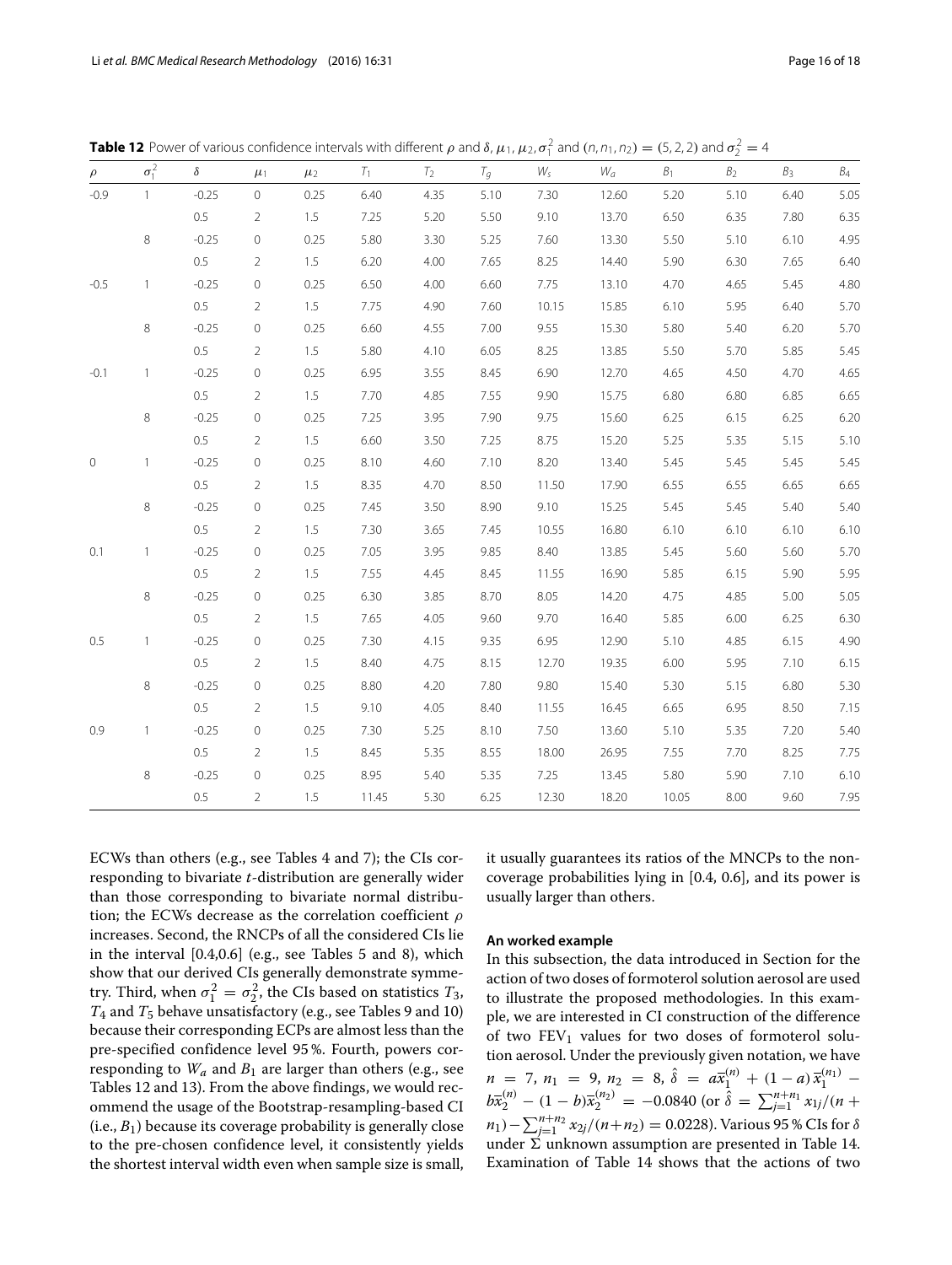| Bivariate normal distribution |          |                     |         |       |         |                          |         |       |       |                |                |       |
|-------------------------------|----------|---------------------|---------|-------|---------|--------------------------|---------|-------|-------|----------------|----------------|-------|
| $\rho$                        | $\delta$ | $\mu_1$             | $\mu_2$ | $T_3$ | $T_{4}$ | $T_5$                    | $W_{S}$ | $W_a$ | $B_1$ | B <sub>2</sub> | B <sub>3</sub> | $B_4$ |
| $-0.9$                        | $-0.25$  | $\mathsf{O}\xspace$ | 0.25    | 1.5   | 2.5     | 4.3                      | $7.5\,$ | 12.4  | 5.2   | 4.8            | 6.6            | $5.0$ |
|                               | 0.5      | $\overline{2}$      | 1.5     | 3.2   | 4.1     | 6.4                      | 10.8    | 15.6  | 7.5   | 7.4            | 9.4            | 7.4   |
| $-0.5$                        | $-0.25$  | $\circ$             | 0.25    | 3.9   | 3.0     | 5.7                      | 8.5     | 12.9  | 5.6   | 5.1            | 5.6            | 5.2   |
|                               | $0.5\,$  | $\overline{2}$      | 1.5     | 4.0   | 3.0     | 6.5                      | 9.9     | 14.4  | 6.8   | 6.9            | 7.3            | 6.8   |
| $-0.1$                        | $-0.25$  | $\circ$             | 0.25    | 3.6   | 2.9     | 6.2                      | 9.5     | 14.8  | 5.8   | 5.8            | 5.9            | 6.0   |
|                               | 0.5      | $\overline{2}$      | 1.5     | 5.5   | 4.9     | 8.7                      | 11.3    | 16.4  | 8.3   | 8.2            | 7.9            | 7.9   |
| $\mathbf 0$                   | $-0.25$  | $\circ$             | 0.25    | 4.4   | 3.3     | 6.9                      | 9.8     | 14.7  | 5.7   | 5.7            | 5.9            | 5.9   |
|                               | $0.5\,$  | $\overline{2}$      | 1.5     | 4.7   | 4.0     | 7.6                      | 10.8    | 16.7  | 7.9   | 7.9            | 7.6            | 7.6   |
| 0.1                           | $-0.25$  | $\circ$             | 0.25    | 3.5   | 2.9     | 5.5                      | 8.2     | 13.3  | 5.8   | 5.7            | 5.7            | 5.7   |
|                               | 0.5      | $\overline{2}$      | 1.5     | 5.1   | 4.3     | 8.1                      | 11.6    | 16.2  | 7.6   | 7.3            | 7.5            | 7.4   |
| 0.5                           | $-0.25$  | $\circ$             | 0.25    | 4.7   | 3.3     | 5.9                      | 9.6     | 14.7  | 6.7   | 6.5            | 8.5            | 6.3   |
|                               | $0.5\,$  | $\overline{2}$      | 1.5     | 5.3   | 5.1     | 8.4                      | 13.1    | 17.9  | 11.1  | 10.8           | 13.2           | 10.6  |
| 0.9                           | $-0.25$  | $\overline{0}$      | 0.25    | 3.9   | 3.5     | 4.7                      | 9.7     | 15.4  | 10.7  | 6.5            | 27.5           | 6.4   |
|                               | $0.5\,$  | $\overline{2}$      | 1.5     | 9.1   | 6.0     | 8.2                      | 13.7    | 18.0  | 27.9  | 11.4           | 27.3           | 11.2  |
|                               |          |                     |         |       |         | Bivariate t-distribution |         |       |       |                |                |       |
| $-0.9$                        | $-0.25$  | $\circ$             | 0.25    | 1.2   | 2.1     | 4.0                      | 6.7     | 11.6  | 4.9   | 5.1            | 5.9            | 4.7   |
|                               | 0.5      | $\overline{2}$      | 1.5     | 1.5   | 2.0     | 4.0                      | 6.1     | 11.4  | 4.9   | 5.0            | 6.1            | 4.3   |
| $-0.5$                        | $-0.25$  | $\circ$             | 0.25    | 2.0   | 1.5     | 4.2                      | $6.2\,$ | 12.2  | 4.8   | 5.1            | 5.1            | 4.9   |
|                               | 0.5      | $\overline{2}$      | 1.5     | 2.0   | 1.8     | 5.0                      | 6.8     | 12.7  | 6.3   | 6.3            | 6.4            | 5.9   |
| $-0.1$                        | $-0.25$  | 0                   | 0.25    | 2.9   | 2.8     | 6.0                      | 8.3     | 15.2  | 7.1   | 7.0            | 6.7            | 6.4   |
|                               | $0.5\,$  | $\overline{2}$      | 1.5     | 2.0   | 1.9     | 5.0                      | 7.0     | 12.7  | 4.4   | 4.4            | 4.1            | 4.0   |
| $\circ$                       | $-0.25$  | $\circ$             | 0.25    | 2.5   | 2.0     | 4.1                      | 6.7     | 12.4  | 5.0   | 5.0            | 4.5            | 4.5   |
|                               | $0.5\,$  | $\overline{2}$      | 1.5     | 2.2   | 1.9     | 4.6                      | 6.5     | 12.8  | 6.1   | 6.1            | 5.9            | 5.9   |
| 0.1                           | $-0.25$  | $\circ$             | 0.25    | 2.4   | 2.1     | 4.4                      | 7.0     | 12.0  | 5.2   | 5.1            | 5.0            | 5.0   |
|                               | $0.5\,$  | $\overline{2}$      | 1.5     | 2.9   | 2.7     | 5.6                      | 7.4     | 13.2  | 5.3   | 5.1            | 4.9            | 5.0   |
| 0.5                           | $-0.25$  | $\circ$             | 0.25    | 1.3   | 2.0     | 4.4                      | 6.1     | 11.4  | 5.0   | 5.2            | 6.4            | 5.2   |
|                               | 0.5      | $\overline{2}$      | 1.5     | 1.7   | 2.0     | 4.7                      | 6.1     | 11.4  | 4.9   | 5.1            | 5.9            | 4.7   |
| 0.9                           | $-0.25$  | $\circ$             | 0.25    | 1.3   | 2.8     | 3.4                      | 5.0     | 10.4  | 5.0   | 4.8            | 5.4            | 4.4   |
|                               | 0.5      | $\overline{2}$      | 1.5     | 2.1   | 2.2     | 2.7                      | 5.1     | 11.7  | 5.7   | 5.8            | 5.8            | 5.2   |

<span id="page-16-1"></span>**Table 13** Power of various confidence intervals with different  $\rho$  and  $\delta$ ,  $\mu_1$ ,  $\mu_2$ ,  $(n, n_1, n_2) = (5, 5, 2)$ , when  $\sigma_1^2 = \sigma_2^2 = 4$ 

doses of formaterol solutions aerosol are the same because all the derived CIs include zero.

## <span id="page-16-0"></span>**Discussion**

Although testing equivalence of two correlated means with incomplete data has been studied, there is little work done on their interval estimators. To address the issue, this paper proposes various interval estimators of the difference of two correlated means for  $\Sigma$  known and unknown cases based on the large sample method, hybrid method and Bootstrap-resampling method. Extensive simulation studies are conducted to evaluate the finite performance of the proposed CIs in terms of the empirical coverage probability, empirical interval width

and ratio of the mesial non-coverage probability to the non-coverage probability (RNCP). Empirical results evidence that the Bootstrap-resampling-based CIs *B*1, *B*2, *B*<sup>4</sup> behave satisfactorily for small to moderate sample sizes in the sense that their coverage probabilities could be well controlled around the pre-specified nominal confidence level and their RNCPs almost lie in the interval [0.4, 0.6]. However, confidence intervals based on the large sample method and hybrid method behave unsatisfactory for small sample sizes because the distributions of statistics  $T_1, \dots, T_5$  are asymptotical, and these asymptotical distributions are proper only when  $N_i \rightarrow \infty$ . When  $\Sigma$ is unknown, using GEE method to estimate variance is less efficient.